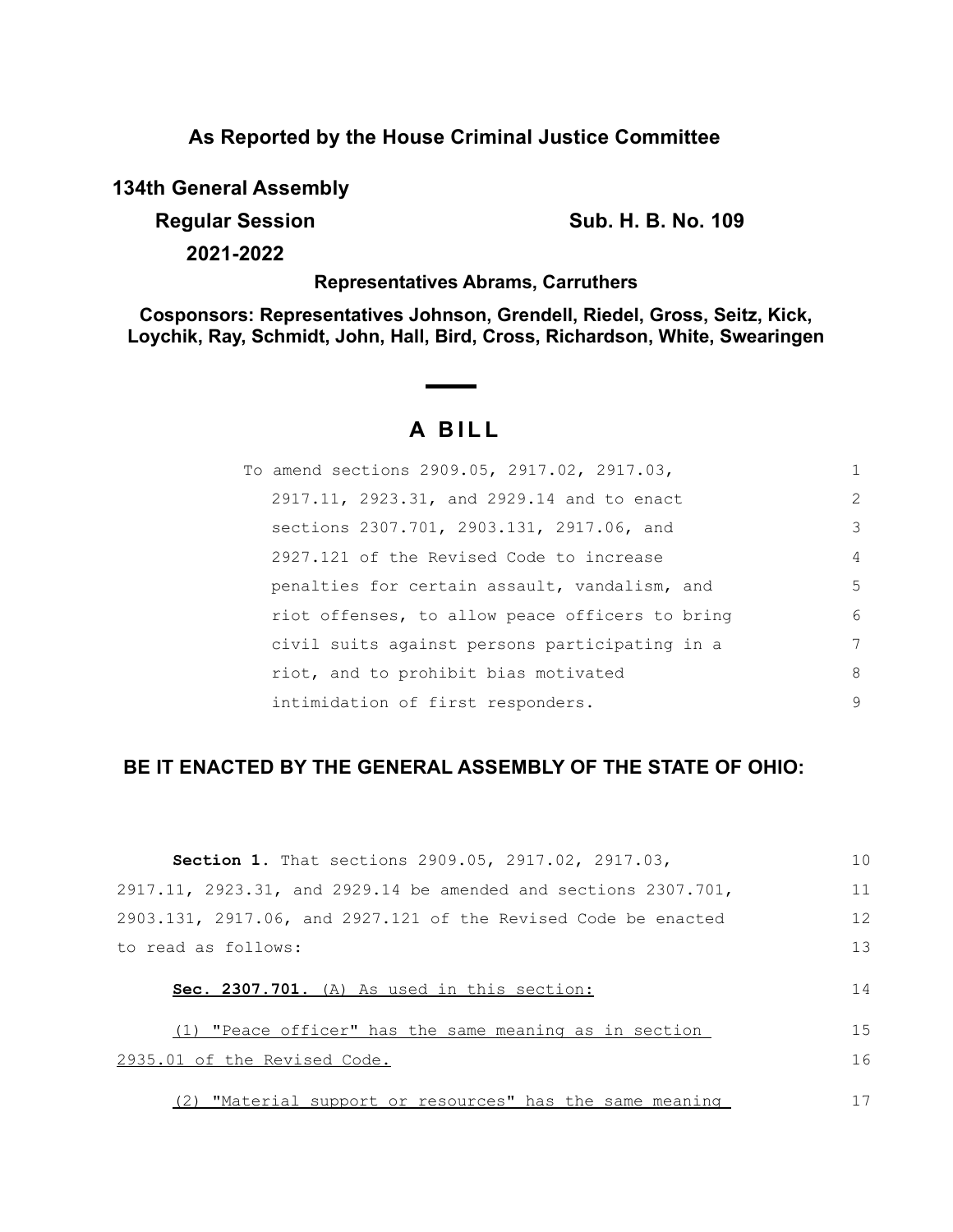| as in section 2909.21 of the Revised Code.                       | 18 |
|------------------------------------------------------------------|----|
| (3) "Organization" has the same meaning as in section            | 19 |
| 2901.23 of the Revised Code.                                     | 20 |
| (4) "Prohibited act" means any of the following:                 | 21 |
| (a) A violation of section 2917.02 or 2917.03 of the             | 22 |
| Revised Code;                                                    | 23 |
| (b) The filing of a complaint against a peace officer that       | 24 |
| the complainant knows to be false;                               | 25 |
| (c) An abridgement of a peace officer's civil rights.            | 26 |
| (B) A peace officer who suffers injury or loss to person         | 27 |
| or property during the officer's performance of official duties  | 28 |
| as a result of a prohibited act committed against the peace      | 29 |
| officer has a civil action against the following:                | 30 |
| (1) The responsible party who committed the prohibited           | 31 |
| act;                                                             | 32 |
| (2) Any organization that knowingly provided material            | 33 |
| support or resources to the responsible party and that knowingly | 34 |
| directed, authorized, facilitated, or encouraged the responsible | 35 |
| party to commit the prohibited act.                              | 36 |
| (C) An organization that knowingly provides material             | 37 |
| support or resources with purpose that the material support or   | 38 |
| resources will be used in whole or in part to plan, prepare,     | 39 |
| carry out, or aid in conduct that creates liability under        | 40 |
| division (B) of this section is responsible for that conduct and | 41 |
| liable to the peace officer in treble the amount of damages      | 42 |
| sustained as a result of the conduct.                            | 43 |
| Sec. 2903.131. (A) As used in this section, "peace               | 44 |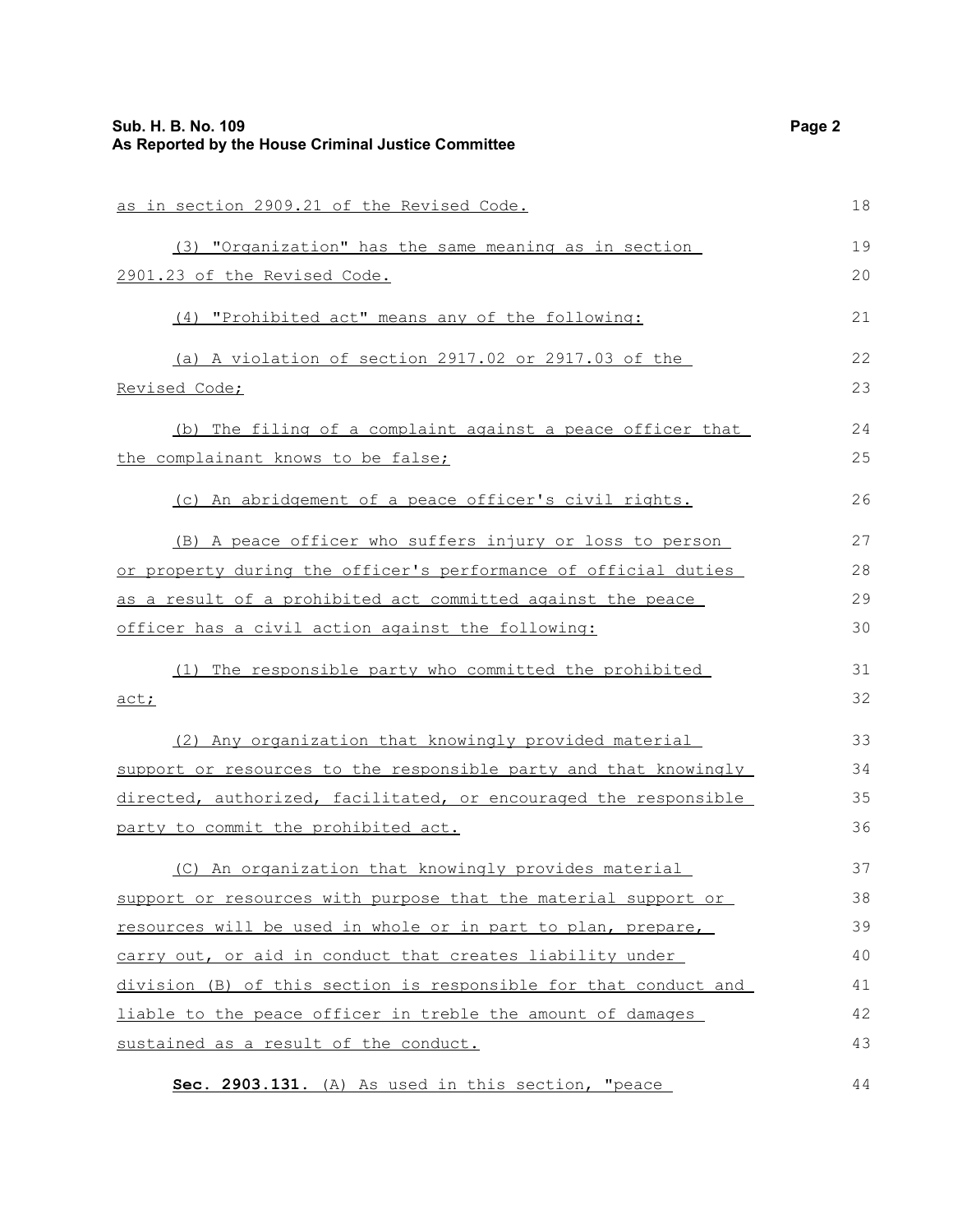| officer" has the same meaning as in section 2935.01 of the     | 45 |
|----------------------------------------------------------------|----|
| Revised Code.                                                  | 46 |
| (B) No person who is engaged in aggravated riot or riot in     | 47 |
| violation of section 2917.02 or 2917.03 of the Revised Code    | 48 |
| shall recklessly cause physical harm to another person.        | 49 |
| (C) Whoever violates this section is quilty of riot            | 50 |
| assault. The penalty for the offense shall be determined as    | 51 |
| follows:                                                       | 52 |
| (1) Except as provided in divisions (C)(2) and (3) of this     | 53 |
| section, riot assault is a felony of the fifth degree.         | 54 |
| (2) If the victim of the offense is a peace officer            | 55 |
| engaged in the performance of the peace officer's official     | 56 |
| duties, riot assault is a felony of the fourth degree.         | 57 |
| (3) If the victim of the offense is a peace officer            | 58 |
| engaged in the performance of the peace officer's official     | 59 |
| duties and if the victim suffered serious physical harm as a   | 60 |
| result of the commission of the offense, riot assault is a     | 61 |
| felony of the third degree.                                    | 62 |
| Sec. 2909.05. (A) No person shall knowingly cause serious      | 63 |
| physical harm to an occupied structure or any of its contents. | 64 |
| (B) (1) No person shall knowingly-recklessly cause physical    | 65 |
| harm to property that is owned or possessed by another, when   | 66 |
| either of the following applies:                               | 67 |
| (a) The property is used by its owner or possessor in the      | 68 |
| owner's or possessor's profession, business, trade, or         | 69 |
| occupation, and the value of the property or the amount of     | 70 |
| physical harm involved is one thousand dollars or more;        | 71 |
| (b) Regardless of the value of the property or the amount      | 72 |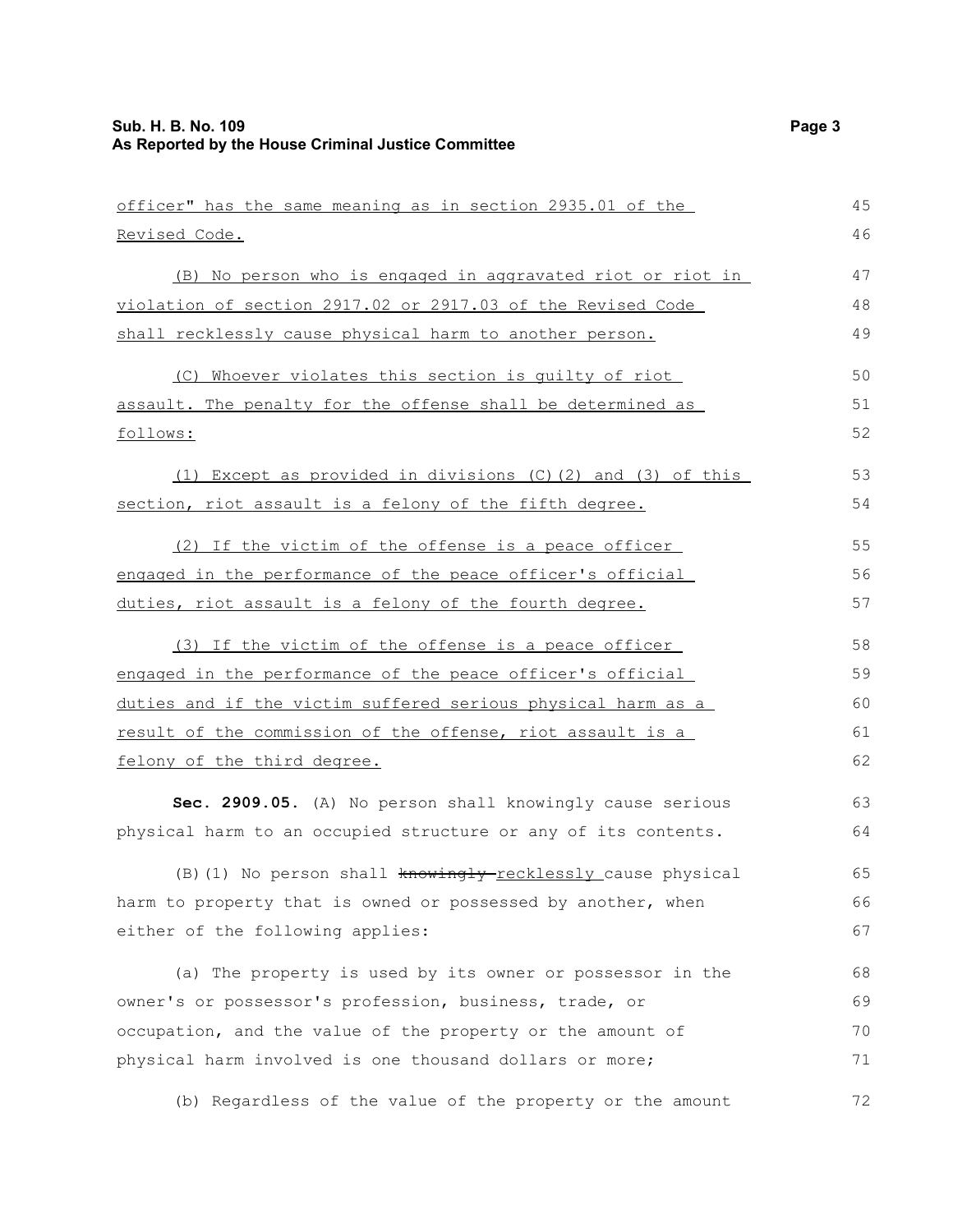#### **Sub. H. B. No. 109 Page 4 As Reported by the House Criminal Justice Committee**

of damage done, the property or its equivalent is necessary in order for its owner or possessor to engage in the owner's or possessor's profession, business, trade, or occupation. 73 74 75

(2) No person shall knowingly cause serious physical harm to property that is owned, leased, or controlled by a governmental entity. A governmental entity includes, but is notlimited to, the state or a political subdivision of the state, a school district, the board of trustees of a public library orpublic university, or any other body corporate and politic responsible for governmental activities only in geographical areas smaller than that of the state. 76 77 78 79 80 81 82 83

(C) No person, without privilege to do so, shall knowingly cause serious physical harm to any tomb, monument, gravestone, or other similar structure that is used as a memorial for the dead; to any fence, railing, curb, or other property that is used to protect, enclose, or ornament any cemetery; or to a cemetery. 84 85 86 87 88 89

(D) No person, without privilege to do so, shall knowingly cause physical harm to a place of burial by breaking and entering into a tomb, crypt, casket, or other structure that is used as a memorial for the dead or as an enclosure for the dead. 90 91 92 93

(E) No person, without privilege to do so, shall recklessly cause physical harm to any of the following property while engaging in aggravated riot or riot in violation of section 2917.02 or 2917.03 of the Revised Code: 94 95 96 97

(1) Property that is owned, leased, or controlled by a governmental entity; 98 99

(2) A tomb, monument, gravestone, or other similar structure that is used as a memorial for the dead; 100 101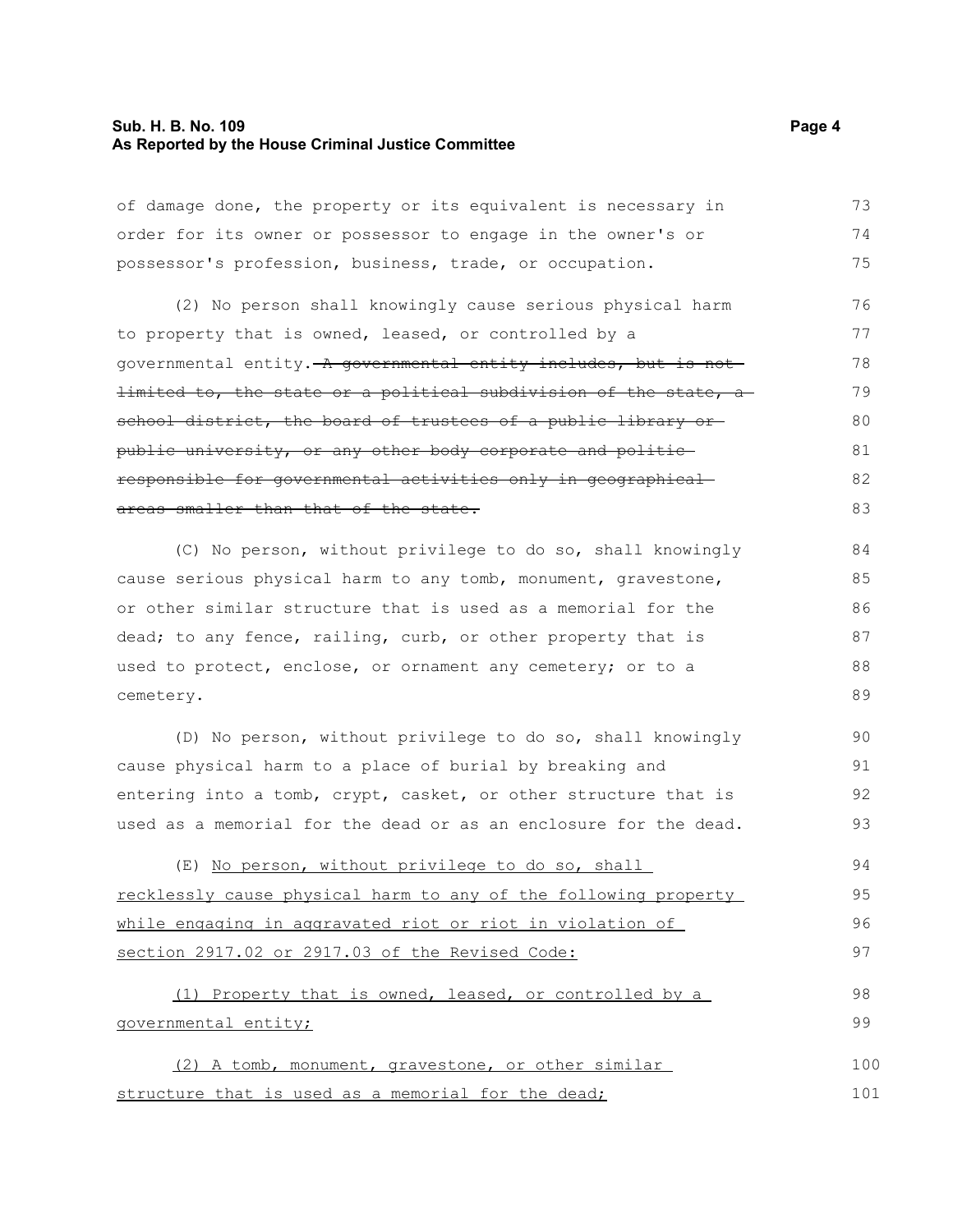# **Sub. H. B. No. 109 Page 5 As Reported by the House Criminal Justice Committee**

| (3) A place of burial, memorial for the dead, or enclosure       | 102 |
|------------------------------------------------------------------|-----|
| for the dead.                                                    | 103 |
| $(F)$ (1) Whoever violates division (A), (B), (C), or (D) of     | 104 |
| this section is quilty of vandalism. Except as otherwise         | 105 |
| provided in this division, vandalism is a felony of the fifth    | 106 |
| degree that is punishable by a fine of up to two thousand five   | 107 |
| hundred dollars in addition to the penalties specified for a     | 108 |
| felony of the fifth degree in sections 2929.11 to 2929.18 of the | 109 |
| Revised Code. If the value of the property or the amount of      | 110 |
| physical harm involved is seven thousand five hundred dollars or | 111 |
| more but less than one hundred fifty thousand dollars, vandalism | 112 |
| is a felony of the fourth degree. If the value of the property   | 113 |
| or the amount of physical harm involved is one hundred fifty     | 114 |
| thousand dollars or more, vandalism is a felony of the third     | 115 |
| degree.                                                          | 116 |
| (2) Whoever violates division (E) of this section is             | 117 |
| guilty of riot vandalism, a felony of the fifth degree.          | 118 |
| (F)-(G) For purposes of this section:                            | 119 |
| (1) "Cemetery" means any place of burial and includes            | 120 |
| burial sites that contain American Indian burial objects placed  | 121 |
| with or containing American Indian human remains.                | 122 |
| (2) "Serious physical harm" means physical harm to               | 123 |
| property that results in loss to the value of the property of    | 124 |
| one thousand dollars or more.                                    | 125 |
| (3) "Governmental entity" includes, but is not limited to,       | 126 |
| the state or a political subdivision of the state, a school      | 127 |
| district, the board of trustees of a public library or public    | 128 |
| university, or any other body corporate and politic responsible  | 129 |
| for governmental activities only in geographical areas smaller   | 130 |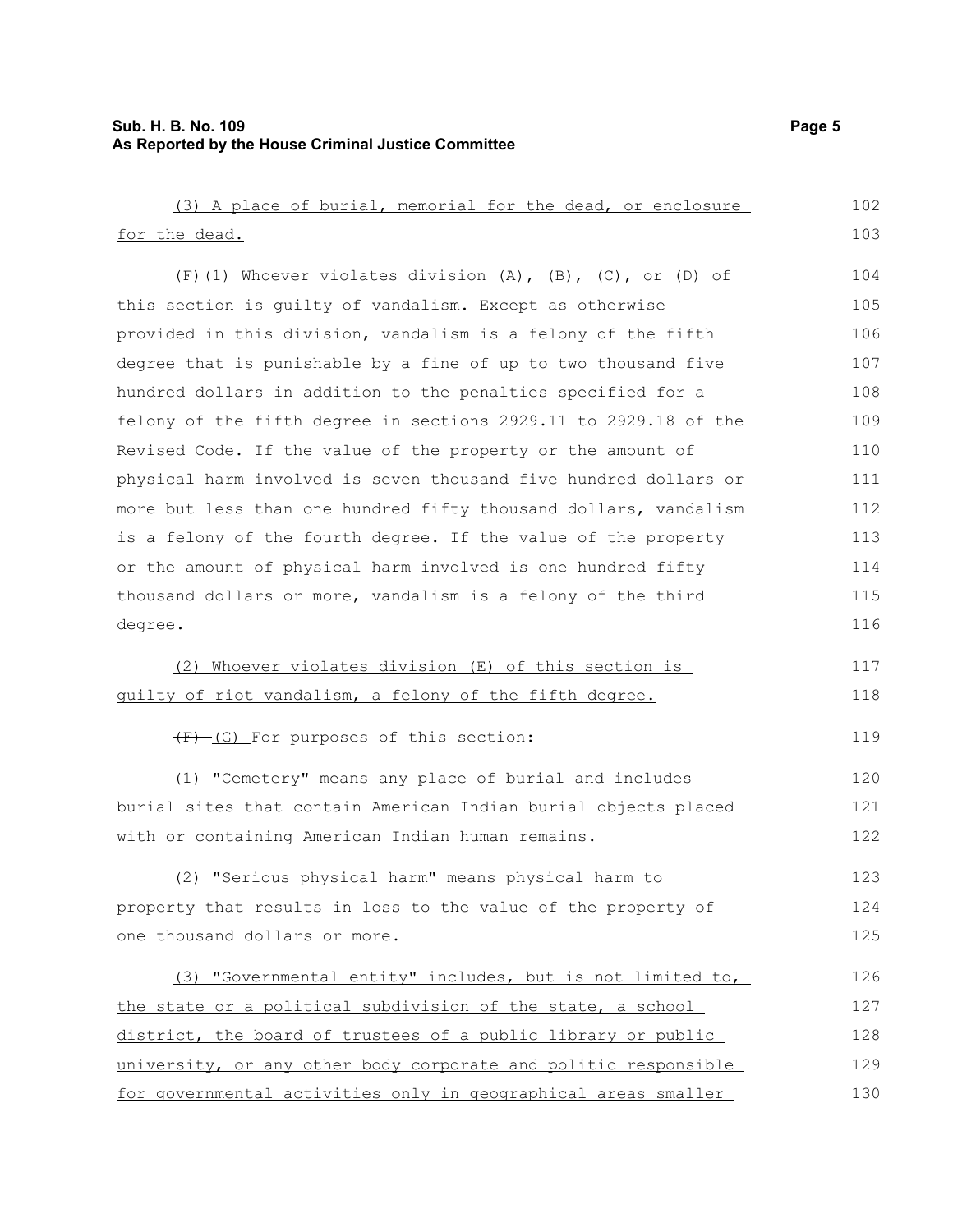#### **Sub. H. B. No. 109 Page 6 As Reported by the House Criminal Justice Committee**

than that of the state. **Sec. 2917.02.** (A) No person shall participate with four or more others in a course of disorderly conduct in violation of section 2917.11 of the Revised Code: (1) With purpose to commit or facilitate the commission of a felony; (2) With purpose to commit or facilitate the commission of any offense of violence; (3) When the offender or any participant to the knowledge of the offender has on or about the offender's or participant's person or under the offender's or participant's control, uses, or intends to use a deadly weapon or dangerous ordnance, as defined in section 2923.11 of the Revised Code. (B)(1) No person, being an inmate in a detention facility, shall violate division (A)(1) or (3) of this section. (2) No person, being an inmate in a detention facility, shall violate division (A)(2) of this section or section 2917.03 of the Revised Code. (3) No person, in violating division (A) of this section, shall cause damage to property or injury to another person. (C) Whoever violates this section is guilty of aggravated riot. A violation of division (A)(1) or (3) of this section is a felony of the fifth degree. A violation of division (A)(2) or (B)(1) of this section is a felony of the fourth degree. A violation of division (B)(2)  $or$  (3) of this section is a felony of the third degree. (D) As used in this section, "detention facility" has the same meaning as in section 2921.01 of the Revised Code. 131 132 133 134 135 136 137 138 139 140 141 142 143 144 145 146 147 148 149 150 151 152 153 154 155 156 157 158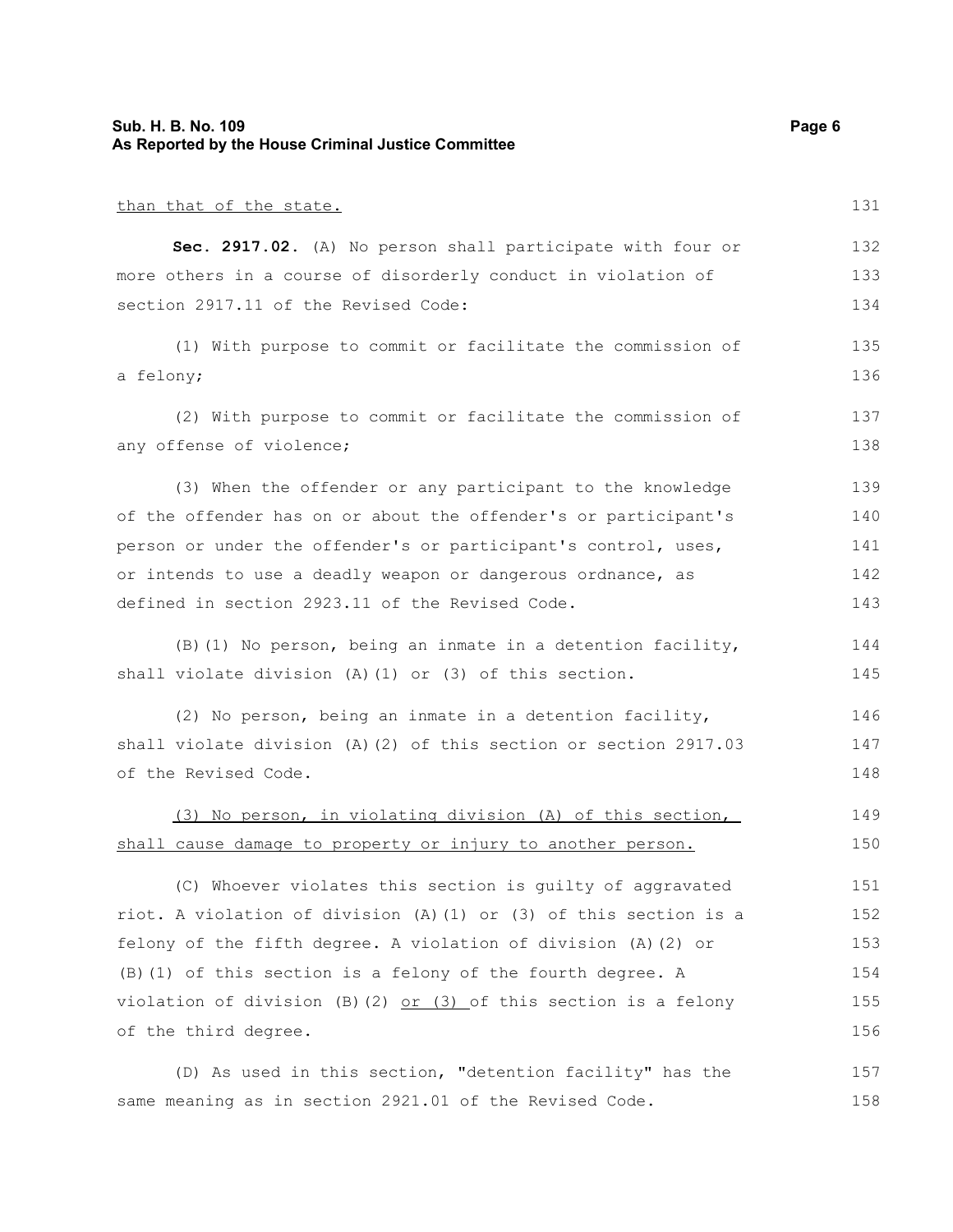# **Sub. H. B. No. 109 Page 7 As Reported by the House Criminal Justice Committee**

| more others in a course of disorderly conduct in violation of    | 160 |
|------------------------------------------------------------------|-----|
| section 2917.11 of the Revised Code:                             | 161 |
| (1) With purpose to commit or facilitate the commission of       | 162 |
| a misdemeanor, other than disorderly conduct;                    | 163 |
| (2) With purpose to intimidate a public official or              | 164 |
| employee into taking or refraining from official action, or with | 165 |
| purpose to hinder, impede, or obstruct a function of government; | 166 |
| (3) With purpose to hinder, impede, or obstruct the              | 167 |
| orderly process of administration or instruction at an           | 168 |
| educational institution, or to interfere with or disrupt lawful  | 169 |
| activities carried on at such institution.                       | 170 |
| (B) No person shall participate with four or more others         | 171 |
| with purpose to do an act with unlawful force or violence, even  | 172 |
| though such act might otherwise be lawful.                       | 173 |
| (C) Whoever violates this section is guilty of riot. The         | 174 |
| penalty for the offense shall be determined as follows:          | 175 |
| (1) Except as provided in division (C) (2) of this section,      | 176 |
| riot is a misdemeanor of the first degree.                       | 177 |
| (2) If the offender, in committing a violation of this           | 178 |
| section, causes damage to property or injury to another person,  | 179 |
| riot is a felony of the fourth degree.                           | 180 |
| Sec. 2917.06. (A) As used in this section, "place of             | 181 |
| public accommodation" has the same meaning as in section 4112.01 | 182 |
| of the Revised Code.                                             | 183 |
| (B) No person shall recklessly harass or intimidate              | 184 |
| another person in a place of public accommodation while the      | 185 |
| person is engaging in aggravated riot or riot in violation of    | 186 |

**Sec. 2917.03.** (A) No person shall participate with four or

159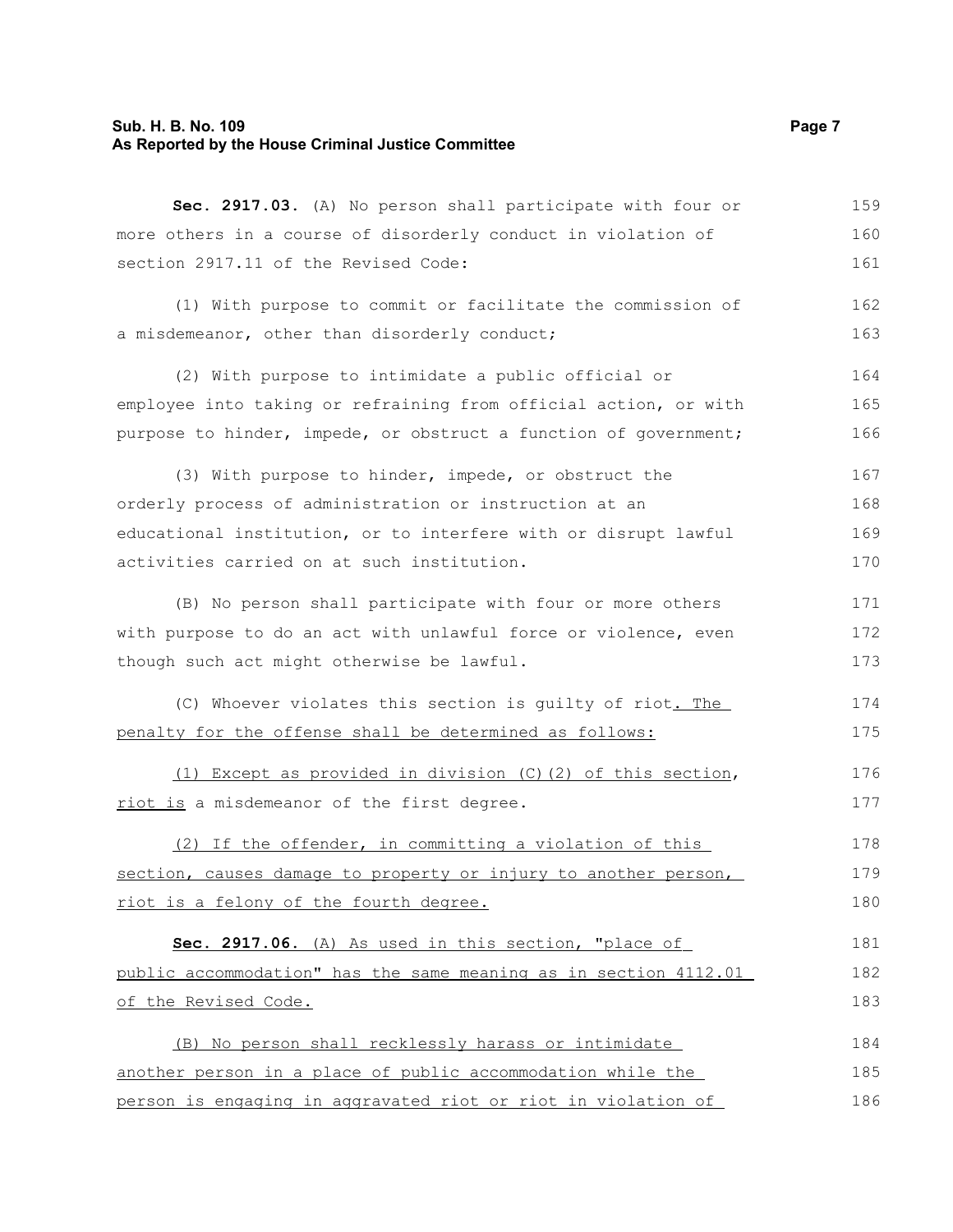# **Sub. H. B. No. 109 Page 8 As Reported by the House Criminal Justice Committee**

| section 2917.02 or 2917.03 of the Revised Code.                 | 187 |
|-----------------------------------------------------------------|-----|
| (C) A person who violates division (B) of this section is       | 188 |
| guilty of harassment in a place of public accommodation, a      | 189 |
| misdemeanor of the first degree.                                | 190 |
| Sec. 2917.11. (A) No person shall recklessly cause              | 191 |
| inconvenience, annoyance, or alarm to another by doing any of   | 192 |
| the following:                                                  | 193 |
| (1) Engaging in fighting, in threatening harm to persons        | 194 |
| or property, or in violent or turbulent behavior;               | 195 |
| (2) Making unreasonable noise or an offensively coarse          | 196 |
| utterance, gesture, or display or communicating unwarranted and | 197 |
| grossly abusive language to any person;                         | 198 |
| (3) Insulting, taunting, or challenging another, under          | 199 |
| circumstances in which that conduct is likely to provoke a      | 200 |
| violent response;                                               | 201 |
| (4) Hindering or preventing the movement of persons on a        | 202 |
| public street, road, highway, or right-of-way, or to, from,     | 203 |
| within, or upon public or private property, so as to interfere  | 204 |
| with the rights of others, and by any act that serves no lawful | 205 |
| and reasonable purpose of the offender;                         | 206 |
| (5) Creating a condition that is physically offensive to        | 207 |
| persons or that presents a risk of physical harm to persons or  | 208 |
| property, by any act that serves no lawful and reasonable       | 209 |
| purpose of the offender.                                        | 210 |
| (B) No person, while voluntarily intoxicated, shall do          | 211 |
| either of the following:                                        | 212 |
| (1) In a public place or in the presence of two or more         | 213 |
| persons, engage in conduct likely to be offensive or to cause   | 214 |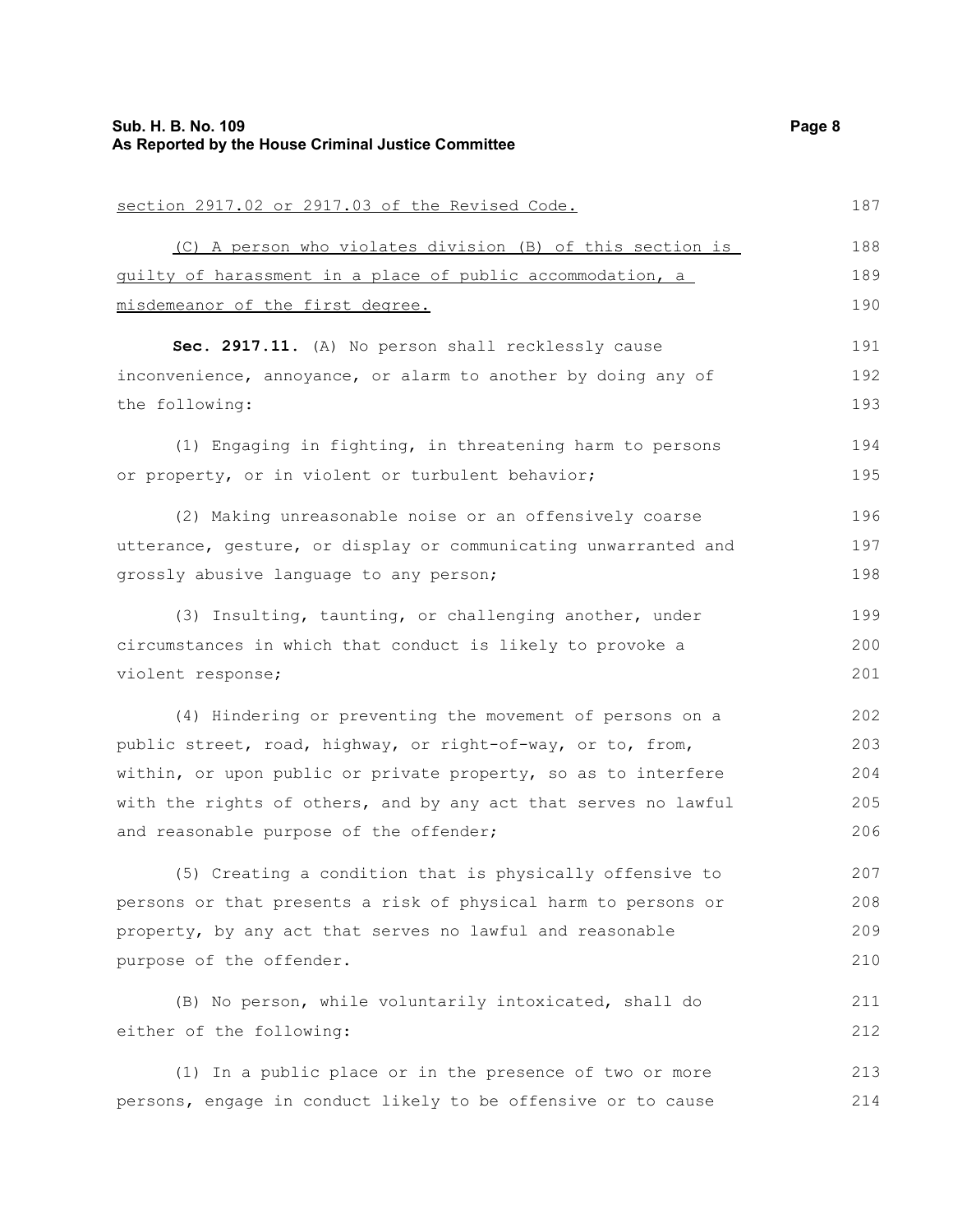#### **Sub. H. B. No. 109 Page 9 As Reported by the House Criminal Justice Committee**

inconvenience, annoyance, or alarm to persons of ordinary sensibilities, which conduct the offender, if the offender were not intoxicated, should know is likely to have that effect on others; 215 216 217 218

(2) Engage in conduct or create a condition that presents a risk of physical harm to the offender or another, or to the property of another. 219 220 221

(C) Violation of any statute or ordinance of which an element is operating a motor vehicle, locomotive, watercraft, aircraft, or other vehicle while under the influence of alcohol or any drug of abuse, is not a violation of division (B) of this section. 222 223 224 225 226

(D) If a person appears to an ordinary observer to be intoxicated, it is probable cause to believe that person is voluntarily intoxicated for purposes of division (B) of this section. 227 228 229 230

(E)(1) Whoever violates this section is guilty of disorderly conduct. 231 232

(2) Except as otherwise provided in divisions (E)(3) and (4) of this section, disorderly conduct is a minor misdemeanor.

(3) Disorderly conduct is a misdemeanor of the fourthfirst degree if any of the following applies: 235 236

(a) The offender persists in disorderly conduct after reasonable warning or request to desist. 237 238

(b) The offense is committed in the vicinity of a school or in a school safety zone. 239 240

(c) The offense is committed in the presence of any law enforcement officer, firefighter, rescuer, medical person, 241 242

233 234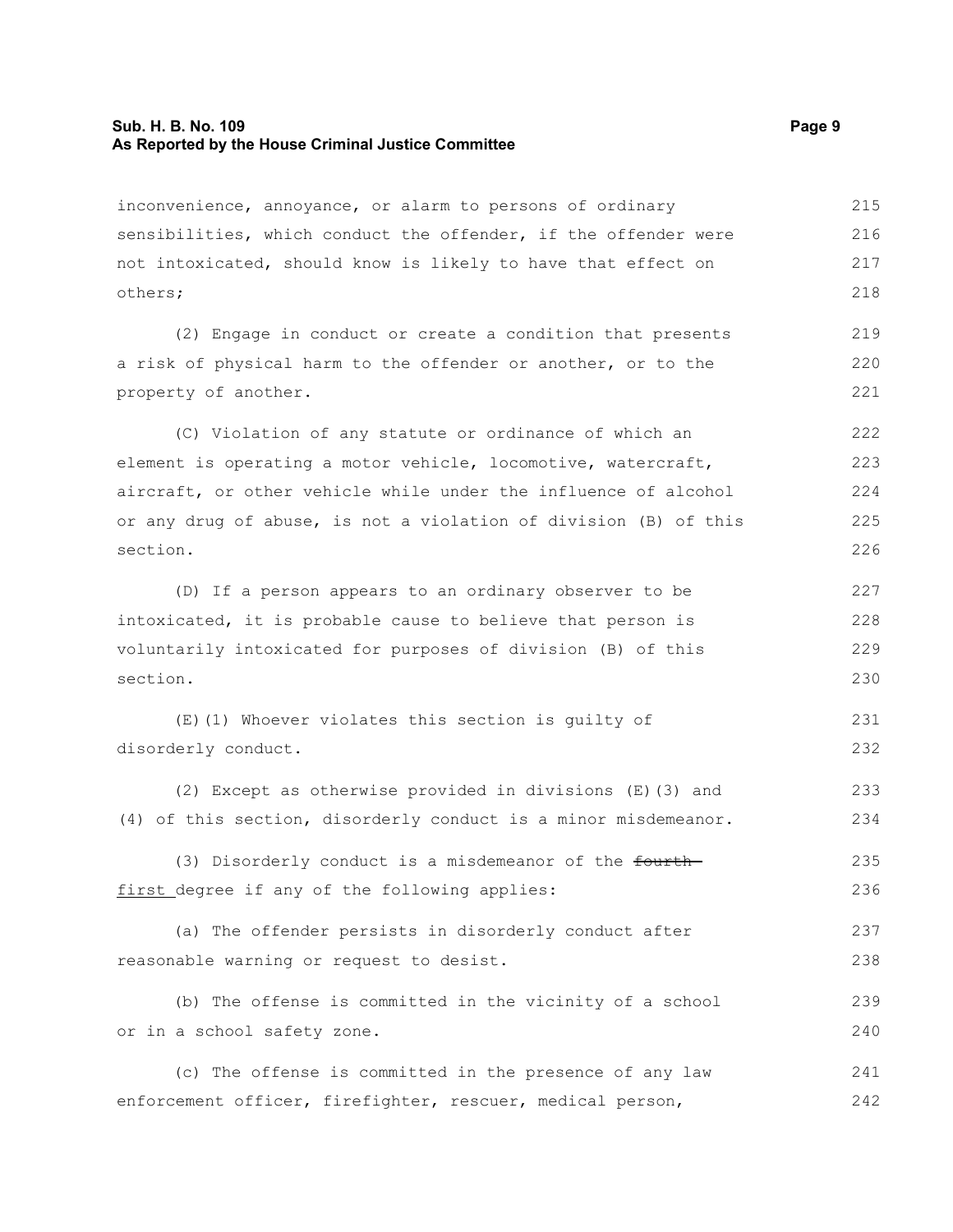emergency medical services person, or other authorized person who is engaged in the person's duties at the scene of a fire, accident, disaster, riot, or emergency of any kind. (d) The offense is committed in the presence of any emergency facility person who is engaged in the person's duties in an emergency facility. (e) The offense occurs during one of the following: (i) An aggravated riot or riot in violation of section 2917.02 or 2917.03 of the Revised Code; (ii) A protest, demonstration, or other assembly that involves the blockage of any public street, road, highway, or right-of-way to interfere with the rights of others, and for which no permit was issued or during which the scope of any issued permit was exceeded. (4) If an offender previously has been convicted of or pleaded guilty to three or more violations of division (B) of this section, a violation of division (B) of this section is a misdemeanor of the fourth degree. (F) As used in this section: (1) "Emergency medical services person" is the singular of "emergency medical services personnel" as defined in section 2133.21 of the Revised Code. (2) "Emergency facility person" is the singular of "emergency facility personnel" as defined in section 2909.04 of the Revised Code. (3) "Emergency facility" has the same meaning as in section 2909.04 of the Revised Code. 243 244 245 246 247 248 249 250 251 252 253 254 255 256 257 258 259 260 261 262 263 264 265 266 267 268 269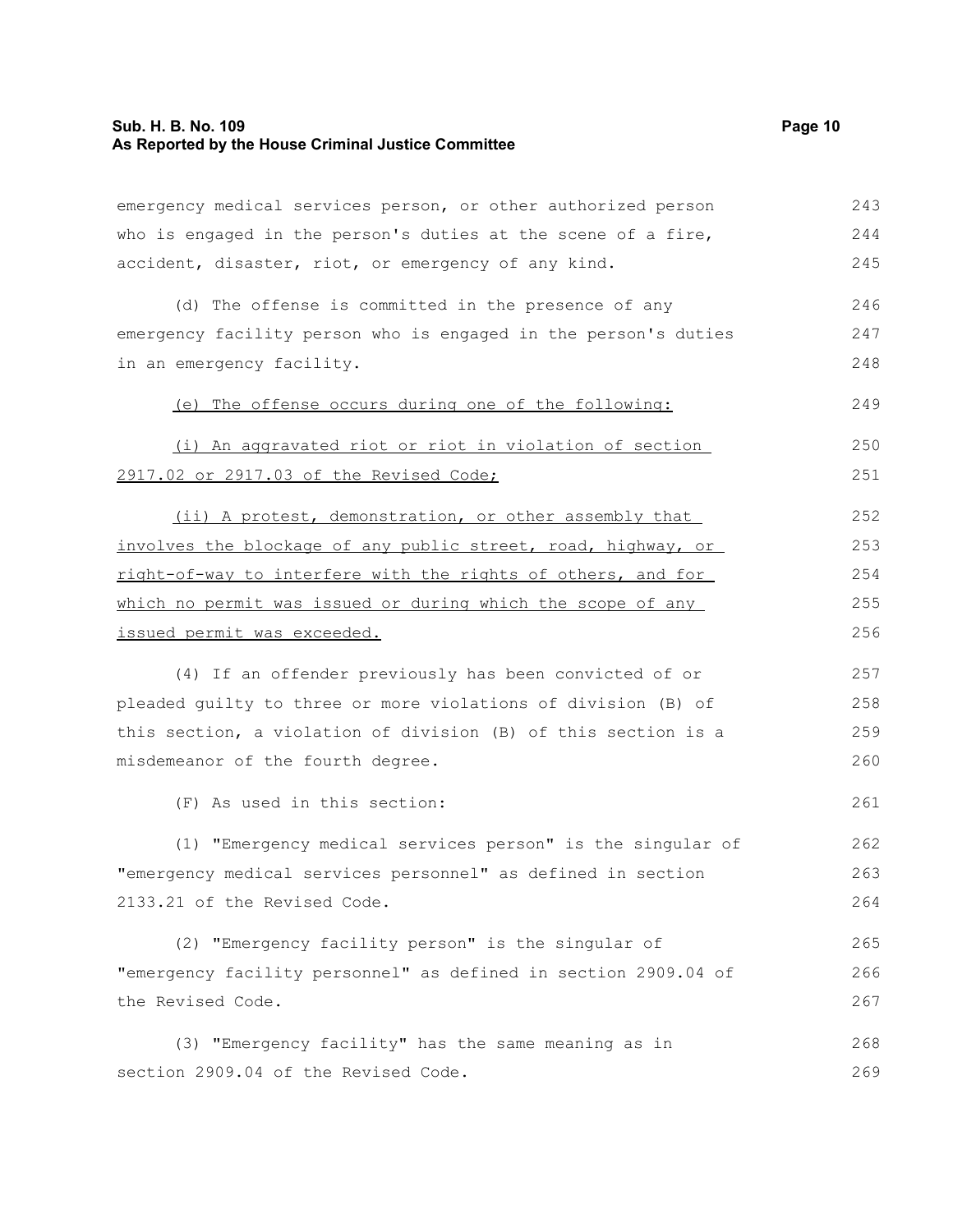#### **Sub. H. B. No. 109 Page 11 As Reported by the House Criminal Justice Committee**

(4) "Committed in the vicinity of a school" has the same meaning as in section 2925.01 of the Revised Code. **Sec. 2923.31.** As used in sections 2923.31 to 2923.36 of the Revised Code: (A) "Beneficial interest" means any of the following: (1) The interest of a person as a beneficiary under a trust in which the trustee holds title to personal or real property; (2) The interest of a person as a beneficiary under any other trust arrangement under which any other person holds title to personal or real property for the benefit of such person; (3) The interest of a person under any other form of express fiduciary arrangement under which any other person holds title to personal or real property for the benefit of such person. "Beneficial interest" does not include the interest of a stockholder in a corporation or the interest of a partner in either a general or limited partnership. (B) "Costs of investigation and prosecution" and "costs of investigation and litigation" mean all of the costs incurred by the state or a county or municipal corporation under sections 2923.31 to 2923.36 of the Revised Code in the prosecution and investigation of any criminal action or in the litigation and investigation of any civil action, and includes, but is not limited to, the costs of resources and personnel. (C) "Enterprise" includes any individual, sole proprietorship, partnership, limited partnership, corporation, trust, union, government agency, or other legal entity, or any 270 271 272 273 274 275 276 277 278 279 280 281 282 283 284 285 286 287 288 289 290 291 292 293 294 295 296 297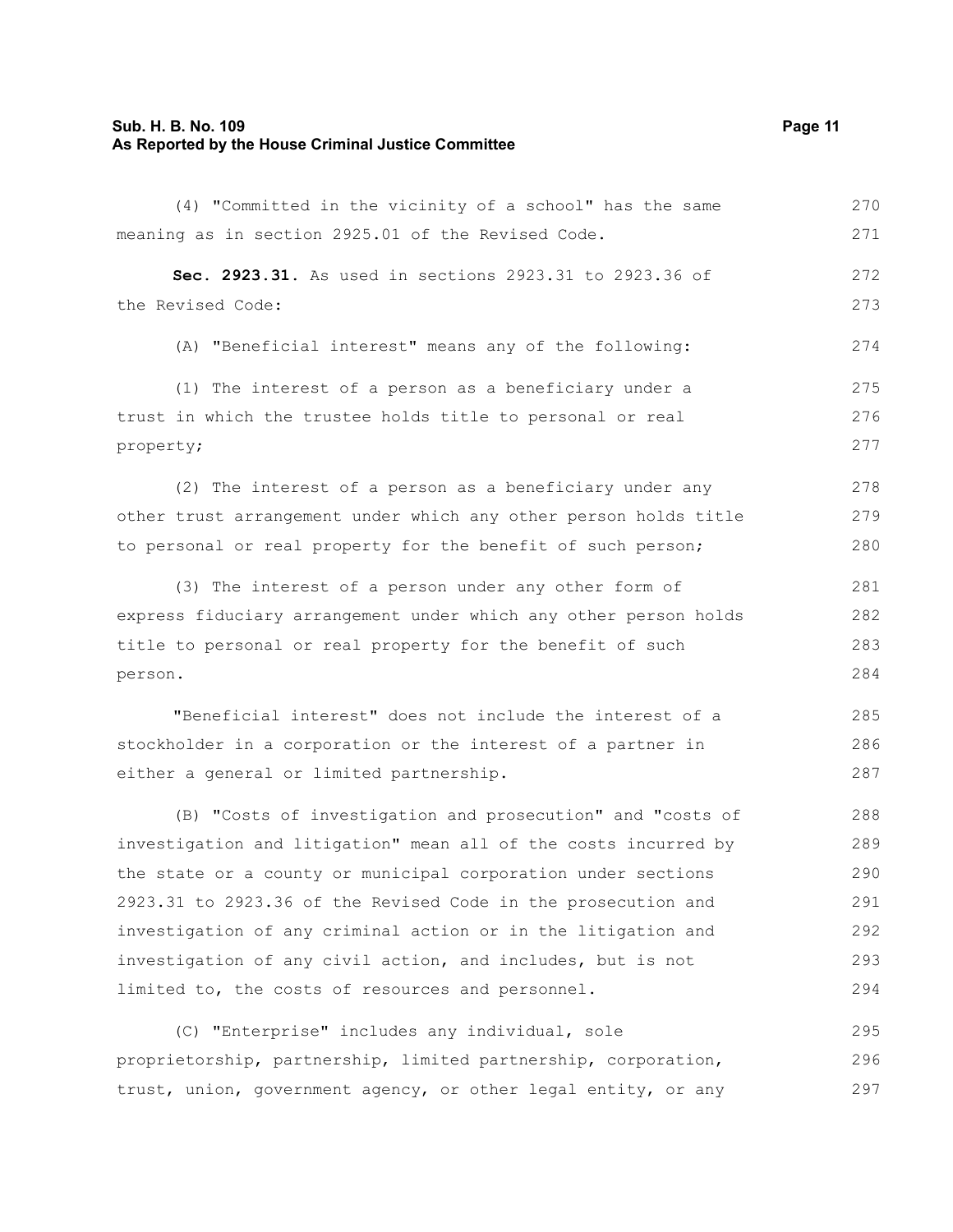#### **Sub. H. B. No. 109 Page 12 As Reported by the House Criminal Justice Committee**

organization, association, or group of persons associated in fact although not a legal entity. "Enterprise" includes illicit as well as licit enterprises. 298 299 300

(D) "Innocent person" includes any bona fide purchaser of property that is allegedly involved in a violation of section 2923.32 of the Revised Code, including any person who establishes a valid claim to or interest in the property in accordance with division (E) of section 2981.04 of the Revised Code, and any victim of an alleged violation of that section or of any underlying offense involved in an alleged violation of that section. 301 302 303 304 305 306 307 308

(E) "Pattern of corrupt activity" means two or more incidents of corrupt activity, whether or not there has been a prior conviction, that are related to the affairs of the same enterprise, are not isolated, and are not so closely related to each other and connected in time and place that they constitute a single event.

At least one of the incidents forming the pattern shall occur on or after January 1, 1986. Unless any incident was an aggravated murder or murder, the last of the incidents forming the pattern shall occur within six years after the commission of any prior incident forming the pattern, excluding any period of imprisonment served by any person engaging in the corrupt activity. 315 316 317 318 319 320 321

For the purposes of the criminal penalties that may be imposed pursuant to section 2923.32 of the Revised Code, at least one of the incidents forming the pattern shall constitute a felony under the laws of this state in existence at the time it was committed or, if committed in violation of the laws of the United States or of any other state, shall constitute a 322 323 324 325 326 327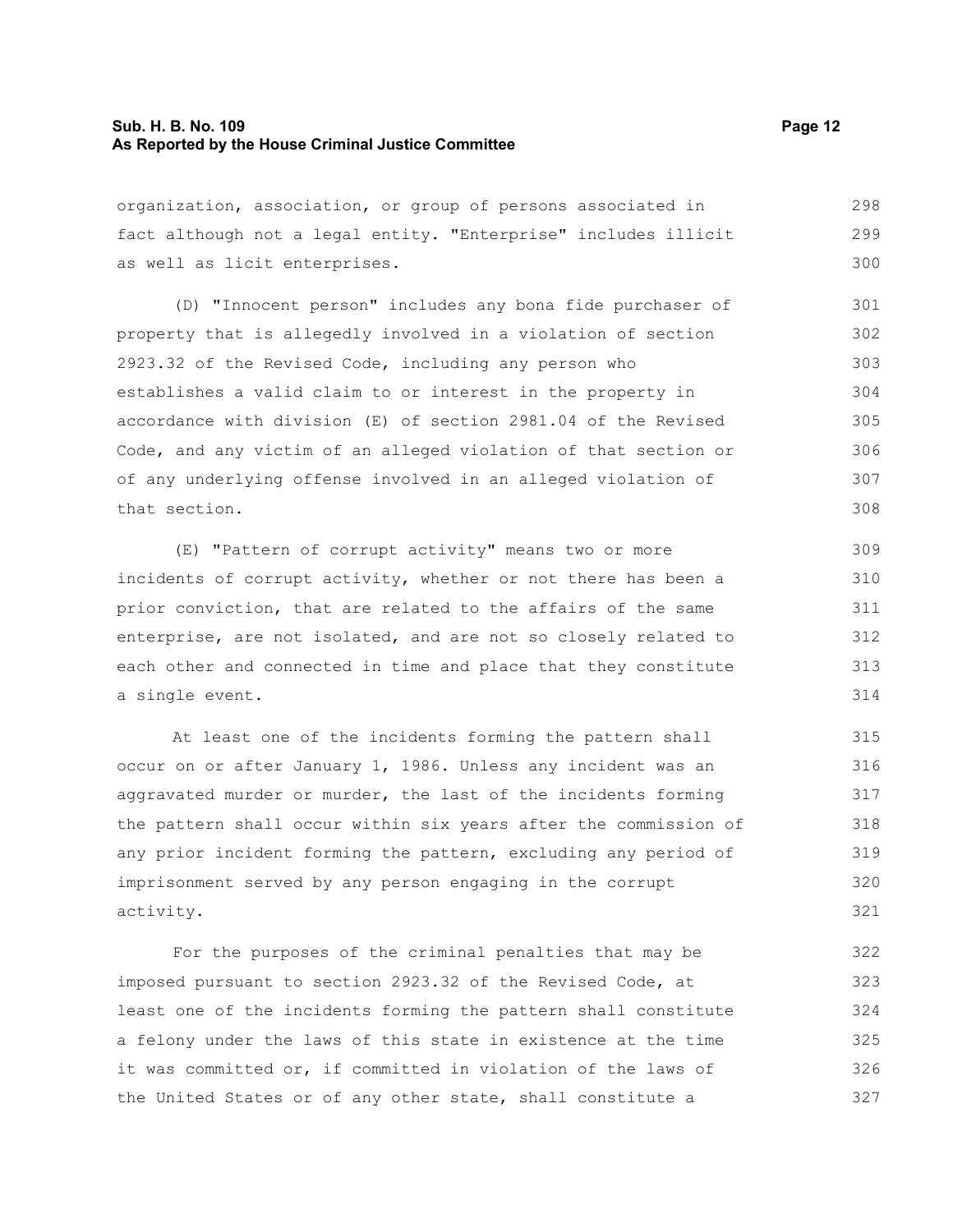#### **Sub. H. B. No. 109 Page 13 As Reported by the House Criminal Justice Committee**

felony under the law of the United States or the other state and would be a criminal offense under the law of this state if committed in this state. (F) "Pecuniary value" means money, a negotiable instrument, a commercial interest, or anything of value, as defined in section 1.03 of the Revised Code, or any other property or service that has a value in excess of one hundred dollars. (G) "Person" means any person, as defined in section 1.59 of the Revised Code, and any governmental officer, employee, or entity. (H) "Personal property" means any personal property, any interest in personal property, or any right, including, but not limited to, bank accounts, debts, corporate stocks, patents, or copyrights. Personal property and any beneficial interest in personal property are deemed to be located where the trustee of the property, the personal property, or the instrument evidencing the right is located. (I) "Corrupt activity" means engaging in, attempting to engage in, conspiring to engage in, or soliciting, coercing, or intimidating another person to engage in any of the following: (1) Conduct defined as "racketeering activity" under the 328 329 330 331 332 333 334 335 336 337 338 339 340 341 342 343 344 345 346 347 348 349

"Organized Crime Control Act of 1970," 84 Stat. 941, 18 U.S.C. 1961(1)(B), (1)(C), (1)(D), and (1)(E), as amended; 350 351

(2) Conduct constituting any of the following:

(a) A violation of section 1315.55, 1322.07, 2903.01, 2903.02, 2903.03, 2903.04, 2903.11, 2903.12, 2905.01, 2905.02, 2905.11, 2905.22, 2905.32 as specified in division (I)(2)(g) of this section, 2907.321, 2907.322, 2907.323, 2909.02, 2909.03, 353 354 355 356

352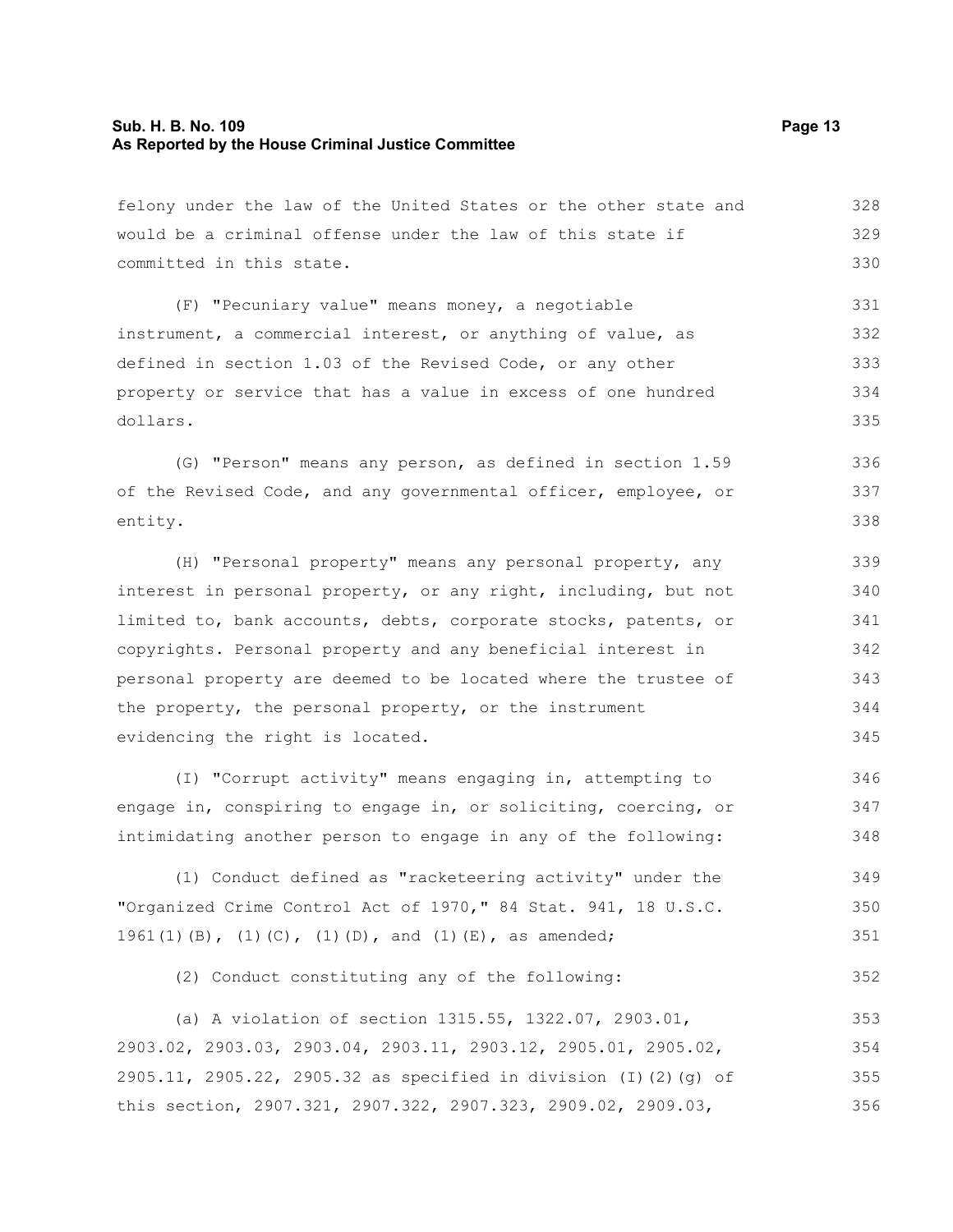#### **Sub. H. B. No. 109 Page 14 As Reported by the House Criminal Justice Committee**

2909.22, 2909.23, 2909.24, 2909.26, 2909.27, 2909.28, 2909.29, 2911.01, 2911.02, 2911.11, 2911.12, 2911.13, 2911.31, 2913.05, 2913.06, 2913.30, 2921.02, 2921.03, 2921.04, 2921.11, 2921.12, 2921.32, 2921.41, 2921.42, 2921.43, 2923.12, or 2923.17; division  $(F)$  (1)(a), (b), or (c) of section 1315.53; division (A) (1) or (2) of section 1707.042; division (B), (C)(4), (D), (E), or (F) of section 1707.44; division (A)(1) or (2) of section 2923.20; division (E) or (G) of section 3772.99; division (J)(1) of section 4712.02; section 4719.02, 4719.05, or 4719.06; division (C), (D), or (E) of section 4719.07; section 4719.08; or division (A) of section 4719.09 of the Revised Code. 357 358 359 360 361 362 363 364 365 366 367

(b) Any violation of section 3769.11, 3769.15, 3769.16, or 3769.19 of the Revised Code as it existed prior to July 1, 1996, any violation of section 2915.02 of the Revised Code that occurs on or after July 1, 1996, and that, had it occurred prior to that date, would have been a violation of section 3769.11 of the Revised Code as it existed prior to that date, or any violation of section 2915.05 of the Revised Code that occurs on or after July 1, 1996, and that, had it occurred prior to that date, would have been a violation of section 3769.15, 3769.16, or 3769.19 of the Revised Code as it existed prior to that date. 368 369 370 371 372 373 374 375 376 377

(c) Any violation of section 2907.21, 2907.22, 2907.31, 2913.02, 2913.11, 2913.21, 2913.31, 2913.32, 2913.34, 2913.42, 2913.47, 2913.51, 2915.03, 2925.03, 2925.04, 2925.05, or 2925.37 of the Revised Code, any violation of section 2925.11 of the Revised Code that is a felony of the first, second, third, or fourth degree and that occurs on or after July 1, 1996, any violation of section 2915.02 of the Revised Code that occurred prior to July 1, 1996, any violation of section 2915.02 of the Revised Code that occurs on or after July 1, 1996, and that, had it occurred prior to that date, would not have been a violation 378 379 380 381 382 383 384 385 386 387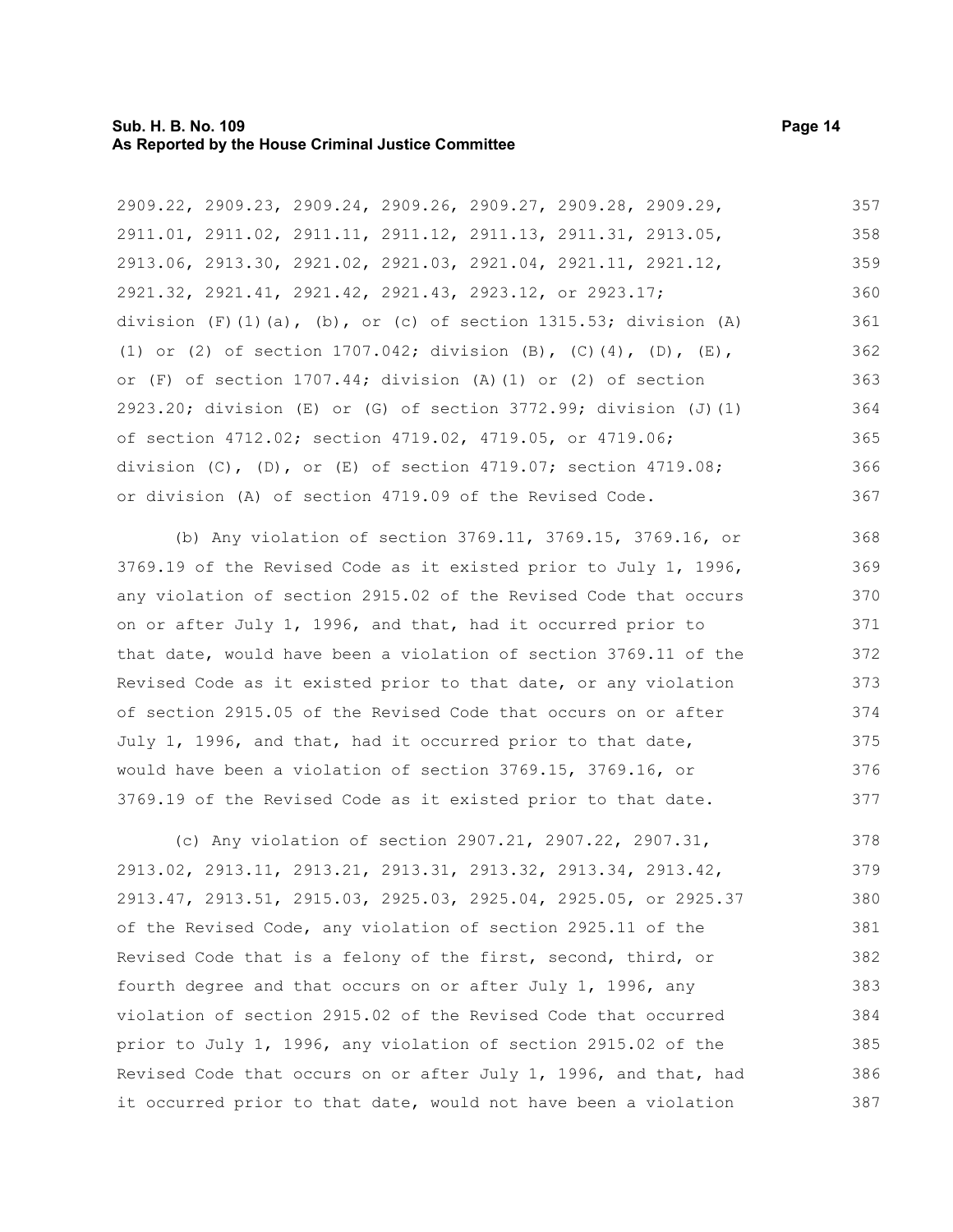#### **Sub. H. B. No. 109 Page 15 As Reported by the House Criminal Justice Committee**

of section 3769.11 of the Revised Code as it existed prior to that date, any violation of section 2915.06 of the Revised Code as it existed prior to July 1, 1996, or any violation of division (B) of section 2915.05 of the Revised Code as it exists on and after July 1, 1996, when the proceeds of the violation, the payments made in the violation, the amount of a claim for payment or for any other benefit that is false or deceptive and that is involved in the violation, or the value of the contraband or other property illegally possessed, sold, or purchased in the violation exceeds one thousand dollars, or any combination of violations described in division (I)(2)(c) of this section when the total proceeds of the combination of violations, payments made in the combination of violations, amount of the claims for payment or for other benefits that is false or deceptive and that is involved in the combination of violations, or value of the contraband or other property illegally possessed, sold, or purchased in the combination of violations exceeds one thousand dollars; 388 389 390 391 392 393 394 395 396 397 398 399 400 401 402 403 404 405

(d) Any violation of section 5743.112 of the Revised Code when the amount of unpaid tax exceeds one hundred dollars; 406 407

(e) Any violation or combination of violations of section 2907.32 of the Revised Code involving any material or performance containing a display of bestiality or of sexual conduct, as defined in section 2907.01 of the Revised Code, that is explicit and depicted with clearly visible penetration of the genitals or clearly visible penetration by the penis of any orifice when the total proceeds of the violation or combination of violations, the payments made in the violation or combination of violations, or the value of the contraband or other property illegally possessed, sold, or purchased in the violation or combination of violations exceeds one thousand dollars; 408 409 410 411 412 413 414 415 416 417 418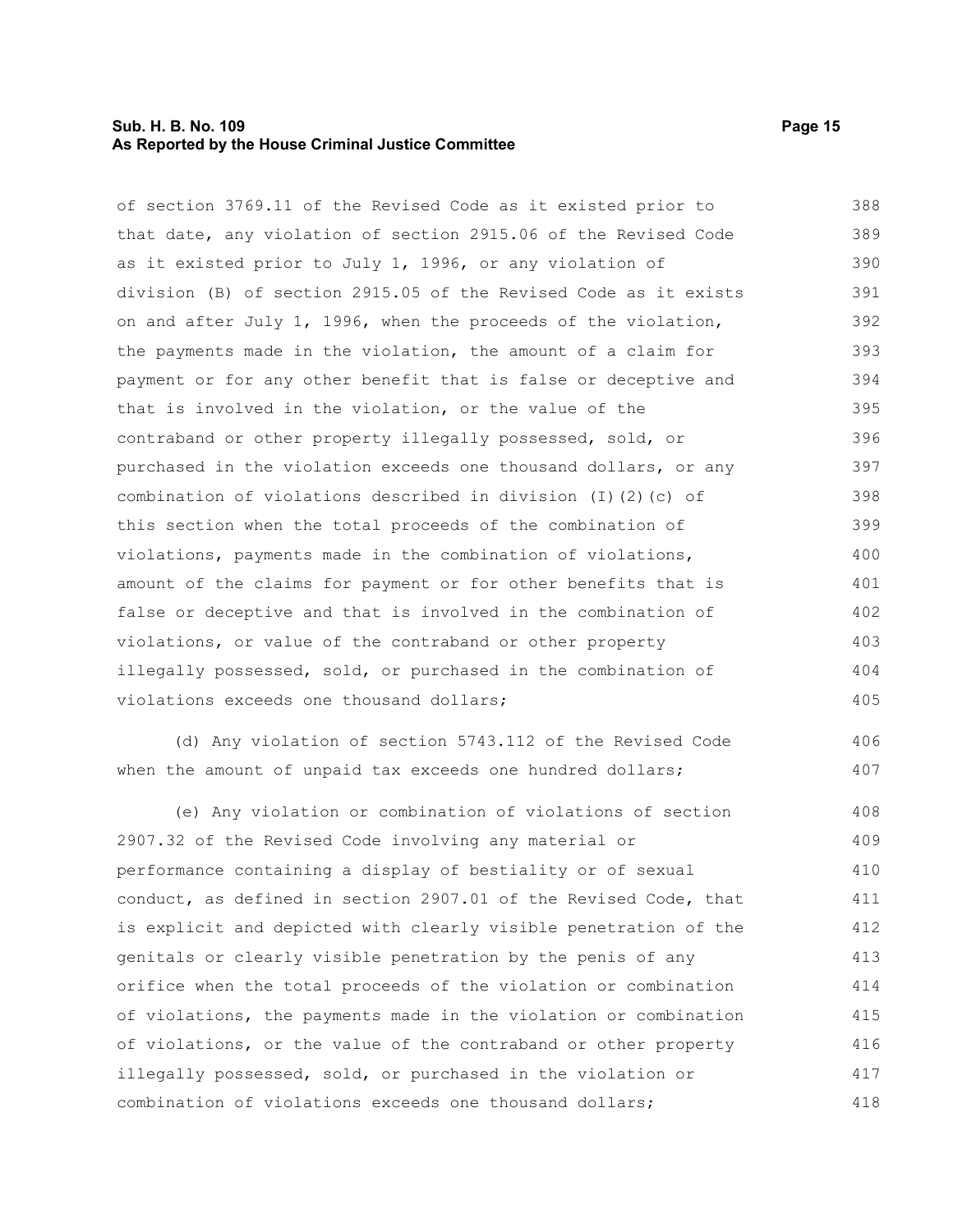### **Sub. H. B. No. 109 Page 16 As Reported by the House Criminal Justice Committee**

(f) Any combination of violations described in division (I)(2)(c) of this section and violations of section 2907.32 of the Revised Code involving any material or performance containing a display of bestiality or of sexual conduct, as defined in section 2907.01 of the Revised Code, that is explicit and depicted with clearly visible penetration of the genitals or clearly visible penetration by the penis of any orifice when the total proceeds of the combination of violations, payments made in the combination of violations, amount of the claims for payment or for other benefits that is false or deceptive and that is involved in the combination of violations, or value of the contraband or other property illegally possessed, sold, or purchased in the combination of violations exceeds one thousand dollars; 419 420 421 422 423 424 425 426 427 428 429 430 431 432

(g) Any violation of section 2905.32 of the Revised Code to the extent the violation is not based solely on the same conduct that constitutes corrupt activity pursuant to division (I)(2)(c) of this section due to the conduct being in violation of section 2907.21 of the Revised Code. 433 434 435 436 437

(3) Conduct constituting a violation of any law of any state other than this state that is substantially similar to the conduct described in division (I)(2) of this section, provided the defendant was convicted of the conduct in a criminal proceeding in the other state; (4) Animal or ecological terrorism; (5)(a) Conduct constituting any of the following: (i) Organized retail theft; 438 439 440 441 442 443 444 445

(ii) Conduct that constitutes one or more violations of any law of any state other than this state, that is 446 447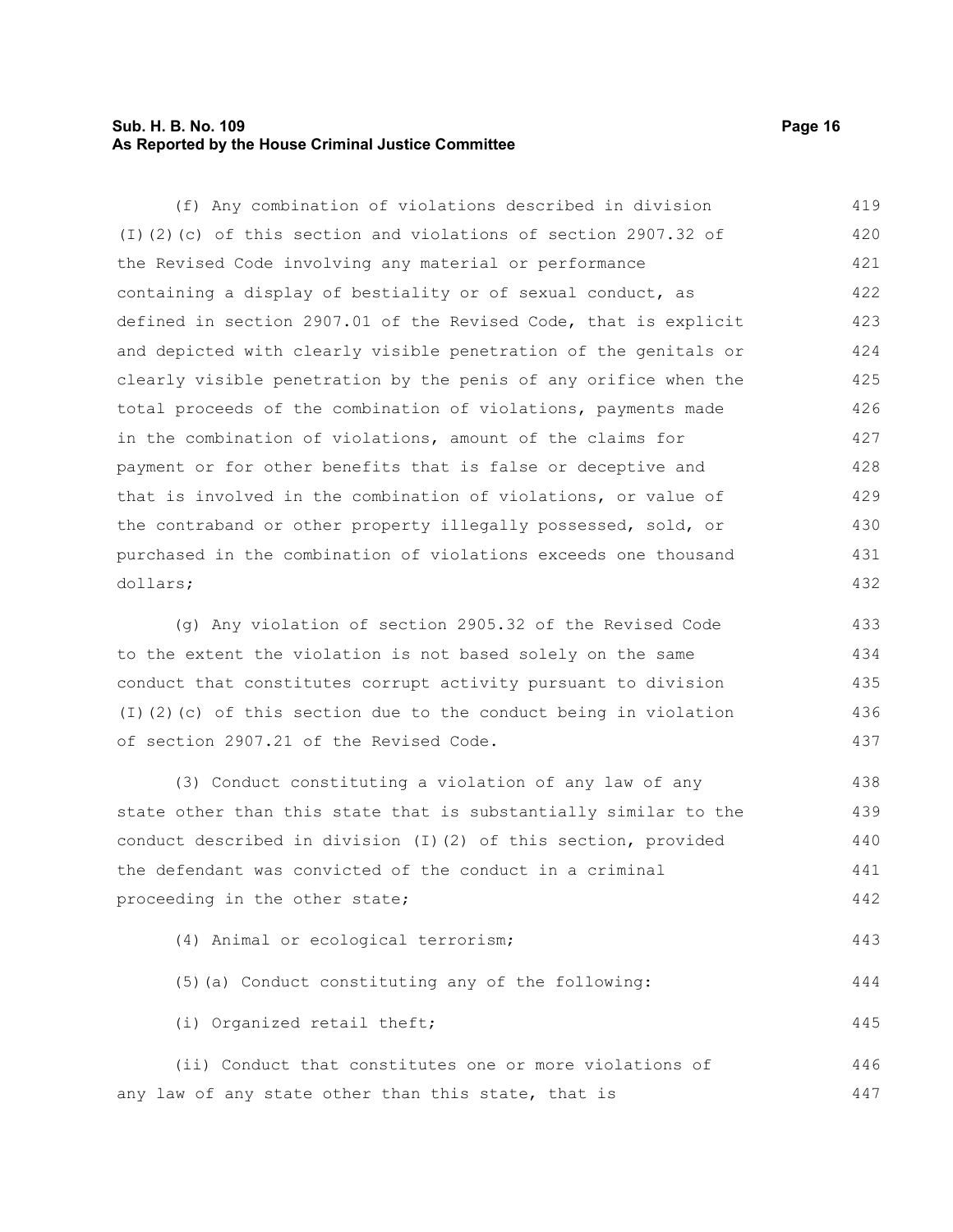#### **Sub. H. B. No. 109 Page 17 As Reported by the House Criminal Justice Committee**

substantially similar to organized retail theft, and that if committed in this state would be organized retail theft, if the defendant was convicted of or pleaded guilty to the conduct in a criminal proceeding in the other state. 448 449 450 451

(b) By enacting division (I)(5)(a) of this section, it is the intent of the general assembly to add organized retail theft and the conduct described in division  $(I)$  (5)(a)(ii) of this section as conduct constituting corrupt activity. The enactment of division (I)(5)(a) of this section and the addition by division (I)(5)(a) of this section of organized retail theft and the conduct described in division  $(I)$  (5)(a)(ii) of this section as conduct constituting corrupt activity does not limit or preclude, and shall not be construed as limiting or precluding, any prosecution for a violation of section 2923.32 of the Revised Code that is based on one or more violations of section 2913.02 or 2913.51 of the Revised Code, one or more similar offenses under the laws of this state or any other state, or any combination of any of those violations or similar offenses, even though the conduct constituting the basis for those violations or offenses could be construed as also constituting organized retail theft or conduct of the type described in division (I)(5) (a)(ii) of this section. 452 453 454 455 456 457 458 459 460 461 462 463 464 465 466 467 468 469

(6) Knowingly providing material support or resources with purpose that the material support or resources will be used in whole or in part to plan, prepare, carry out, or aid in conduct that constitutes a violation of section 2917.02 or 2917.03 of the Revised Code;

(7) Organizing persons or calling persons to gather for the purpose of violating section 2917.02 or 2917.03 of the Revised Code. 475 476 477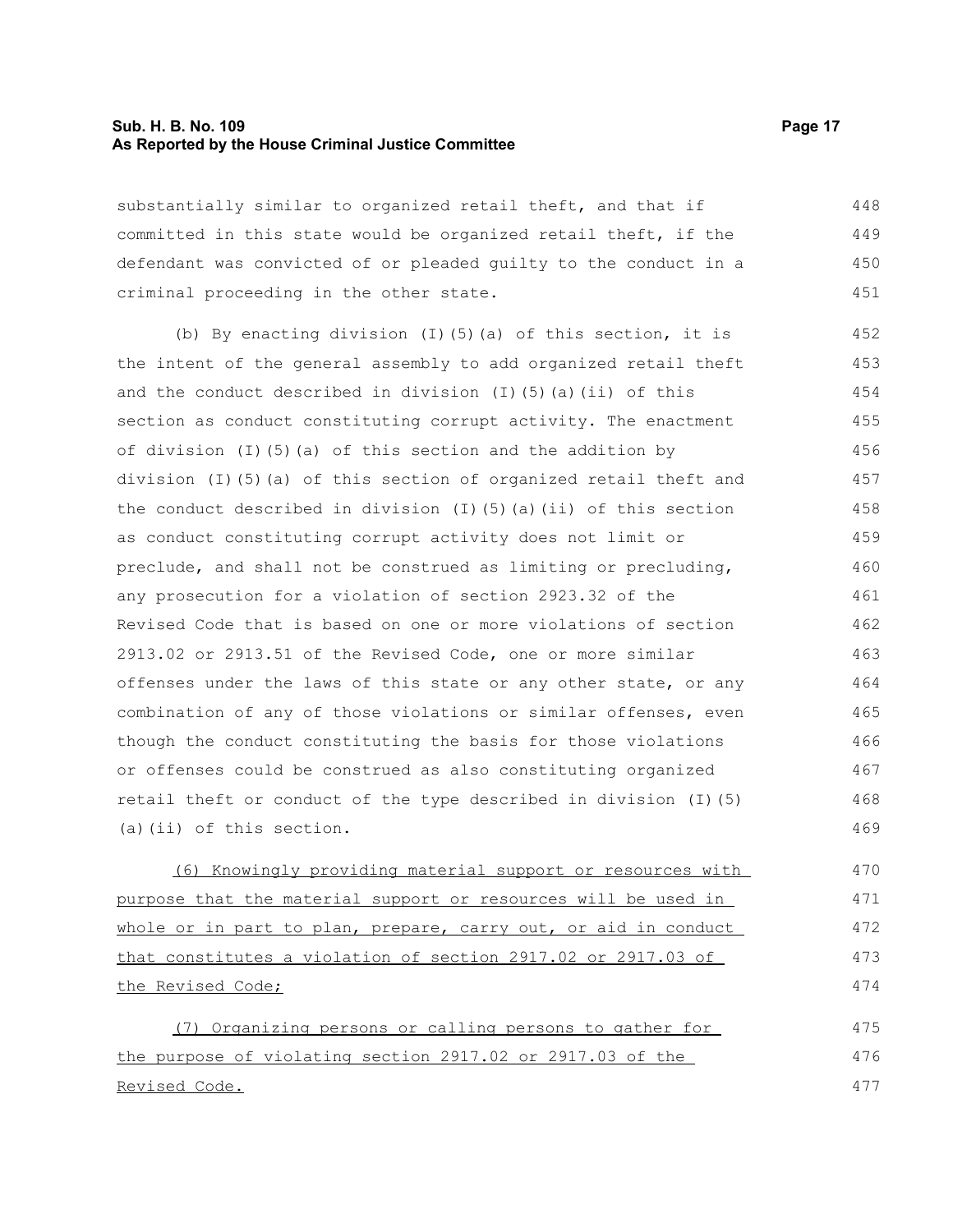#### **Sub. H. B. No. 109 Page 18 As Reported by the House Criminal Justice Committee**

(J) "Real property" means any real property or any interest in real property, including, but not limited to, any lease of, or mortgage upon, real property. Real property and any beneficial interest in it is deemed to be located where the real property is located. (K) "Trustee" means any of the following: (1) Any person acting as trustee under a trust in which the trustee holds title to personal or real property; (2) Any person who holds title to personal or real property for which any other person has a beneficial interest; (3) Any successor trustee. "Trustee" does not include an assignee or trustee for an insolvent debtor or an executor, administrator, administrator with the will annexed, testamentary trustee, guardian, or committee, appointed by, under the control of, or accountable to a court. (L) "Unlawful debt" means any money or other thing of value constituting principal or interest of a debt that is legally unenforceable in this state in whole or in part because the debt was incurred or contracted in violation of any federal or state law relating to the business of gambling activity or relating to the business of lending money at an usurious rate unless the creditor proves, by a preponderance of the evidence, that the usurious rate was not intentionally set and that it resulted from a good faith error by the creditor, notwithstanding the maintenance of procedures that were adopted by the creditor to avoid an error of that nature. 478 479 480 481 482 483 484 485 486 487 488 489 490 491 492 493 494 495 496 497 498 499 500 501 502 503 504

(M) "Animal activity" means any activity that involves the use of animals or animal parts, including, but not limited to, 505 506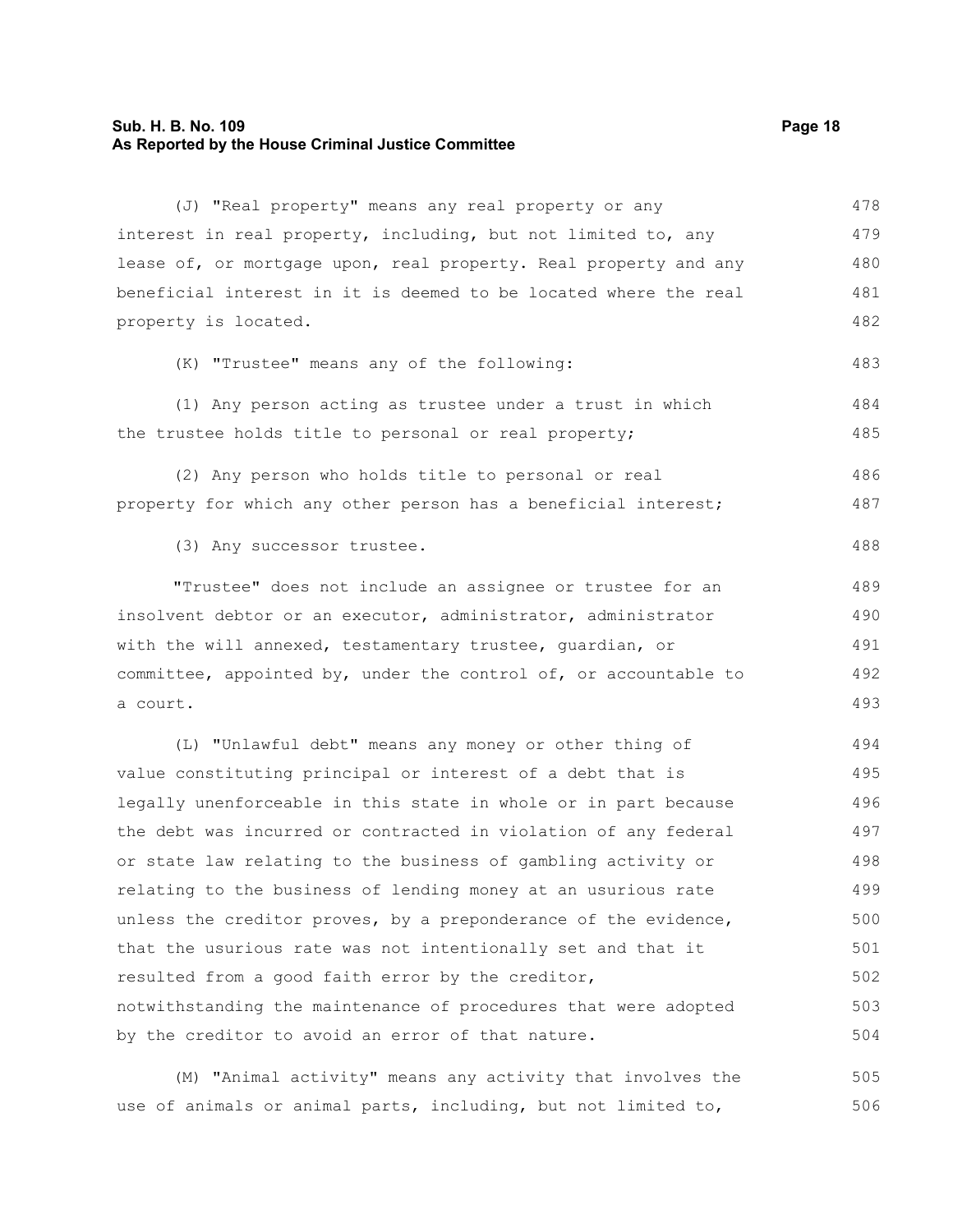#### **Sub. H. B. No. 109 Page 19 As Reported by the House Criminal Justice Committee**

hunting, fishing, trapping, traveling, camping, the production, preparation, or processing of food or food products, clothing or garment manufacturing, medical research, other research, entertainment, recreation, agriculture, biotechnology, or service activity that involves the use of animals or animal parts. 507 508 509 510 511 512

(N) "Animal facility" means a vehicle, building, structure, nature preserve, or other premises in which an animal is lawfully kept, handled, housed, exhibited, bred, or offered for sale, including, but not limited to, a zoo, rodeo, circus, amusement park, hunting preserve, or premises in which a horse or dog event is held. 513 514 515 516 517 518

(O) "Animal or ecological terrorism" means the commission of any felony that involves causing or creating a substantial risk of physical harm to any property of another, the use of a deadly weapon or dangerous ordnance, or purposely, knowingly, or recklessly causing serious physical harm to property and that involves an intent to obstruct, impede, or deter any person from participating in a lawful animal activity, from mining, foresting, harvesting, gathering, or processing natural resources, or from being lawfully present in or on an animal facility or research facility. 519 520 521 522 523 524 525 526 527 528

(P) "Research facility" means a place, laboratory, institution, medical care facility, government facility, or public or private educational institution in which a scientific test, experiment, or investigation involving the use of animals or other living organisms is lawfully carried out, conducted, or attempted. 529 530 531 532 533 534

(Q) "Organized retail theft" means the theft of retail property with a retail value of one thousand dollars or more 535 536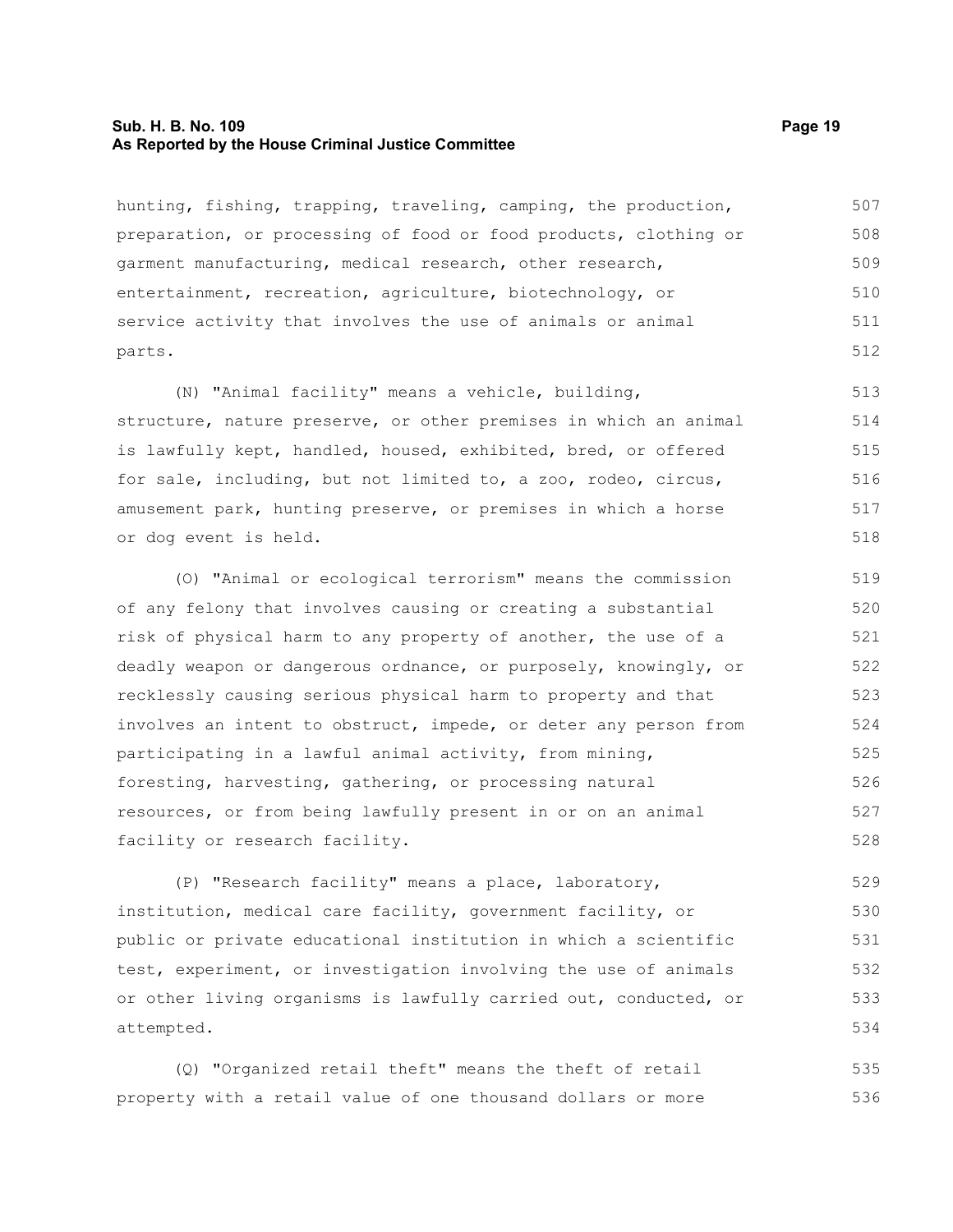#### **Sub. H. B. No. 109 Page 20 As Reported by the House Criminal Justice Committee**

from one or more retail establishments with the intent to sell, deliver, or transfer that property to a retail property fence. 537 538

(R) "Retail property" means any tangible personal property displayed, held, stored, or offered for sale in or by a retail establishment. 539 540 541

(S) "Retail property fence" means a person who possesses, procures, receives, or conceals retail property that was represented to the person as being stolen or that the person knows or believes to be stolen. 542 543 544 545

(T) "Retail value" means the full retail value of the retail property. In determining whether the retail value of retail property equals or exceeds one thousand dollars, the value of all retail property stolen from the retail establishment or retail establishments by the same person or persons within any one-hundred-eighty-day period shall be aggregated. 546 547 548 549 550 551 552

(U) "Material support or resources" has the same meaning as in section 2909.21 of the Revised Code. 553 554

 **Sec. 2927.121.** (A) As used in this section, "first responder" has the same meaning as in section 4765.01 of the Revised Code, except that it also includes any firefighter or paramedic as defined in section 4765.01 of the Revised Code, and any peace officer as defined in section 2935.01 of the Revised Code. 555 556 557 558 559 560

(B) No person shall do any of the following maliciously and with the specific intent to intimidate, harass, or terrorize another person because of that person's actual or perceived employment as a first responder: 561 562 563 564

(1) Cause death or serious bodily harm to another person; 565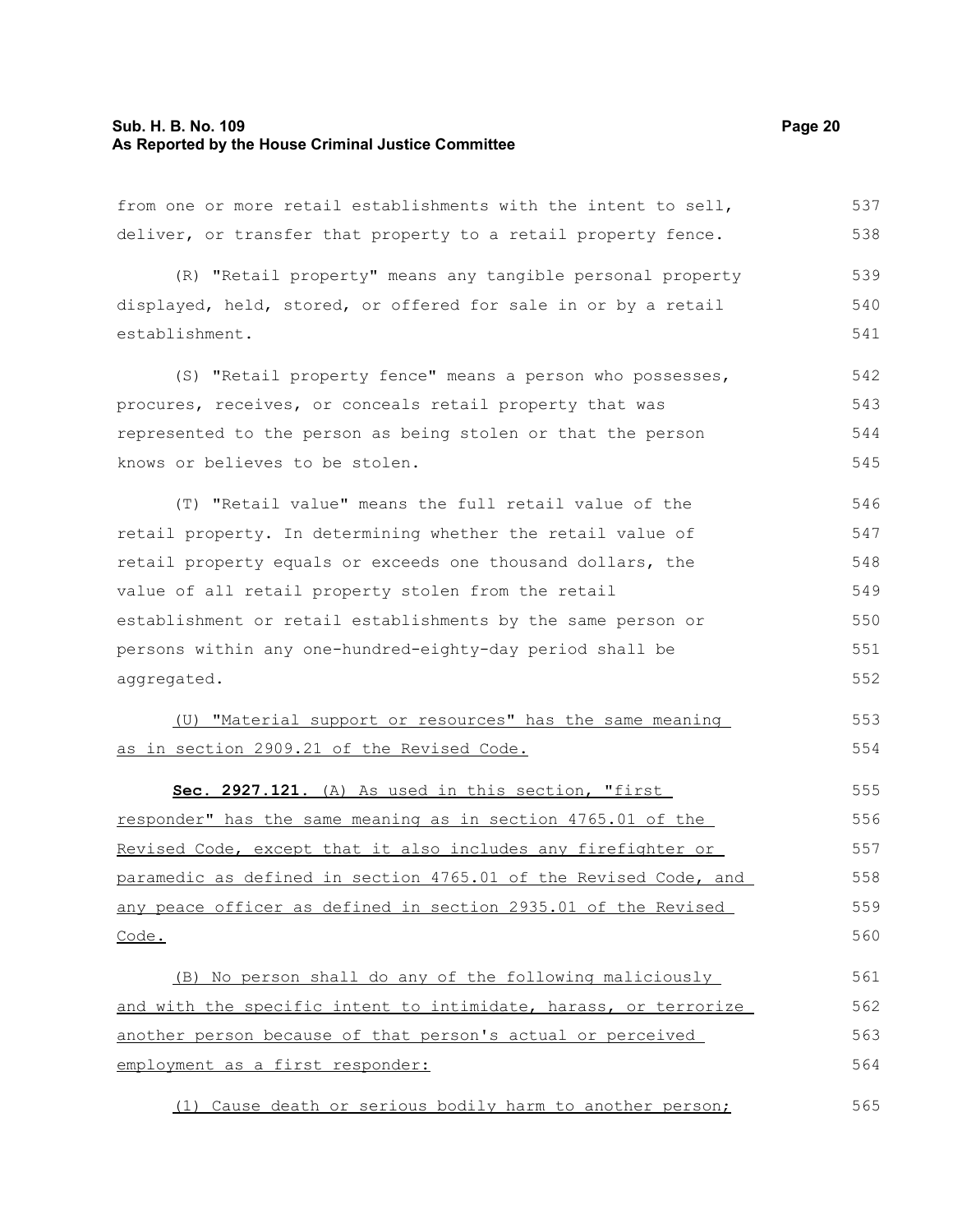| (2) Cause damage to or destroy any real or personal            | 566 |
|----------------------------------------------------------------|-----|
| property of a person without permission when the amount of the | 567 |
| damage or the value of the property destroyed exceeds five     | 568 |
| hundred dollars.                                               | 569 |

(C) A person who violates division (B) of this section is guilty of bias motivated intimidation, a felony of the third degree.

(D) Each violation of this section shall constitute a separate offense and shall not merge with any other offense under section 2941.25 of the Revised Code. 573 574 575

**Sec. 2929.14.** (A) Except as provided in division (B)(1), (B)(2), (B)(3), (B)(4), (B)(5), (B)(6), (B)(7), (B)(8), (B)(9), (B)(10), (B)(11), (E), (G), (H), (J), or (K) of this section or in division (D)(6) of section 2919.25 of the Revised Code and except in relation to an offense for which a sentence of death or life imprisonment is to be imposed, if the court imposing a sentence upon an offender for a felony elects or is required to impose a prison term on the offender pursuant to this chapter, the court shall impose a prison term that shall be one of the following:

(1)(a) For a felony of the first degree committed on or after the effective date of this amendment, the prison term shall be an indefinite prison term with a stated minimum term selected by the court of three, four, five, six, seven, eight, nine, ten, or eleven years and a maximum term that is determined pursuant to section 2929.144 of the Revised Code, except that if the section that criminalizes the conduct constituting the felony specifies a different minimum term or penalty for the offense, the specific language of that section shall control in determining the minimum term or otherwise sentencing the 586 587 588 589 590 591 592 593 594 595

570 571 572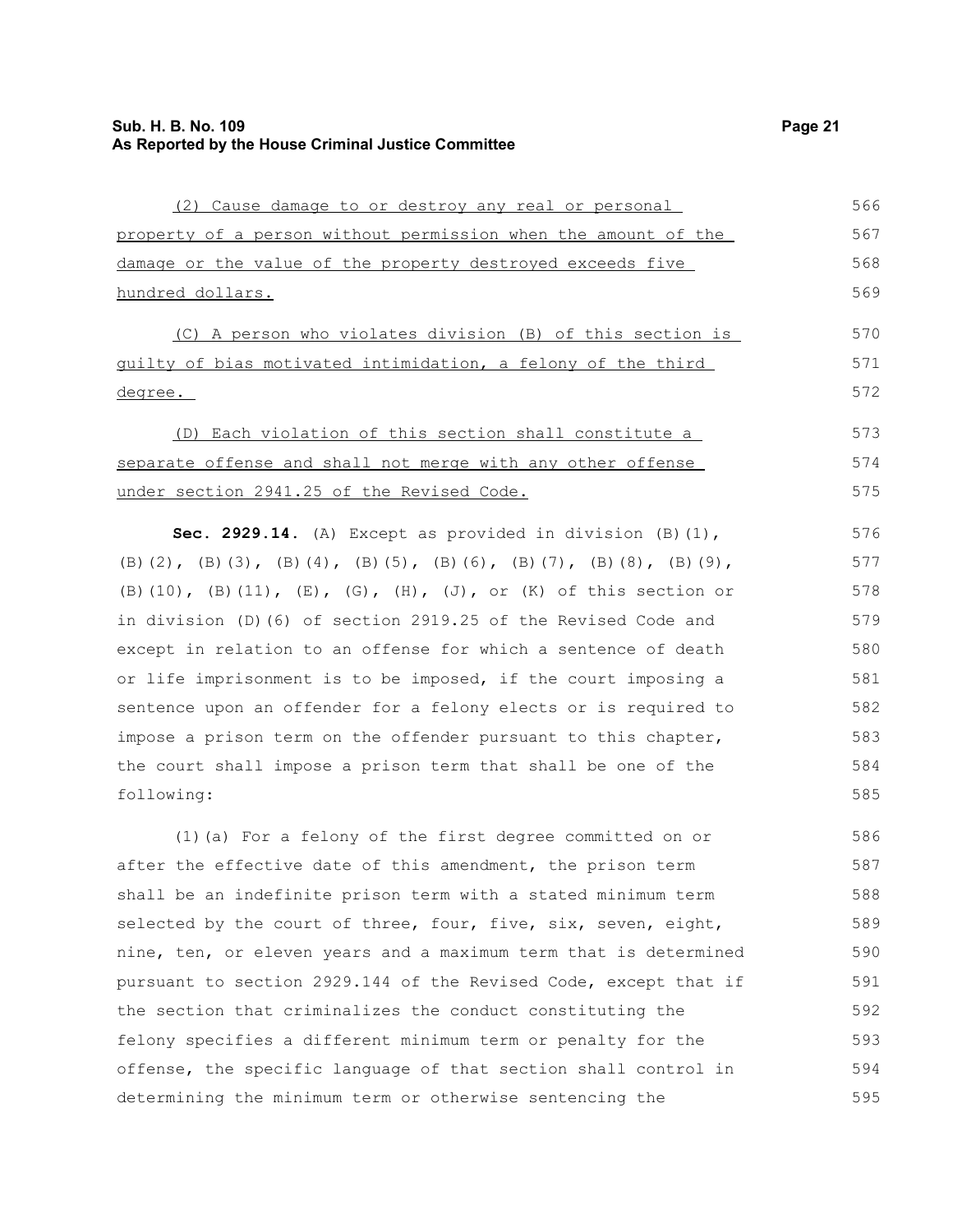#### **Sub. H. B. No. 109 Page 22 As Reported by the House Criminal Justice Committee**

offender but the minimum term or sentence imposed under that specific language shall be considered for purposes of the Revised Code as if it had been imposed under this division. (b) For a felony of the first degree committed prior to the effective date of this amendment, the prison term shall be a definite prison term of three, four, five, six, seven, eight, nine, ten, or eleven years. (2)(a) For a felony of the second degree committed on or after the effective date of this amendment, the prison term shall be an indefinite prison term with a stated minimum term selected by the court of two, three, four, five, six, seven, or eight years and a maximum term that is determined pursuant to section 2929.144 of the Revised Code, except that if the section that criminalizes the conduct constituting the felony specifies a different minimum term or penalty for the offense, the specific language of that section shall control in determining the minimum term or otherwise sentencing the offender but the minimum term or sentence imposed under that specific language shall be considered for purposes of the Revised Code as if it had been imposed under this division. (b) For a felony of the second degree committed prior to 596 597 598 599 600 601 602 603 604 605 606 607 608 609 610 611 612 613 614 615 616

the effective date of this amendment, the prison term shall be a definite term of two, three, four, five, six, seven, or eight years. 617 618 619

(3)(a) For a felony of the third degree that is a violation of section 2903.06, 2903.08, 2907.03, 2907.04, 2907.05, 2907.321, 2907.322, 2907.323, 2927.121, or 3795.04 of the Revised Code or that is a violation of section 2911.02 or 2911.12 of the Revised Code if the offender previously has been convicted of or pleaded guilty in two or more separate 620 621 622 623 624 625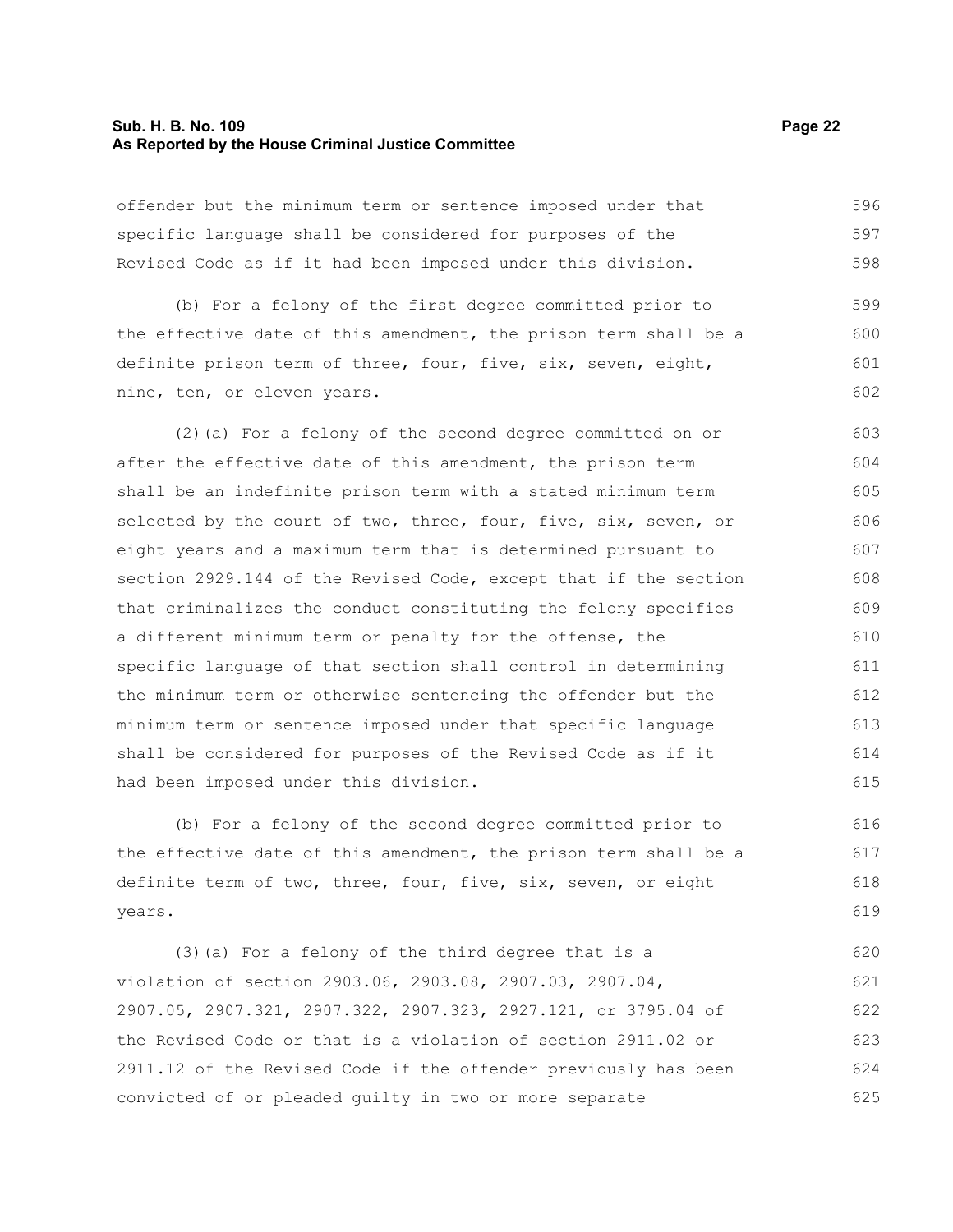#### **Sub. H. B. No. 109 Page 23 As Reported by the House Criminal Justice Committee**

proceedings to two or more violations of section 2911.01, 2911.02, 2911.11, or 2911.12 of the Revised Code, the prison term shall be a definite term of twelve, eighteen, twenty-four, thirty, thirty-six, forty-two, forty-eight, fifty-four, or sixty months. 626 627 628 629 630

(b) For a felony of the third degree that is not an offense for which division  $(A)$  (3)(a) of this section applies, the prison term shall be a definite term of nine, twelve, eighteen, twenty-four, thirty, or thirty-six months. 631 632 633 634

(4) For a felony of the fourth degree, the prison term shall be a definite term of six, seven, eight, nine, ten, eleven, twelve, thirteen, fourteen, fifteen, sixteen, seventeen, or eighteen months. 635 636 637 638

(5) For a felony of the fifth degree, the prison term shall be a definite term of six, seven, eight, nine, ten, eleven, or twelve months. 639 640 641

(B)(1)(a) Except as provided in division (B)(1)(e) of this section, if an offender who is convicted of or pleads guilty to a felony also is convicted of or pleads guilty to a specification of the type described in section 2941.141, 2941.144, or 2941.145 of the Revised Code, the court shall impose on the offender one of the following prison terms: 642 643 644 645 646 647

(i) A prison term of six years if the specification is of the type described in division (A) of section 2941.144 of the Revised Code that charges the offender with having a firearm that is an automatic firearm or that was equipped with a firearm muffler or suppressor on or about the offender's person or under the offender's control while committing the offense; 648 649 650 651 652 653

(ii) A prison term of three years if the specification is 654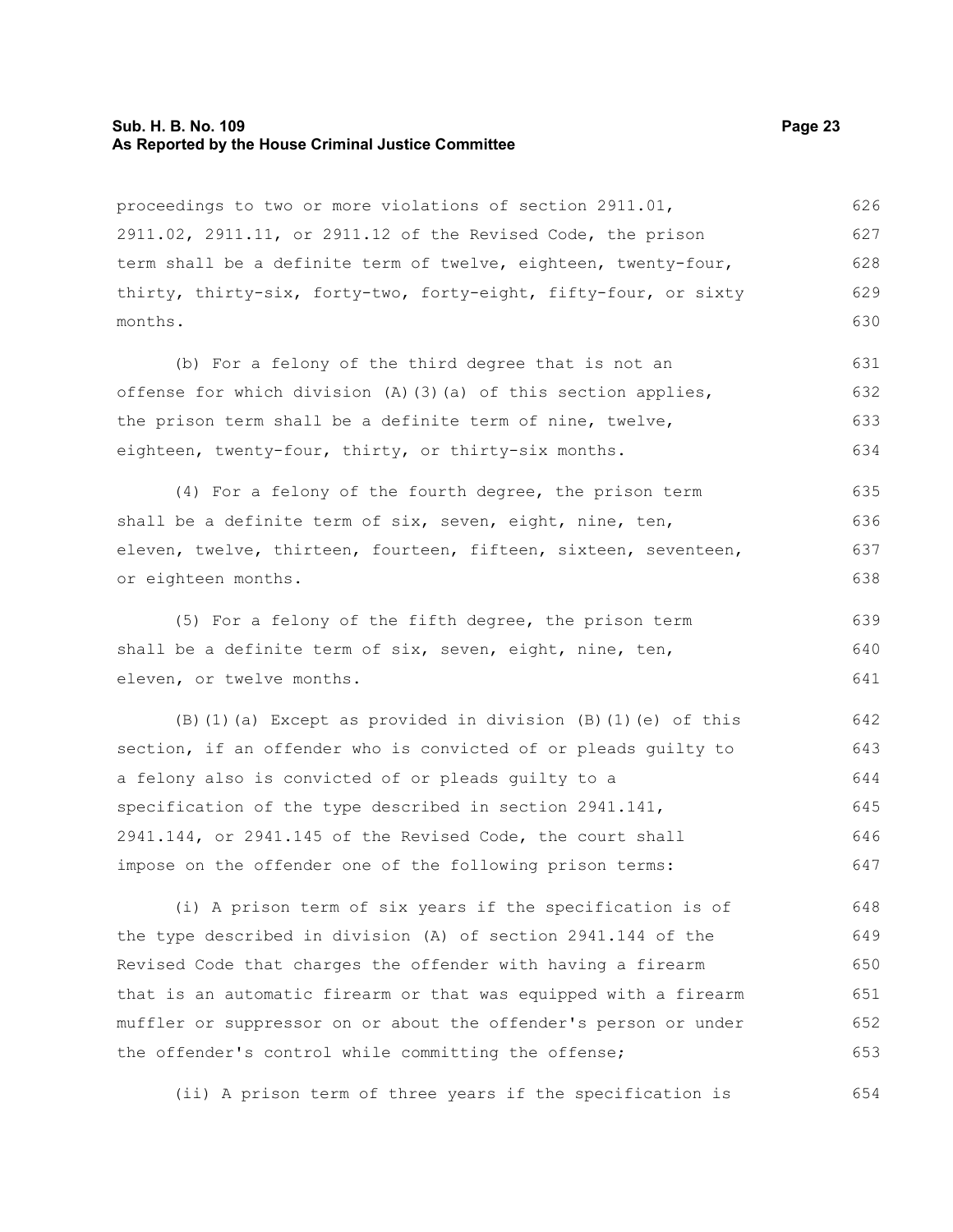#### **Sub. H. B. No. 109 Page 24 As Reported by the House Criminal Justice Committee**

of the type described in division (A) of section 2941.145 of the Revised Code that charges the offender with having a firearm on or about the offender's person or under the offender's control while committing the offense and displaying the firearm, brandishing the firearm, indicating that the offender possessed the firearm, or using it to facilitate the offense; 655 656 657 658 659 660

(iii) A prison term of one year if the specification is of the type described in division (A) of section 2941.141 of the Revised Code that charges the offender with having a firearm on or about the offender's person or under the offender's control while committing the offense; 661 662 663 664 665

(iv) A prison term of nine years if the specification is of the type described in division (D) of section 2941.144 of the Revised Code that charges the offender with having a firearm that is an automatic firearm or that was equipped with a firearm muffler or suppressor on or about the offender's person or under the offender's control while committing the offense and specifies that the offender previously has been convicted of or pleaded guilty to a specification of the type described in section 2941.141, 2941.144, 2941.145, 2941.146, or 2941.1412 of the Revised Code; 666 667 668 669 670 671 672 673 674 675

(v) A prison term of fifty-four months if the specification is of the type described in division (D) of section 2941.145 of the Revised Code that charges the offender with having a firearm on or about the offender's person or under the offender's control while committing the offense and displaying the firearm, brandishing the firearm, indicating that the offender possessed the firearm, or using the firearm to facilitate the offense and that the offender previously has been convicted of or pleaded guilty to a specification of the type 676 677 678 679 680 681 682 683 684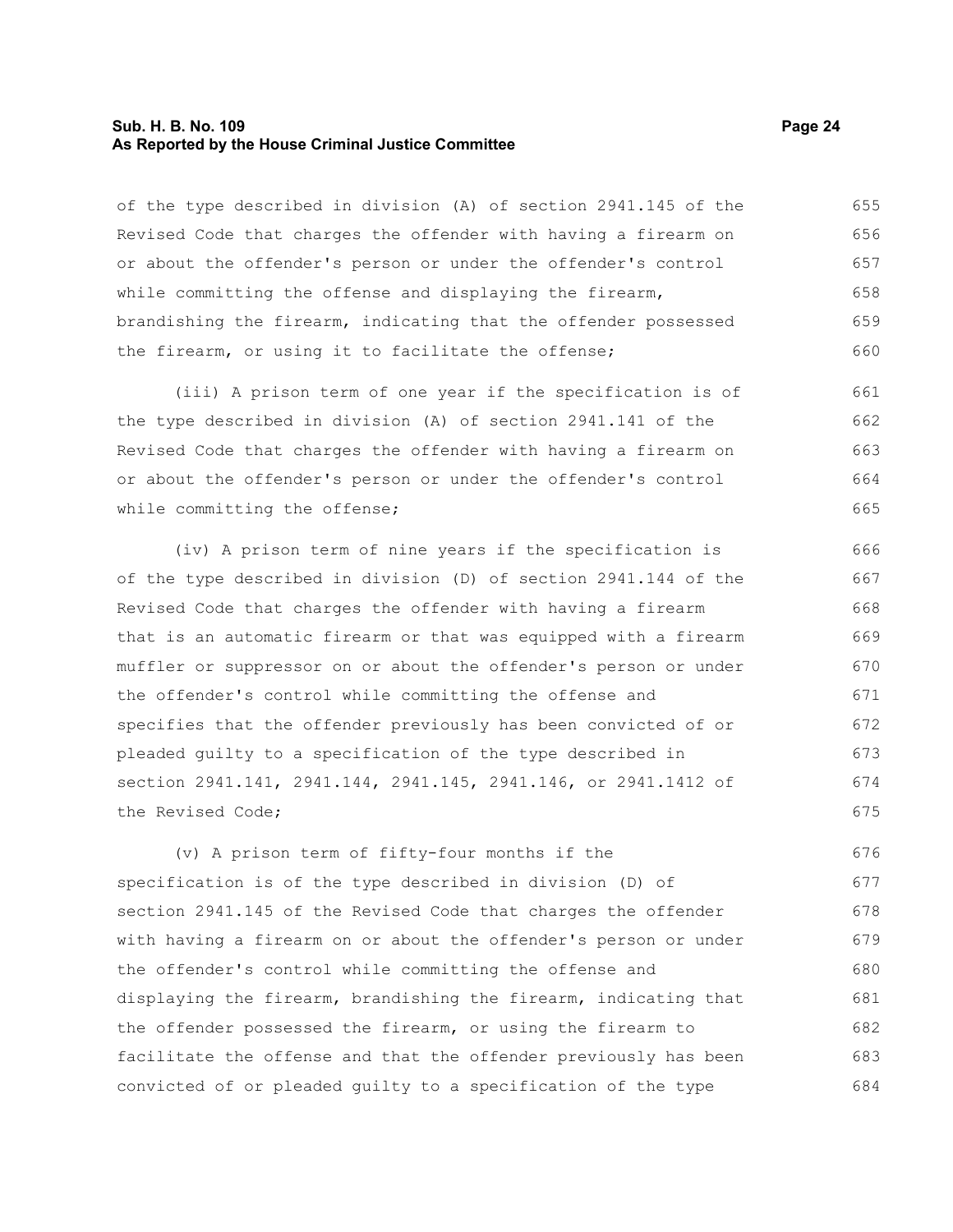# **Sub. H. B. No. 109 Page 25 As Reported by the House Criminal Justice Committee**

712

| described in section 2941.141, 2941.144, 2941.145, 2941.146, or   | 685 |
|-------------------------------------------------------------------|-----|
| 2941.1412 of the Revised Code;                                    | 686 |
| (vi) A prison term of eighteen months if the specification        | 687 |
| is of the type described in division (D) of section 2941.141 of   | 688 |
| the Revised Code that charges the offender with having a firearm  | 689 |
| on or about the offender's person or under the offender's         | 690 |
| control while committing the offense and that the offender        | 691 |
| previously has been convicted of or pleaded guilty to a           | 692 |
| specification of the type described in section 2941.141,          | 693 |
| 2941.144, 2941.145, 2941.146, or 2941.1412 of the Revised Code.   | 694 |
| (b) If a court imposes a prison term on an offender under         | 695 |
| division (B)(1)(a) of this section, the prison term shall not be  | 696 |
| reduced pursuant to section 2967.19, section 2929.20, section     | 697 |
| 2967.193, or any other provision of Chapter 2967. or Chapter      | 698 |
| 5120. of the Revised Code. Except as provided in division (B) (1) | 699 |
| (g) of this section, a court shall not impose more than one       | 700 |
| prison term on an offender under division (B)(1)(a) of this       | 701 |
| section for felonies committed as part of the same act or         | 702 |
| transaction.                                                      | 703 |
| (c) (i) Except as provided in division $(B)$ (1) (e) of this      | 704 |
| section, if an offender who is convicted of or pleads guilty to   | 705 |
| a violation of section 2923.161 of the Revised Code or to a       | 706 |
| felony that includes, as an essential element, purposely or       | 707 |
| knowingly causing or attempting to cause the death of or          | 708 |
| physical harm to another, also is convicted of or pleads guilty   | 709 |
| to a specification of the type described in division (A) of       | 710 |
| section 2941.146 of the Revised Code that charges the offender    | 711 |
|                                                                   |     |

motor vehicle other than a manufactured home, the court, after imposing a prison term on the offender for the violation of 713 714

with committing the offense by discharging a firearm from a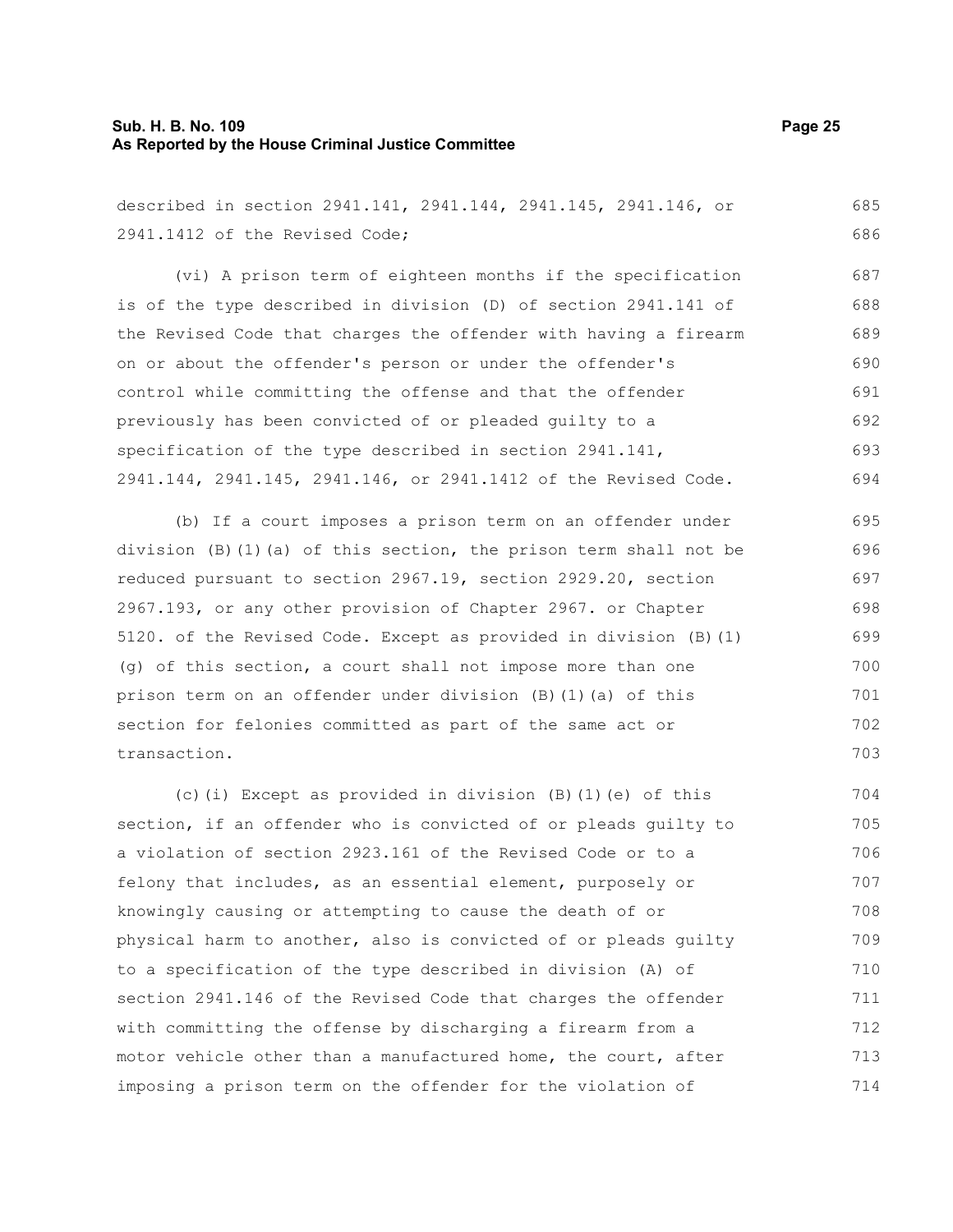#### **Sub. H. B. No. 109 Page 26 As Reported by the House Criminal Justice Committee**

section 2923.161 of the Revised Code or for the other felony offense under division  $(A)$ ,  $(B)$ (2), or  $(B)$ (3) of this section, shall impose an additional prison term of five years upon the offender that shall not be reduced pursuant to section 2929.20, section 2967.19, section 2967.193, or any other provision of Chapter 2967. or Chapter 5120. of the Revised Code. 715 716 717 718 719 720

(ii) Except as provided in division (B)(1)(e) of this section, if an offender who is convicted of or pleads guilty to a violation of section 2923.161 of the Revised Code or to a felony that includes, as an essential element, purposely or knowingly causing or attempting to cause the death of or physical harm to another, also is convicted of or pleads guilty to a specification of the type described in division (C) of section 2941.146 of the Revised Code that charges the offender with committing the offense by discharging a firearm from a motor vehicle other than a manufactured home and that the offender previously has been convicted of or pleaded guilty to a specification of the type described in section 2941.141, 2941.144, 2941.145, 2941.146, or 2941.1412 of the Revised Code, the court, after imposing a prison term on the offender for the violation of section 2923.161 of the Revised Code or for the other felony offense under division  $(A)$ ,  $(B)$   $(2)$ , or  $(3)$  of this section, shall impose an additional prison term of ninety months upon the offender that shall not be reduced pursuant to section 2929.20, 2967.19, 2967.193, or any other provision of Chapter 2967. or Chapter 5120. of the Revised Code. 721 722 723 724 725 726 727 728 729 730 731 732 733 734 735 736 737 738 739 740

(iii) A court shall not impose more than one additional prison term on an offender under division (B)(1)(c) of this section for felonies committed as part of the same act or transaction. If a court imposes an additional prison term on an offender under division (B)(1)(c) of this section relative to an 741 742 743 744 745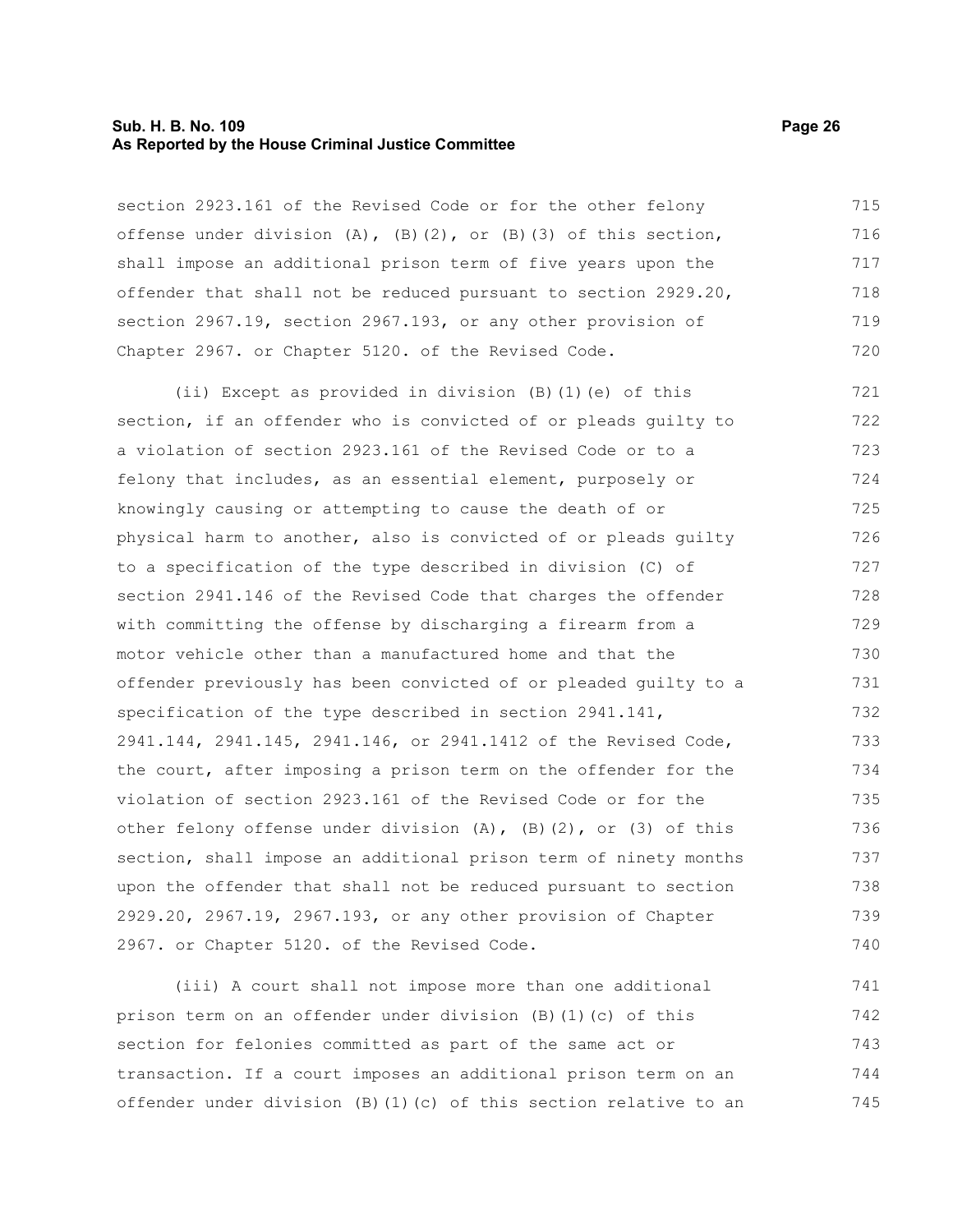#### **Sub. H. B. No. 109 Page 27 As Reported by the House Criminal Justice Committee**

offense, the court also shall impose a prison term under division (B)(1)(a) of this section relative to the same offense, provided the criteria specified in that division for imposing an additional prison term are satisfied relative to the offender and the offense. 746 747 748 749 750

(d) If an offender who is convicted of or pleads guilty to an offense of violence that is a felony also is convicted of or pleads guilty to a specification of the type described in section 2941.1411 of the Revised Code that charges the offender with wearing or carrying body armor while committing the felony offense of violence, the court shall impose on the offender an additional prison term of two years. The prison term so imposed, subject to divisions (C) to (I) of section 2967.19 of the Revised Code, shall not be reduced pursuant to section 2929.20, section 2967.19, section 2967.193, or any other provision of Chapter 2967. or Chapter 5120. of the Revised Code. A court shall not impose more than one prison term on an offender under division (B)(1)(d) of this section for felonies committed as part of the same act or transaction. If a court imposes an additional prison term under division (B)(1)(a) or (c) of this section, the court is not precluded from imposing an additional prison term under division (B)(1)(d) of this section. 751 752 753 754 755 756 757 758 759 760 761 762 763 764 765 766 767

(e) The court shall not impose any of the prison terms described in division  $(B)$  (1)(a) of this section or any of the additional prison terms described in division (B)(1)(c) of this section upon an offender for a violation of section 2923.12 or 2923.123 of the Revised Code. The court shall not impose any of the prison terms described in division  $(B)$  (1)(a) or (b) of this section upon an offender for a violation of section 2923.122 that involves a deadly weapon that is a firearm other than a dangerous ordnance, section 2923.16, or section 2923.121 of the 768 769 770 771 772 773 774 775 776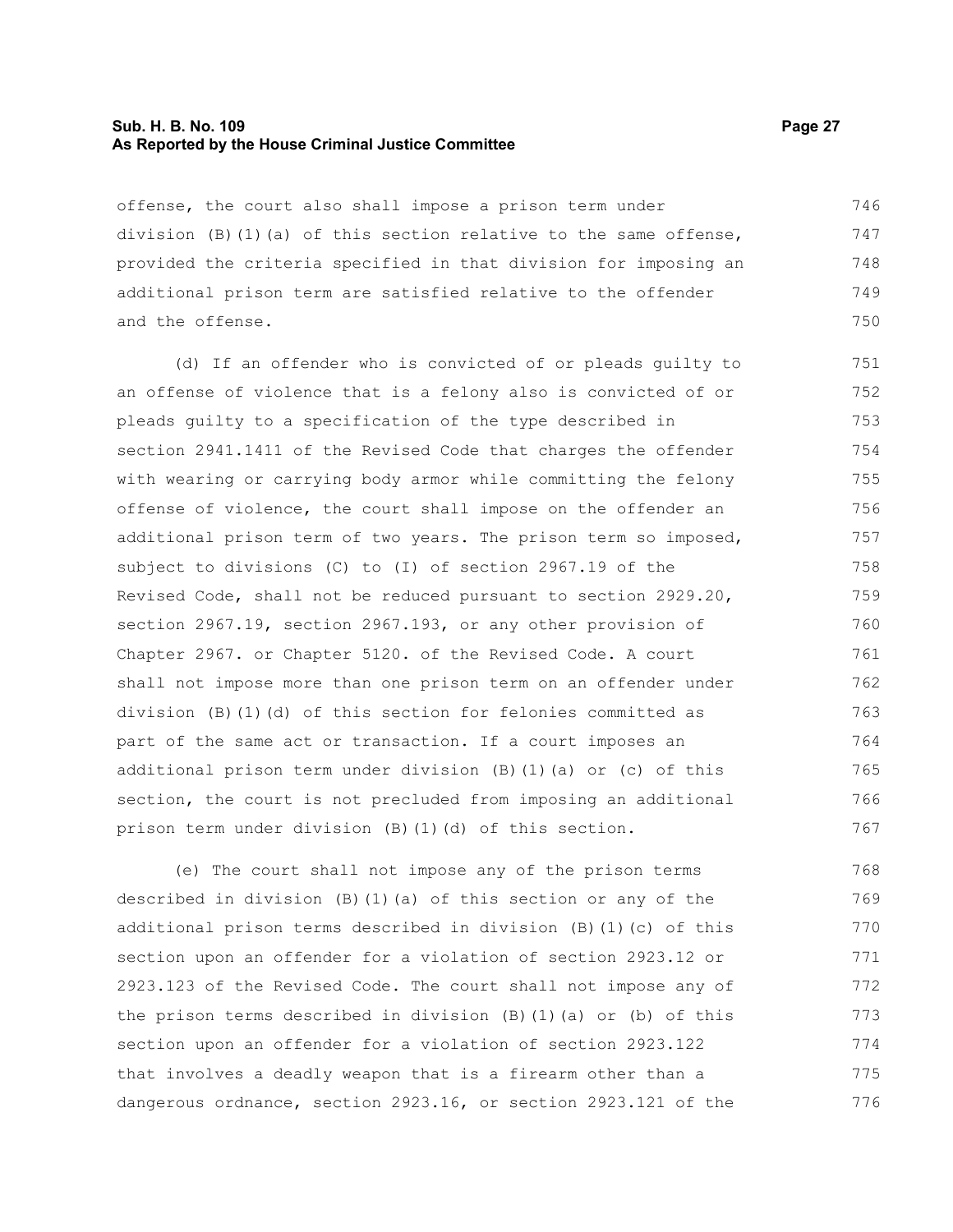#### **Sub. H. B. No. 109 Page 28 As Reported by the House Criminal Justice Committee**

Revised Code. The court shall not impose any of the prison terms described in division (B)(1)(a) of this section or any of the additional prison terms described in division (B)(1)(c) of this section upon an offender for a violation of section 2923.13 of the Revised Code unless all of the following apply: 777 778 779 780 781

(i) The offender previously has been convicted of aggravated murder, murder, or any felony of the first or second degree. 782 783 784

(ii) Less than five years have passed since the offender was released from prison or post-release control, whichever is later, for the prior offense. 785 786 787

(f)(i) If an offender is convicted of or pleads guilty to a felony that includes, as an essential element, causing or attempting to cause the death of or physical harm to another and also is convicted of or pleads guilty to a specification of the type described in division (A) of section 2941.1412 of the Revised Code that charges the offender with committing the offense by discharging a firearm at a peace officer as defined in section 2935.01 of the Revised Code or a corrections officer, as defined in section 2941.1412 of the Revised Code, the court, after imposing a prison term on the offender for the felony offense under division  $(A)$ ,  $(B)$   $(2)$ , or  $(B)$   $(3)$  of this section, shall impose an additional prison term of seven years upon the offender that shall not be reduced pursuant to section 2929.20, section 2967.19, section 2967.193, or any other provision of Chapter 2967. or Chapter 5120. of the Revised Code. 788 789 790 791 792 793 794 795 796 797 798 799 800 801 802

(ii) If an offender is convicted of or pleads guilty to a felony that includes, as an essential element, causing or attempting to cause the death of or physical harm to another and also is convicted of or pleads guilty to a specification of the 803 804 805 806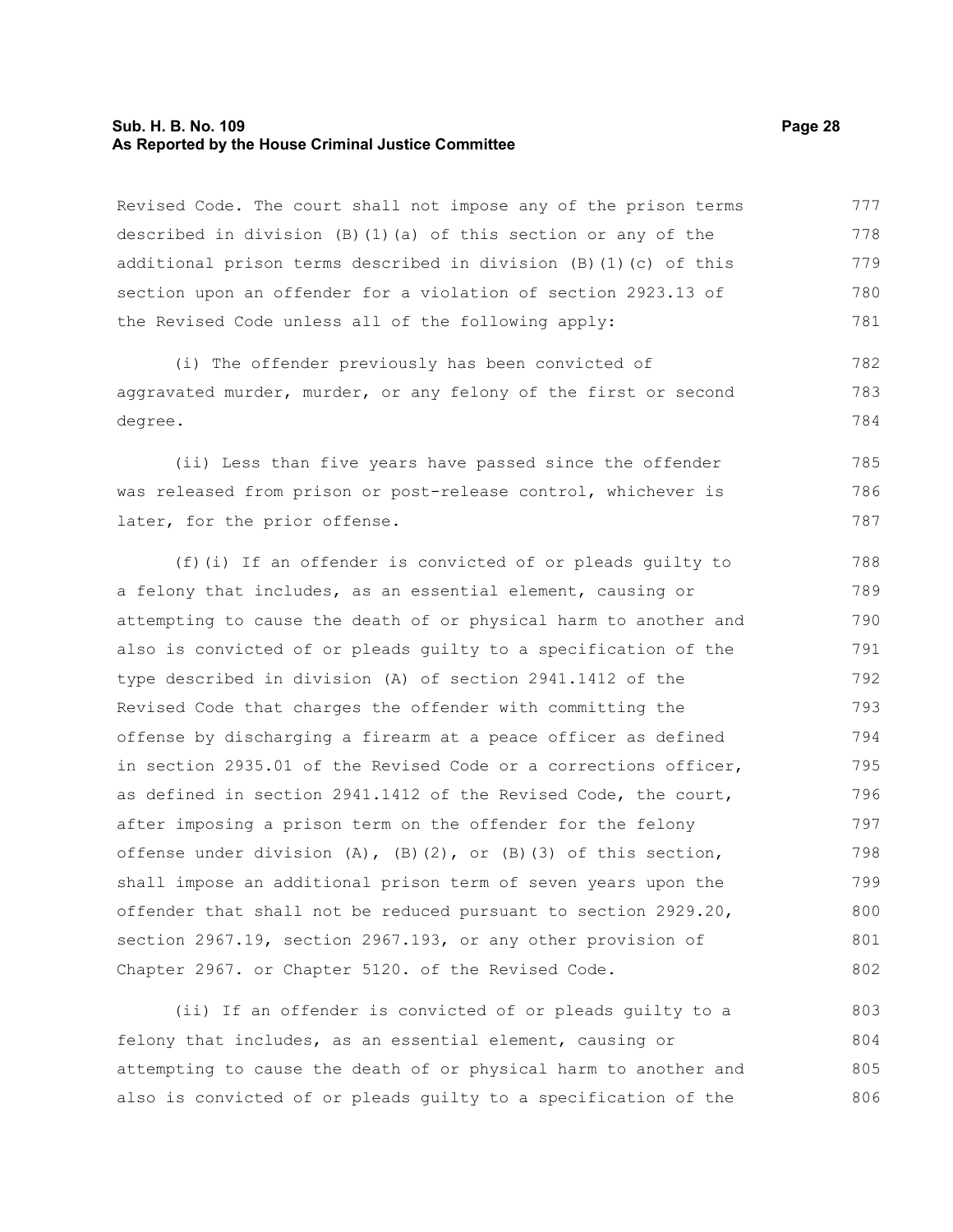#### **Sub. H. B. No. 109 Page 29 As Reported by the House Criminal Justice Committee**

type described in division (B) of section 2941.1412 of the Revised Code that charges the offender with committing the offense by discharging a firearm at a peace officer, as defined in section 2935.01 of the Revised Code, or a corrections officer, as defined in section 2941.1412 of the Revised Code, and that the offender previously has been convicted of or pleaded guilty to a specification of the type described in section 2941.141, 2941.144, 2941.145, 2941.146, or 2941.1412 of the Revised Code, the court, after imposing a prison term on the offender for the felony offense under division (A), (B)(2), or (3) of this section, shall impose an additional prison term of one hundred twenty-six months upon the offender that shall not be reduced pursuant to section 2929.20, 2967.19, 2967.193, or any other provision of Chapter 2967. or 5120. of the Revised Code. 807 808 809 810 811 812 813 814 815 816 817 818 819 820 821

(iii) If an offender is convicted of or pleads guilty to two or more felonies that include, as an essential element, causing or attempting to cause the death or physical harm to another and also is convicted of or pleads guilty to a specification of the type described under division (B)(1)(f) of this section in connection with two or more of the felonies of which the offender is convicted or to which the offender pleads guilty, the sentencing court shall impose on the offender the prison term specified under division (B)(1)(f) of this section for each of two of the specifications of which the offender is convicted or to which the offender pleads guilty and, in its discretion, also may impose on the offender the prison term specified under that division for any or all of the remaining specifications. If a court imposes an additional prison term on an offender under division (B)(1)(f) of this section relative to an offense, the court shall not impose a prison term under 822 823 824 825 826 827 828 829 830 831 832 833 834 835 836 837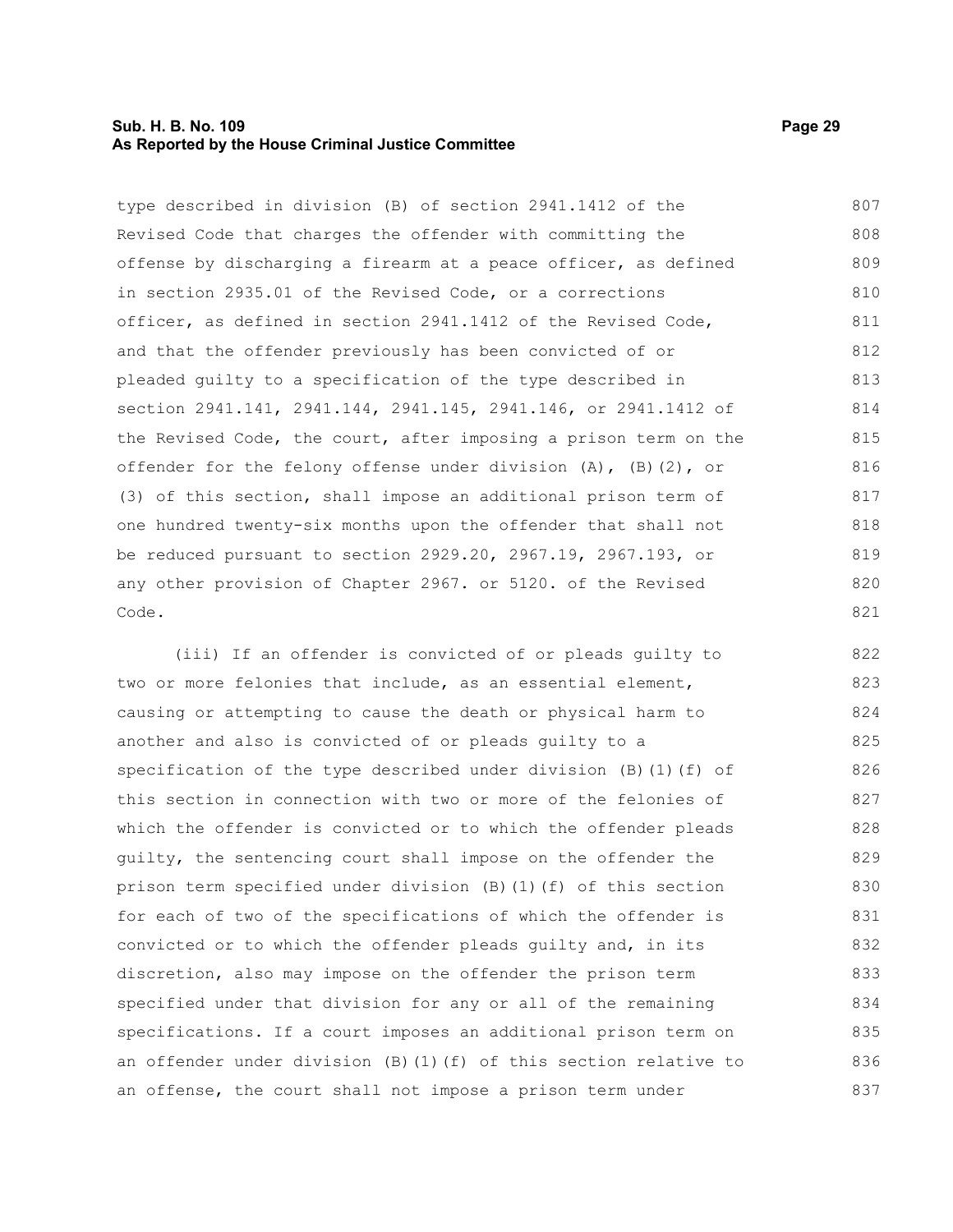### **Sub. H. B. No. 109 Page 30 As Reported by the House Criminal Justice Committee**

division (B)(1)(a) or (c) of this section relative to the same offense.

(g) If an offender is convicted of or pleads guilty to two or more felonies, if one or more of those felonies are aggravated murder, murder, attempted aggravated murder, attempted murder, aggravated robbery, felonious assault, or rape, and if the offender is convicted of or pleads guilty to a specification of the type described under division (B)(1)(a) of this section in connection with two or more of the felonies, the sentencing court shall impose on the offender the prison term specified under division (B)(1)(a) of this section for each of the two most serious specifications of which the offender is convicted or to which the offender pleads guilty and, in its discretion, also may impose on the offender the prison term specified under that division for any or all of the remaining specifications. 840 841 842 843 844 845 846 847 848 849 850 851 852 853

(2)(a) If division (B)(2)(b) of this section does not apply, the court may impose on an offender, in addition to the longest prison term authorized or required for the offense or, for offenses for which division  $(A)$   $(1)$   $(a)$  or  $(2)$   $(a)$  of this section applies, in addition to the longest minimum prison term authorized or required for the offense, an additional definite prison term of one, two, three, four, five, six, seven, eight, nine, or ten years if all of the following criteria are met:

(i) The offender is convicted of or pleads guilty to a specification of the type described in section 2941.149 of the Revised Code that the offender is a repeat violent offender.

(ii) The offense of which the offender currently is convicted or to which the offender currently pleads guilty is aggravated murder and the court does not impose a sentence of 865 866 867

838 839

862 863 864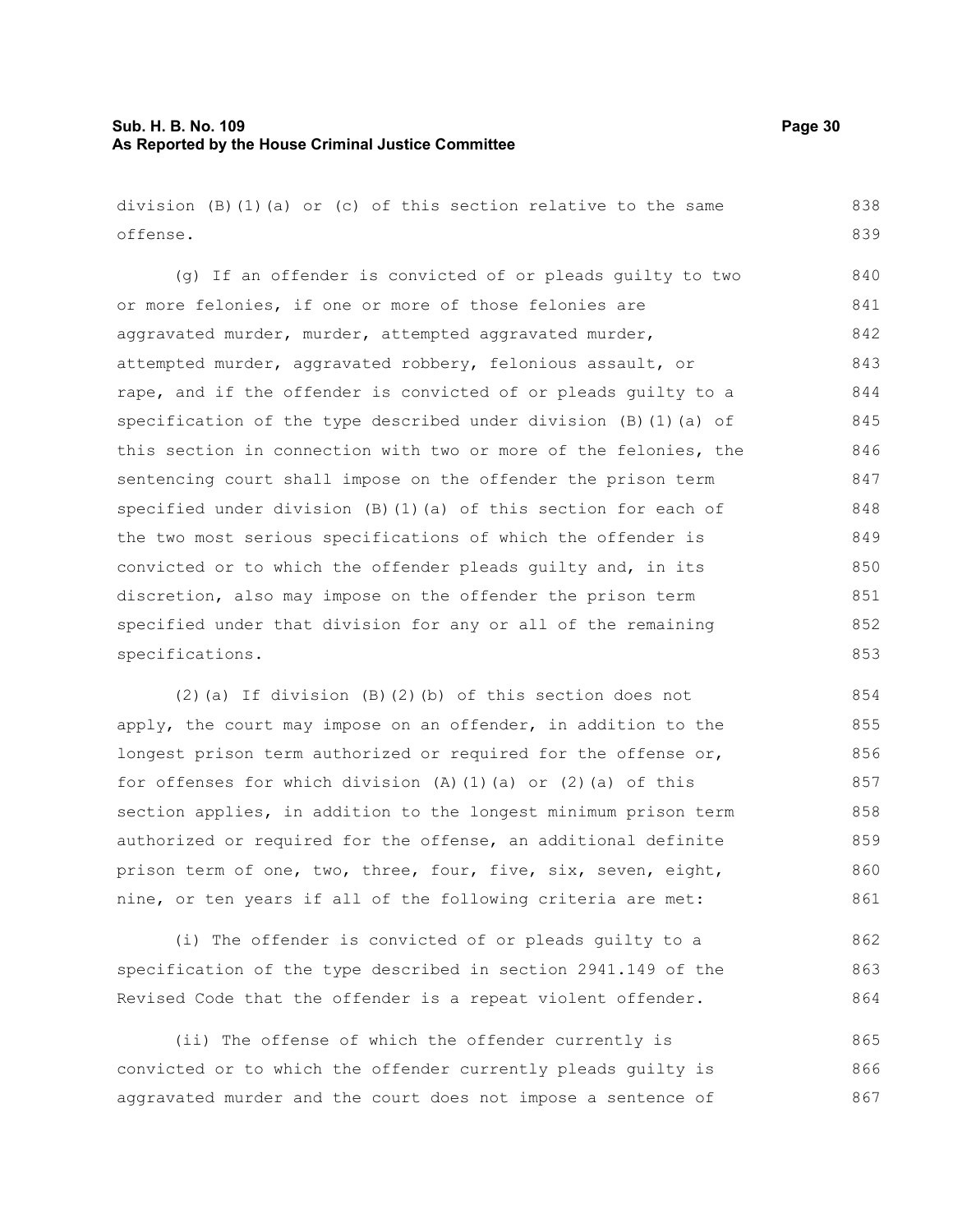#### **Sub. H. B. No. 109 Page 31 As Reported by the House Criminal Justice Committee**

death or life imprisonment without parole, murder, terrorism and the court does not impose a sentence of life imprisonment without parole, any felony of the first degree that is an offense of violence and the court does not impose a sentence of life imprisonment without parole, or any felony of the second degree that is an offense of violence and the trier of fact finds that the offense involved an attempt to cause or a threat to cause serious physical harm to a person or resulted in serious physical harm to a person. 868 869 870 871 872 873 874 875 876

(iii) The court imposes the longest prison term for the offense or the longest minimum prison term for the offense, whichever is applicable, that is not life imprisonment without parole. 877 878 879 880

(iv) The court finds that the prison terms imposed pursuant to division (B)(2)(a)(iii) of this section and, if applicable, division (B)(1) or (3) of this section are inadequate to punish the offender and protect the public from future crime, because the applicable factors under section 2929.12 of the Revised Code indicating a greater likelihood of recidivism outweigh the applicable factors under that section indicating a lesser likelihood of recidivism. 881 882 883 884 885 886 887 888

(v) The court finds that the prison terms imposed pursuant to division  $(B)$   $(2)$   $(a)$  (iii) of this section and, if applicable, division (B)(1) or (3) of this section are demeaning to the seriousness of the offense, because one or more of the factors under section 2929.12 of the Revised Code indicating that the offender's conduct is more serious than conduct normally constituting the offense are present, and they outweigh the applicable factors under that section indicating that the offender's conduct is less serious than conduct normally 889 890 891 892 893 894 895 896 897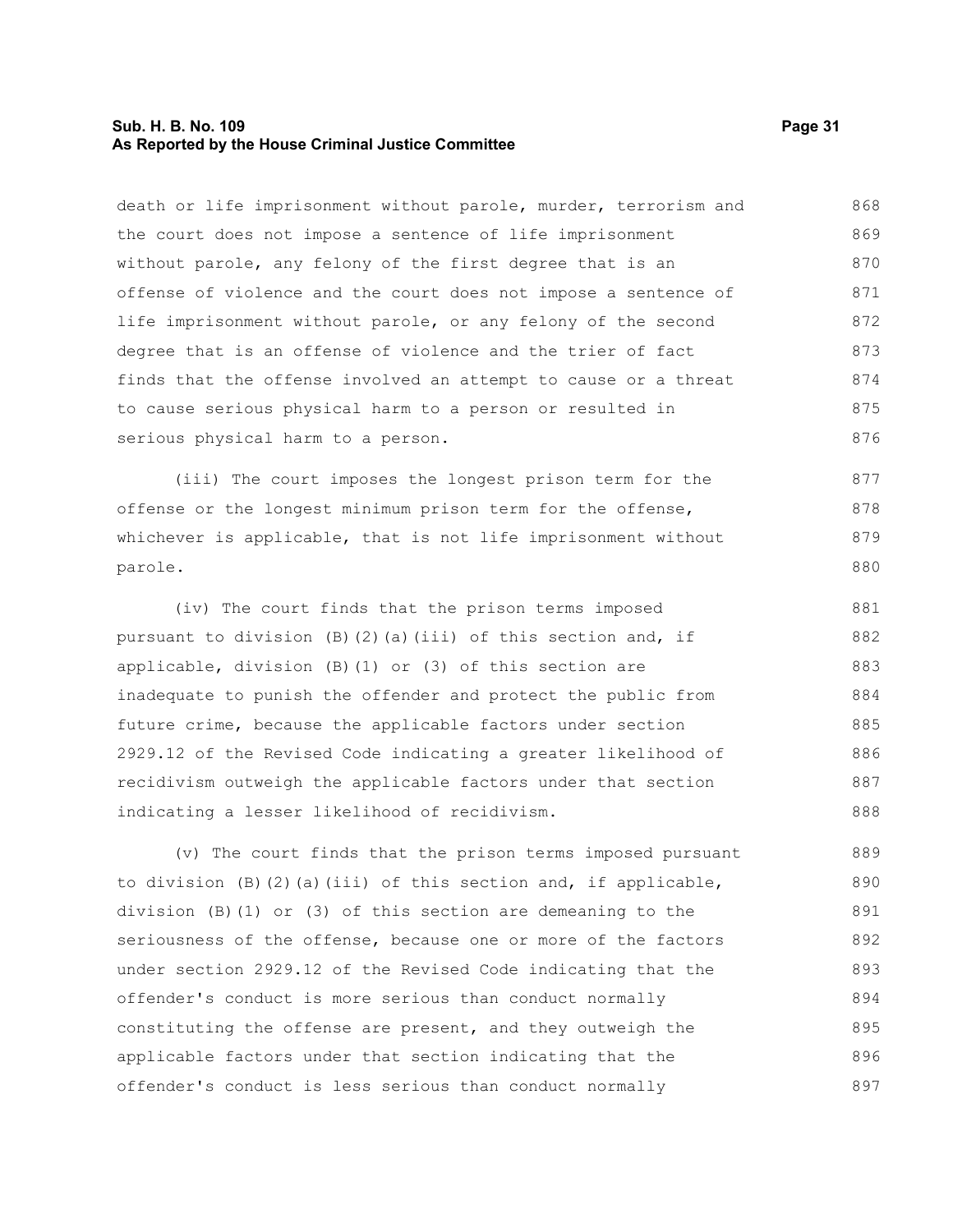### **Sub. H. B. No. 109 Page 32 As Reported by the House Criminal Justice Committee**

constituting the offense.

(b) The court shall impose on an offender the longest prison term authorized or required for the offense or, for offenses for which division  $(A)$   $(1)$   $(a)$  or  $(2)$   $(a)$  of this section applies, the longest minimum prison term authorized or required for the offense, and shall impose on the offender an additional definite prison term of one, two, three, four, five, six, seven, eight, nine, or ten years if all of the following criteria are met: 899 900 901 902 903 904 905 906

(i) The offender is convicted of or pleads guilty to a specification of the type described in section 2941.149 of the Revised Code that the offender is a repeat violent offender. 907 908 909

(ii) The offender within the preceding twenty years has been convicted of or pleaded guilty to three or more offenses described in division (CC)(1) of section 2929.01 of the Revised Code, including all offenses described in that division of which the offender is convicted or to which the offender pleads guilty in the current prosecution and all offenses described in that division of which the offender previously has been convicted or to which the offender previously pleaded guilty, whether prosecuted together or separately. 910 911 912 913 914 915 916 917 918

(iii) The offense or offenses of which the offender currently is convicted or to which the offender currently pleads guilty is aggravated murder and the court does not impose a sentence of death or life imprisonment without parole, murder, terrorism and the court does not impose a sentence of life imprisonment without parole, any felony of the first degree that is an offense of violence and the court does not impose a sentence of life imprisonment without parole, or any felony of the second degree that is an offense of violence and the trier 919 920 921 922 923 924 925 926 927

898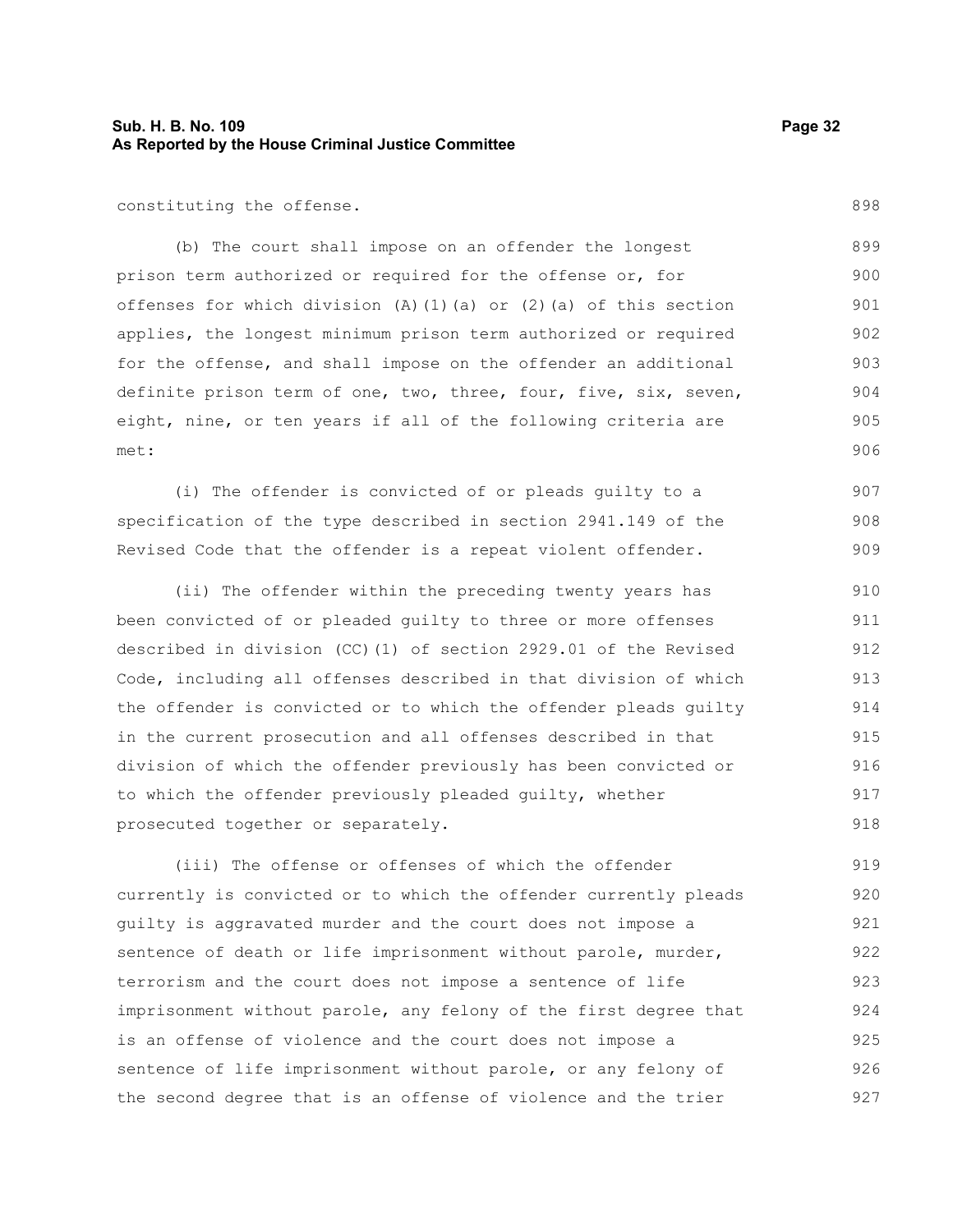#### **Sub. H. B. No. 109 Page 33 As Reported by the House Criminal Justice Committee**

of fact finds that the offense involved an attempt to cause or a threat to cause serious physical harm to a person or resulted in serious physical harm to a person. 928 929 930

(c) For purposes of division (B)(2)(b) of this section, two or more offenses committed at the same time or as part of the same act or event shall be considered one offense, and that one offense shall be the offense with the greatest penalty. 931 932 933 934

(d) A sentence imposed under division (B)(2)(a) or (b) of this section shall not be reduced pursuant to section 2929.20, section 2967.19, or section 2967.193, or any other provision of Chapter 2967. or Chapter 5120. of the Revised Code. The offender shall serve an additional prison term imposed under division (B) (2)(a) or (b) of this section consecutively to and prior to the prison term imposed for the underlying offense. 935 936 937 938 939 940 941

(e) When imposing a sentence pursuant to division (B)(2) (a) or (b) of this section, the court shall state its findings explaining the imposed sentence. 942 943 944

(3) Except when an offender commits a violation of section 2903.01 or 2907.02 of the Revised Code and the penalty imposed for the violation is life imprisonment or commits a violation of section 2903.02 of the Revised Code, if the offender commits a violation of section 2925.03 or 2925.11 of the Revised Code and that section classifies the offender as a major drug offender, if the offender commits a violation of section 2925.05 of the Revised Code and division  $(E)(1)$  of that section classifies the offender as a major drug offender, if the offender commits a felony violation of section 2925.02, 2925.04, 2925.05, 2925.36, 3719.07, 3719.08, 3719.16, 3719.161, 4729.37, or 4729.61, division (C) or (D) of section 3719.172, division (E) of section 4729.51, or division (J) of section 4729.54 of the Revised Code 945 946 947 948 949 950 951 952 953 954 955 956 957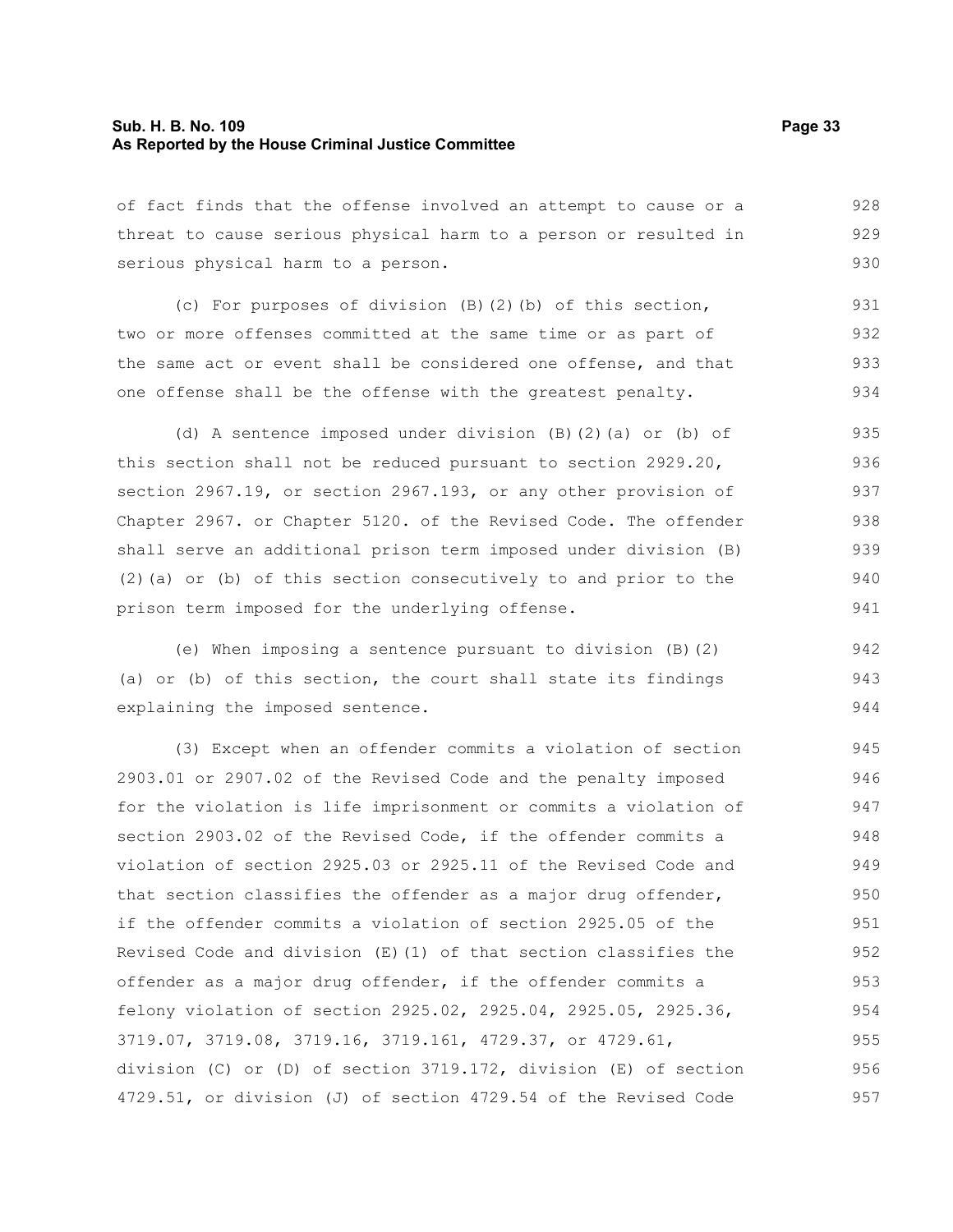#### **Sub. H. B. No. 109 Page 34 As Reported by the House Criminal Justice Committee**

that includes the sale, offer to sell, or possession of a schedule I or II controlled substance, with the exception of marihuana, and the court imposing sentence upon the offender finds that the offender is guilty of a specification of the type described in division (A) of section 2941.1410 of the Revised Code charging that the offender is a major drug offender, if the court imposing sentence upon an offender for a felony finds that the offender is guilty of corrupt activity with the most serious offense in the pattern of corrupt activity being a felony of the first degree, or if the offender is guilty of an attempted violation of section 2907.02 of the Revised Code and, had the offender completed the violation of section 2907.02 of the Revised Code that was attempted, the offender would have been subject to a sentence of life imprisonment or life imprisonment without parole for the violation of section 2907.02 of the Revised Code, the court shall impose upon the offender for the felony violation a mandatory prison term determined as described in this division that, subject to divisions (C) to (I) of section 2967.19 of the Revised Code, cannot be reduced pursuant to section 2929.20, section 2967.19, or any other provision of Chapter 2967. or 5120. of the Revised Code. The mandatory prison term shall be the maximum definite prison term prescribed in division (A)(1)(b) of this section for a felony of the first degree, except that for offenses for which division  $(A)$   $(1)$   $(a)$  of this section applies, the mandatory prison term shall be the longest minimum prison term prescribed in that division for the offense. 958 959 960 961 962 963 964 965 966 967 968 969 970 971 972 973 974 975 976 977 978 979 980 981 982 983 984

(4) If the offender is being sentenced for a third or fourth degree felony OVI offense under division (G)(2) of section 2929.13 of the Revised Code, the sentencing court shall impose upon the offender a mandatory prison term in accordance 985 986 987 988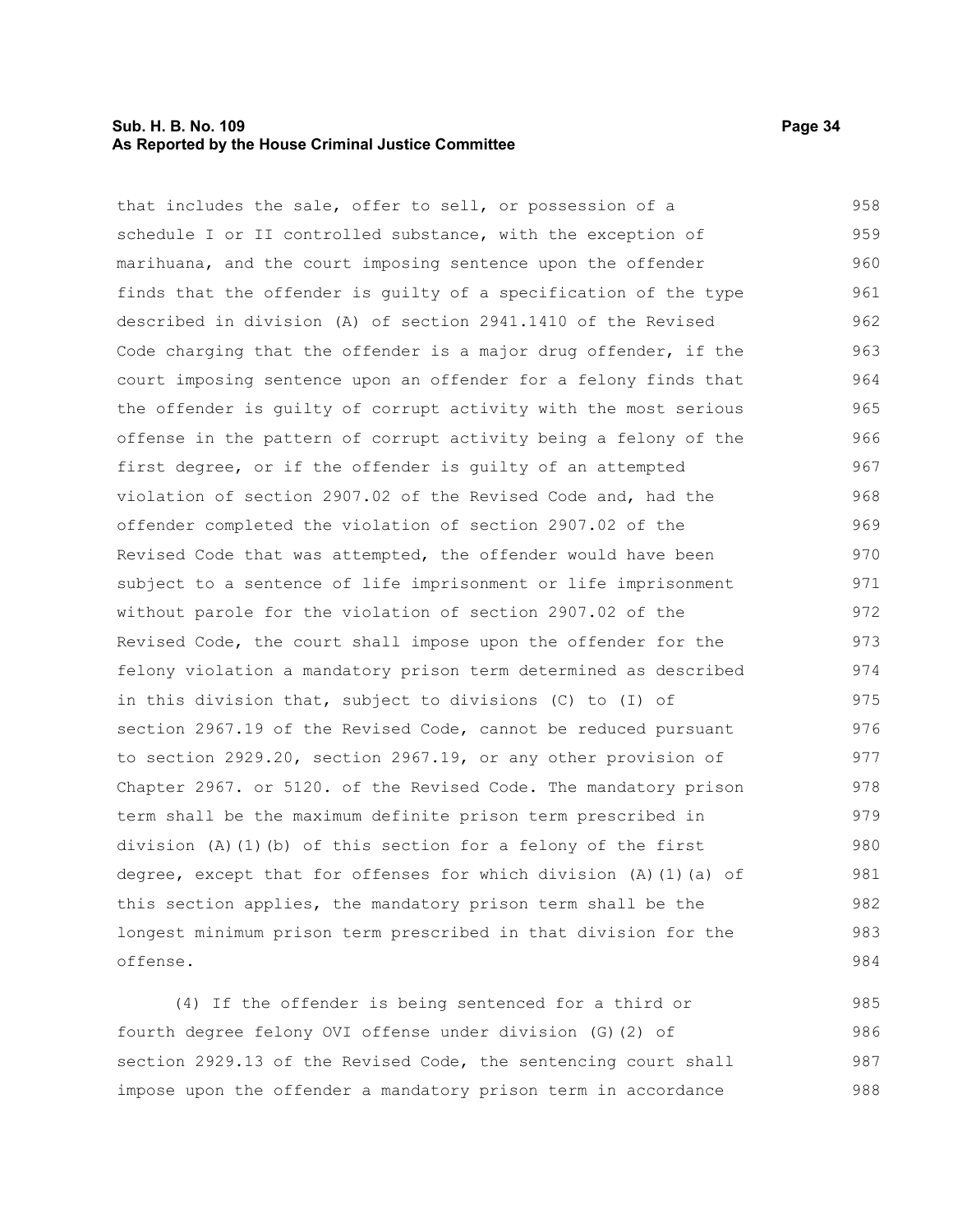#### **Sub. H. B. No. 109 Page 35 As Reported by the House Criminal Justice Committee**

with that division. In addition to the mandatory prison term, if the offender is being sentenced for a fourth degree felony OVI offense, the court, notwithstanding division (A)(4) of this section, may sentence the offender to a definite prison term of not less than six months and not more than thirty months, and if the offender is being sentenced for a third degree felony OVI offense, the sentencing court may sentence the offender to an additional prison term of any duration specified in division (A) (3) of this section. In either case, the additional prison term imposed shall be reduced by the sixty or one hundred twenty days imposed upon the offender as the mandatory prison term. The total of the additional prison term imposed under division (B) (4) of this section plus the sixty or one hundred twenty days imposed as the mandatory prison term shall equal a definite term in the range of six months to thirty months for a fourth degree felony OVI offense and shall equal one of the authorized prison terms specified in division (A)(3) of this section for a third degree felony OVI offense. If the court imposes an additional prison term under division (B)(4) of this section, the offender shall serve the additional prison term after the offender has served the mandatory prison term required for the offense. In addition to the mandatory prison term or mandatory and additional prison term imposed as described in division (B)(4) of this section, the court also may sentence the offender to a community control sanction under section 2929.16 or 2929.17 of the Revised Code, but the offender shall serve all of the prison terms so imposed prior to serving the community control sanction. 989 990 991 992 993 994 995 996 997 998 999 1000 1001 1002 1003 1004 1005 1006 1007 1008 1009 1010 1011 1012 1013 1014 1015 1016

If the offender is being sentenced for a fourth degree felony OVI offense under division (G)(1) of section 2929.13 of the Revised Code and the court imposes a mandatory term of local 1017 1018 1019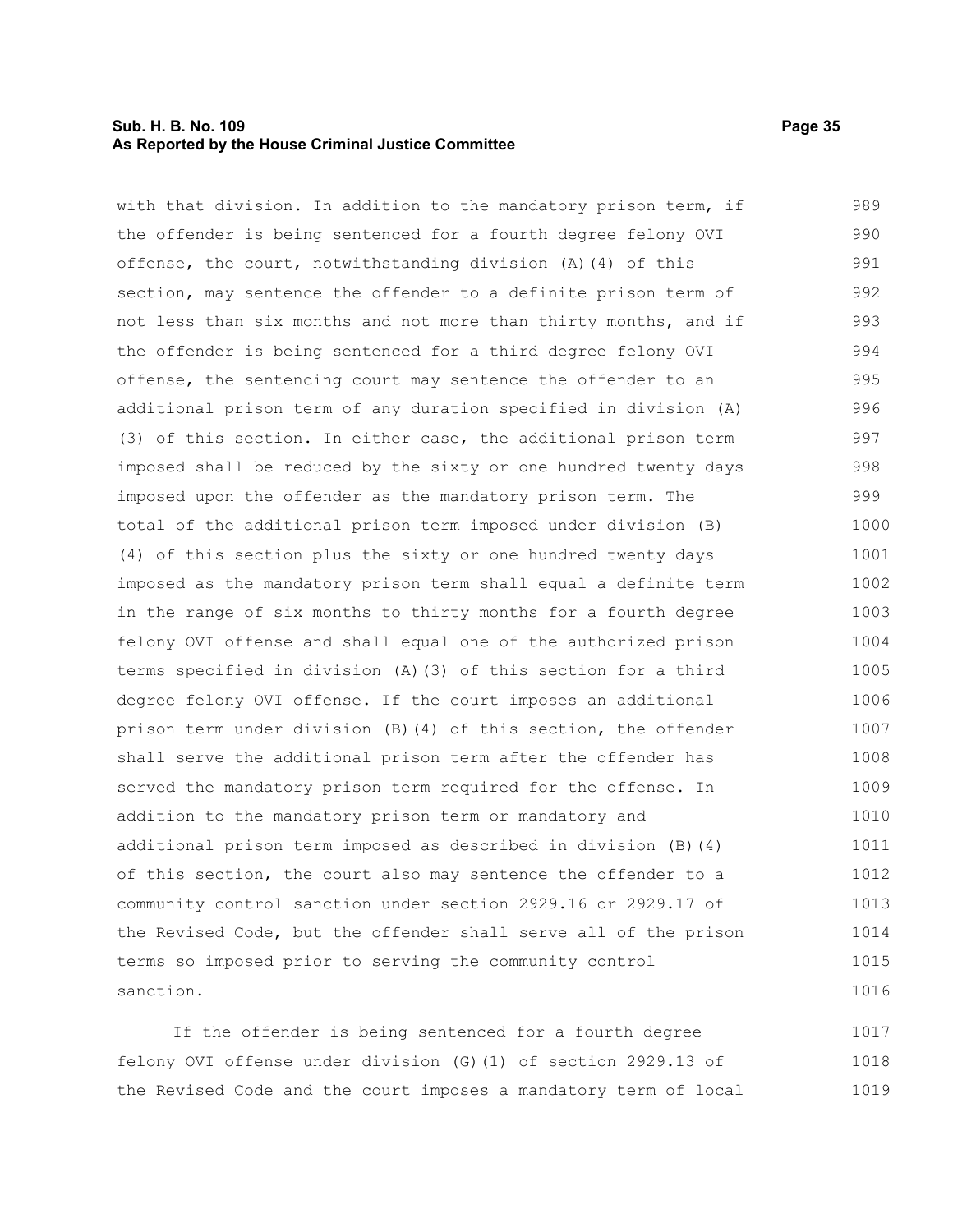#### **Sub. H. B. No. 109 Page 36 As Reported by the House Criminal Justice Committee**

incarceration, the court may impose a prison term as described in division (A)(1) of that section. 1020 1021

(5) If an offender is convicted of or pleads guilty to a violation of division (A)(1) or (2) of section 2903.06 of the Revised Code and also is convicted of or pleads guilty to a specification of the type described in section 2941.1414 of the Revised Code that charges that the victim of the offense is a peace officer, as defined in section 2935.01 of the Revised Code, or an investigator of the bureau of criminal identification and investigation, as defined in section 2903.11 of the Revised Code, the court shall impose on the offender a prison term of five years. If a court imposes a prison term on an offender under division (B)(5) of this section, the prison term, subject to divisions (C) to (I) of section 2967.19 of the Revised Code, shall not be reduced pursuant to section 2929.20, section 2967.19, section 2967.193, or any other provision of Chapter 2967. or Chapter 5120. of the Revised Code. A court shall not impose more than one prison term on an offender under division (B)(5) of this section for felonies committed as part of the same act. 1022 1023 1024 1025 1026 1027 1028 1029 1030 1031 1032 1033 1034 1035 1036 1037 1038 1039

(6) If an offender is convicted of or pleads guilty to a violation of division (A)(1) or (2) of section 2903.06 of the Revised Code and also is convicted of or pleads guilty to a specification of the type described in section 2941.1415 of the Revised Code that charges that the offender previously has been convicted of or pleaded guilty to three or more violations of division (A) or (B) of section 4511.19 of the Revised Code or an equivalent offense, as defined in section 2941.1415 of the Revised Code, or three or more violations of any combination of those divisions and offenses, the court shall impose on the offender a prison term of three years. If a court imposes a 1040 1041 1042 1043 1044 1045 1046 1047 1048 1049 1050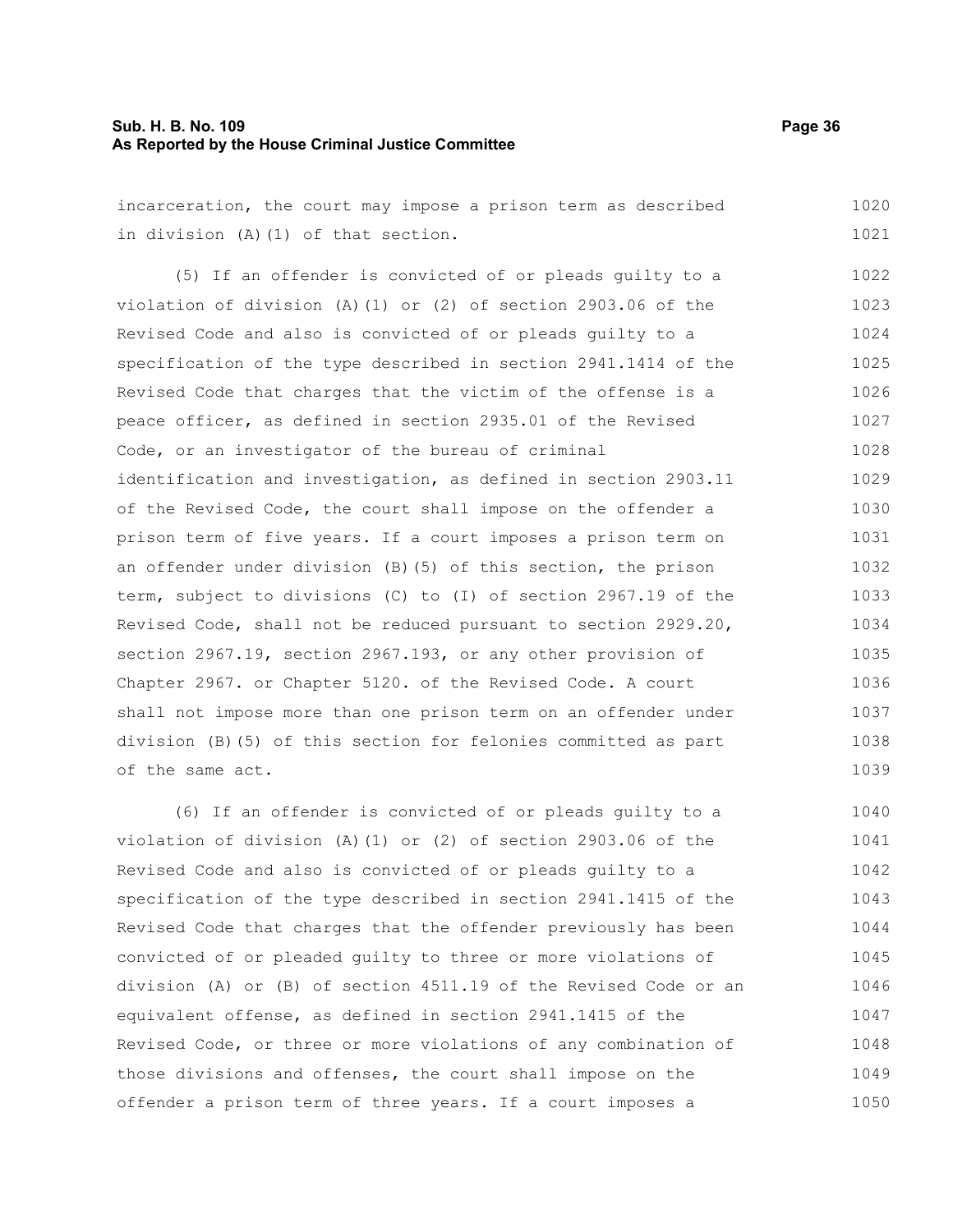#### **Sub. H. B. No. 109 Page 37 As Reported by the House Criminal Justice Committee**

prison term on an offender under division (B)(6) of this section, the prison term, subject to divisions (C) to (I) of section 2967.19 of the Revised Code, shall not be reduced pursuant to section 2929.20, section 2967.19, section 2967.193, or any other provision of Chapter 2967. or Chapter 5120. of the Revised Code. A court shall not impose more than one prison term on an offender under division (B)(6) of this section for felonies committed as part of the same act. (7)(a) If an offender is convicted of or pleads guilty to a felony violation of section 2905.01, 2905.02, 2907.21, 2907.22, or 2923.32, division (A)(1) or (2) of section 2907.323 involving a minor, or division  $(B)$   $(1)$ ,  $(2)$ ,  $(3)$ ,  $(4)$ , or  $(5)$  of section 2919.22 of the Revised Code and also is convicted of or pleads guilty to a specification of the type described in section 2941.1422 of the Revised Code that charges that the offender knowingly committed the offense in furtherance of human trafficking, the court shall impose on the offender a mandatory prison term that is one of the following: (i) If the offense is a felony of the first degree, a 1051 1052 1053 1054 1055 1056 1057 1058 1059 1060 1061 1062 1063 1064 1065 1066 1067 1068 1069

definite prison term of not less than five years and not greater than eleven years, except that if the offense is a felony of the first degree committed on or after the effective date of this amendment, the court shall impose as the minimum prison term a mandatory term of not less than five years and not greater than eleven years; 1070 1071 1072 1073 1074 1075

(ii) If the offense is a felony of the second or third degree, a definite prison term of not less than three years and not greater than the maximum prison term allowed for the offense by division  $(A)$   $(2)$   $(b)$  or  $(3)$  of this section, except that if the offense is a felony of the second degree committed on or after 1076 1077 1078 1079 1080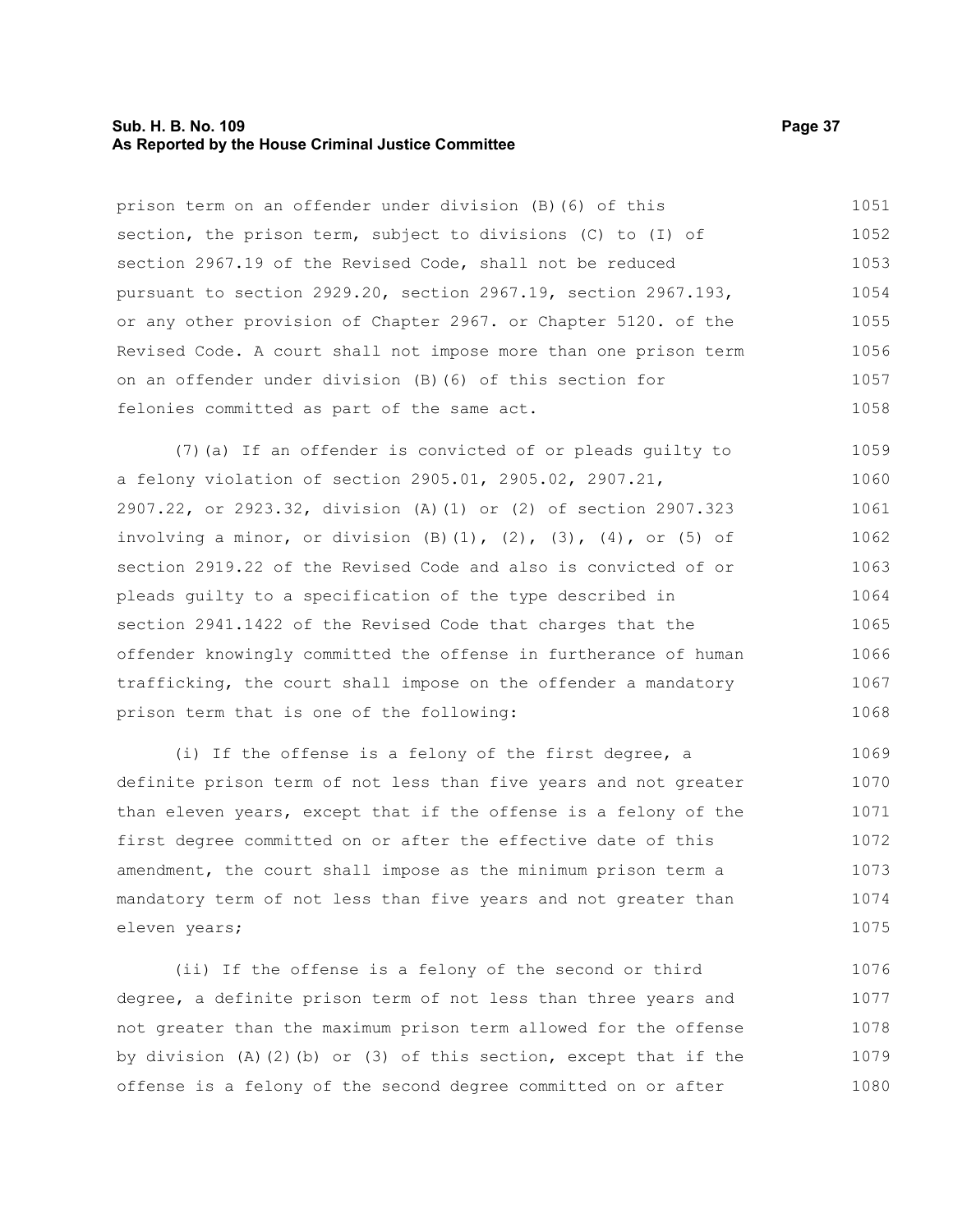#### **Sub. H. B. No. 109 Page 38 As Reported by the House Criminal Justice Committee**

the effective date of this amendment, the court shall impose as the minimum prison term a mandatory term of not less than three years and not greater than eight years; 1081 1082 1083

(iii) If the offense is a felony of the fourth or fifth degree, a definite prison term that is the maximum prison term allowed for the offense by division (A) of section 2929.14 of the Revised Code. 1084 1085 1086 1087

(b) Subject to divisions (C) to (I) of section 2967.19 of the Revised Code, the prison term imposed under division (B)(7) (a) of this section shall not be reduced pursuant to section 2929.20, section 2967.19, section 2967.193, or any other provision of Chapter 2967. of the Revised Code. A court shall not impose more than one prison term on an offender under division (B)(7)(a) of this section for felonies committed as part of the same act, scheme, or plan. 1088 1089 1090 1091 1092 1093 1094 1095

(8) If an offender is convicted of or pleads guilty to a felony violation of section 2903.11, 2903.12, or 2903.13 of the Revised Code and also is convicted of or pleads guilty to a specification of the type described in section 2941.1423 of the Revised Code that charges that the victim of the violation was a woman whom the offender knew was pregnant at the time of the violation, notwithstanding the range prescribed in division (A) of this section as the definite prison term or minimum prison term for felonies of the same degree as the violation, the court shall impose on the offender a mandatory prison term that is either a definite prison term of six months or one of the prison terms prescribed in division (A) of this section for felonies of the same degree as the violation, except that if the violation is a felony of the first or second degree committed on or after the effective date of this amendment, the court shall impose as 1096 1097 1098 1099 1100 1101 1102 1103 1104 1105 1106 1107 1108 1109 1110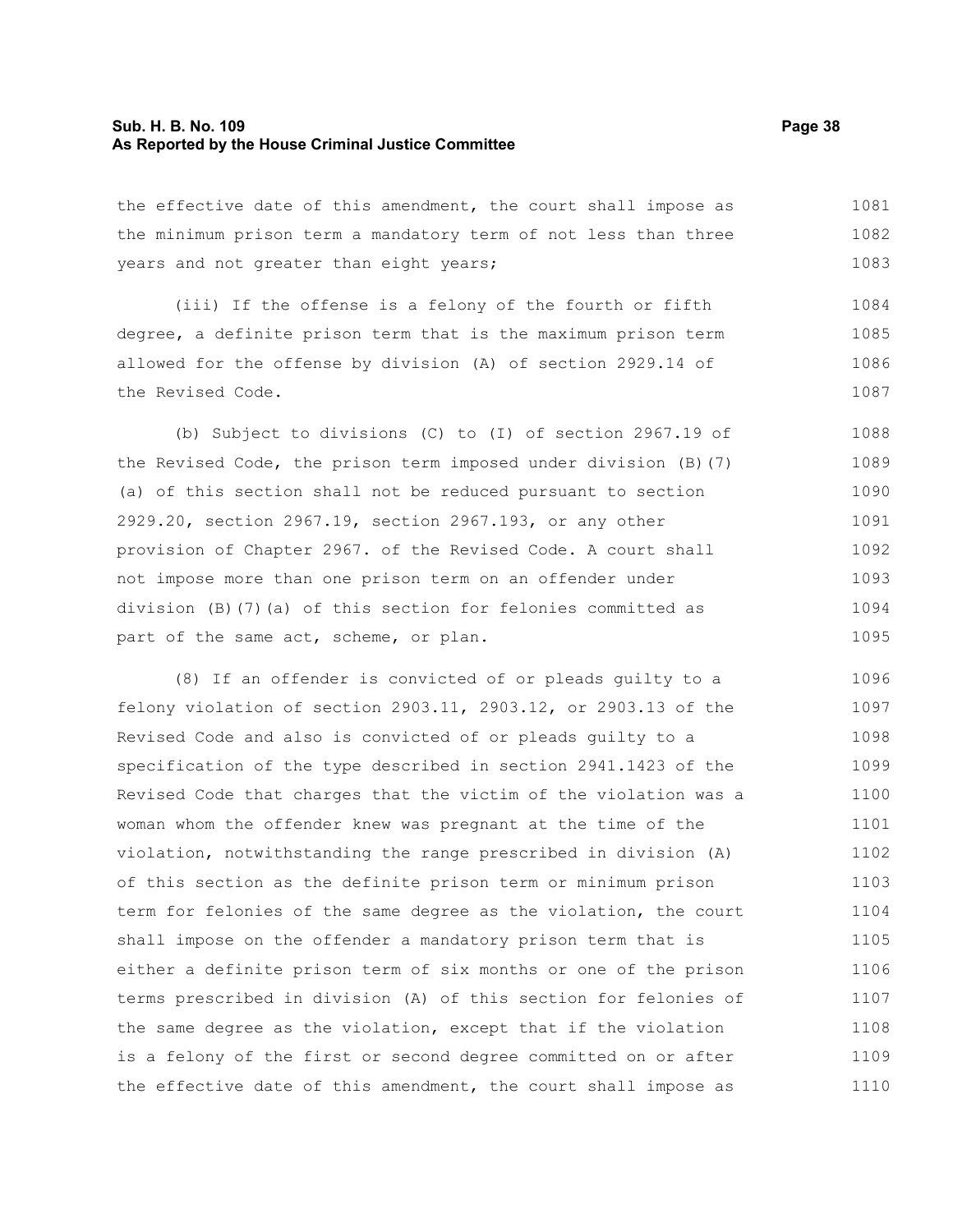#### **Sub. H. B. No. 109 Page 39 As Reported by the House Criminal Justice Committee**

the minimum prison term under division (A)(1)(a) or (2)(a) of this section a mandatory term that is one of the terms prescribed in that division, whichever is applicable, for the offense. 1111 1112 1113 1114

(9)(a) If an offender is convicted of or pleads guilty to a violation of division (A)(1) or (2) of section 2903.11 of the Revised Code and also is convicted of or pleads guilty to a specification of the type described in section 2941.1425 of the Revised Code, the court shall impose on the offender a mandatory prison term of six years if either of the following applies: 1115 1116 1117 1118 1119 1120

(i) The violation is a violation of division (A)(1) of section 2903.11 of the Revised Code and the specification charges that the offender used an accelerant in committing the violation and the serious physical harm to another or to another's unborn caused by the violation resulted in a permanent, serious disfigurement or permanent, substantial incapacity; 1121 1122 1123 1124 1125 1126 1127

(ii) The violation is a violation of division (A)(2) of section 2903.11 of the Revised Code and the specification charges that the offender used an accelerant in committing the violation, that the violation caused physical harm to another or to another's unborn, and that the physical harm resulted in a permanent, serious disfigurement or permanent, substantial incapacity. 1128 1129 1130 1131 1132 1133 1134

(b) If a court imposes a prison term on an offender under division (B)(9)(a) of this section, the prison term shall not be reduced pursuant to section 2929.20, section 2967.19, section 2967.193, or any other provision of Chapter 2967. or Chapter 5120. of the Revised Code. A court shall not impose more than one prison term on an offender under division (B)(9) of this 1135 1136 1137 1138 1139 1140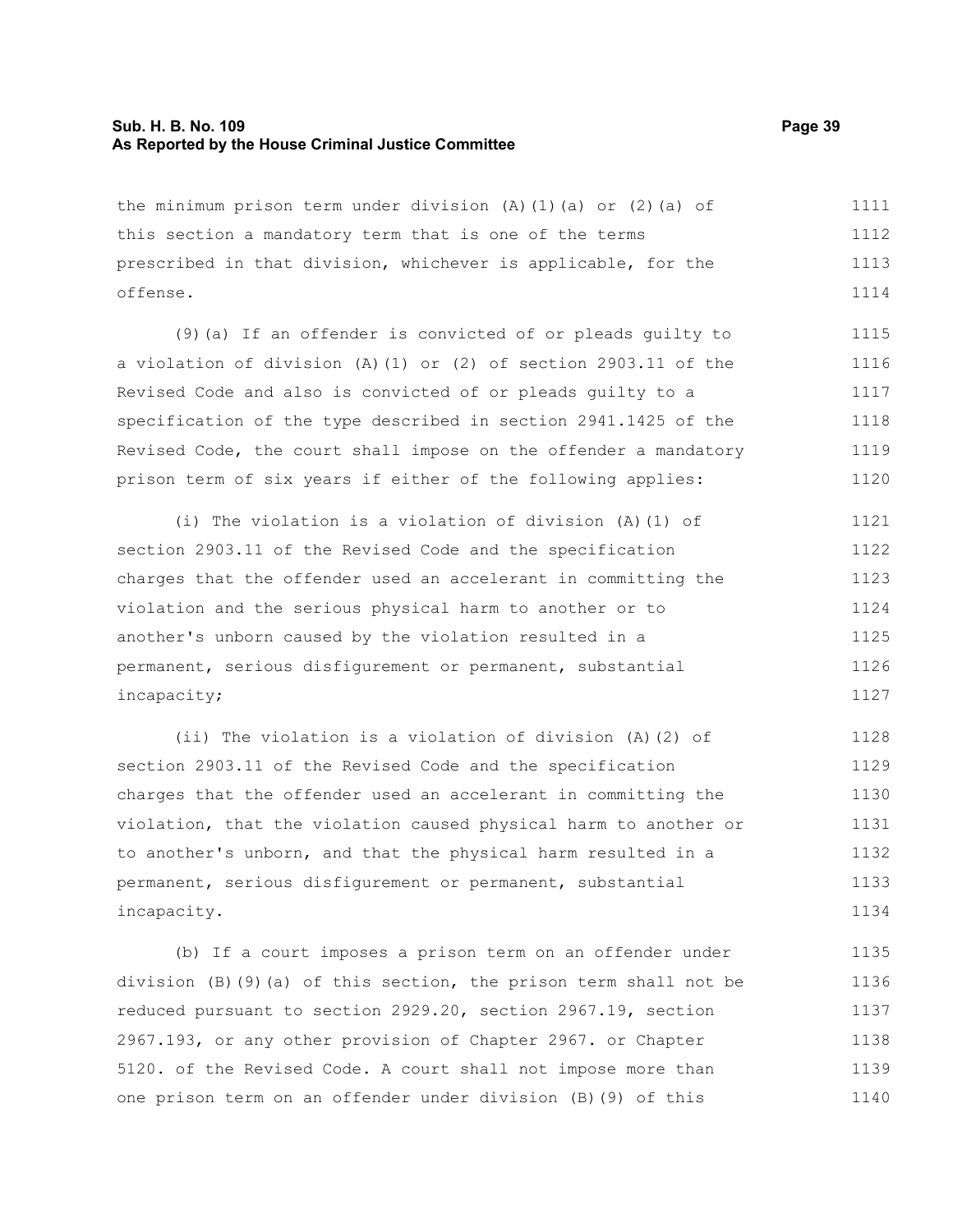#### **Sub. H. B. No. 109 Page 40 As Reported by the House Criminal Justice Committee**

section for felonies committed as part of the same act.

(c) The provisions of divisions (B)(9) and (C)(6) of this section and of division (D)(2) of section 2903.11, division (F) (20) of section 2929.13, and section 2941.1425 of the Revised Code shall be known as "Judy's Law." 1142 1143 1144 1145

(10) If an offender is convicted of or pleads guilty to a violation of division (A) of section 2903.11 of the Revised Code and also is convicted of or pleads guilty to a specification of the type described in section 2941.1426 of the Revised Code that charges that the victim of the offense suffered permanent disabling harm as a result of the offense and that the victim was under ten years of age at the time of the offense, regardless of whether the offender knew the age of the victim, the court shall impose upon the offender an additional definite prison term of six years. A prison term imposed on an offender under division (B)(10) of this section shall not be reduced pursuant to section 2929.20, section 2967.193, or any other provision of Chapter 2967. or Chapter 5120. of the Revised Code. If a court imposes an additional prison term on an offender under this division relative to a violation of division (A) of section 2903.11 of the Revised Code, the court shall not impose any other additional prison term on the offender relative to the same offense. 1146 1147 1148 1149 1150 1151 1152 1153 1154 1155 1156 1157 1158 1159 1160 1161 1162 1163

(11) If an offender is convicted of or pleads guilty to a felony violation of section 2925.03 or 2925.05 of the Revised Code or a felony violation of section 2925.11 of the Revised Code for which division (C)(11) of that section applies in determining the sentence for the violation, if the drug involved in the violation is a fentanyl-related compound or a compound, mixture, preparation, or substance containing a fentanyl-related 1164 1165 1166 1167 1168 1169 1170

1141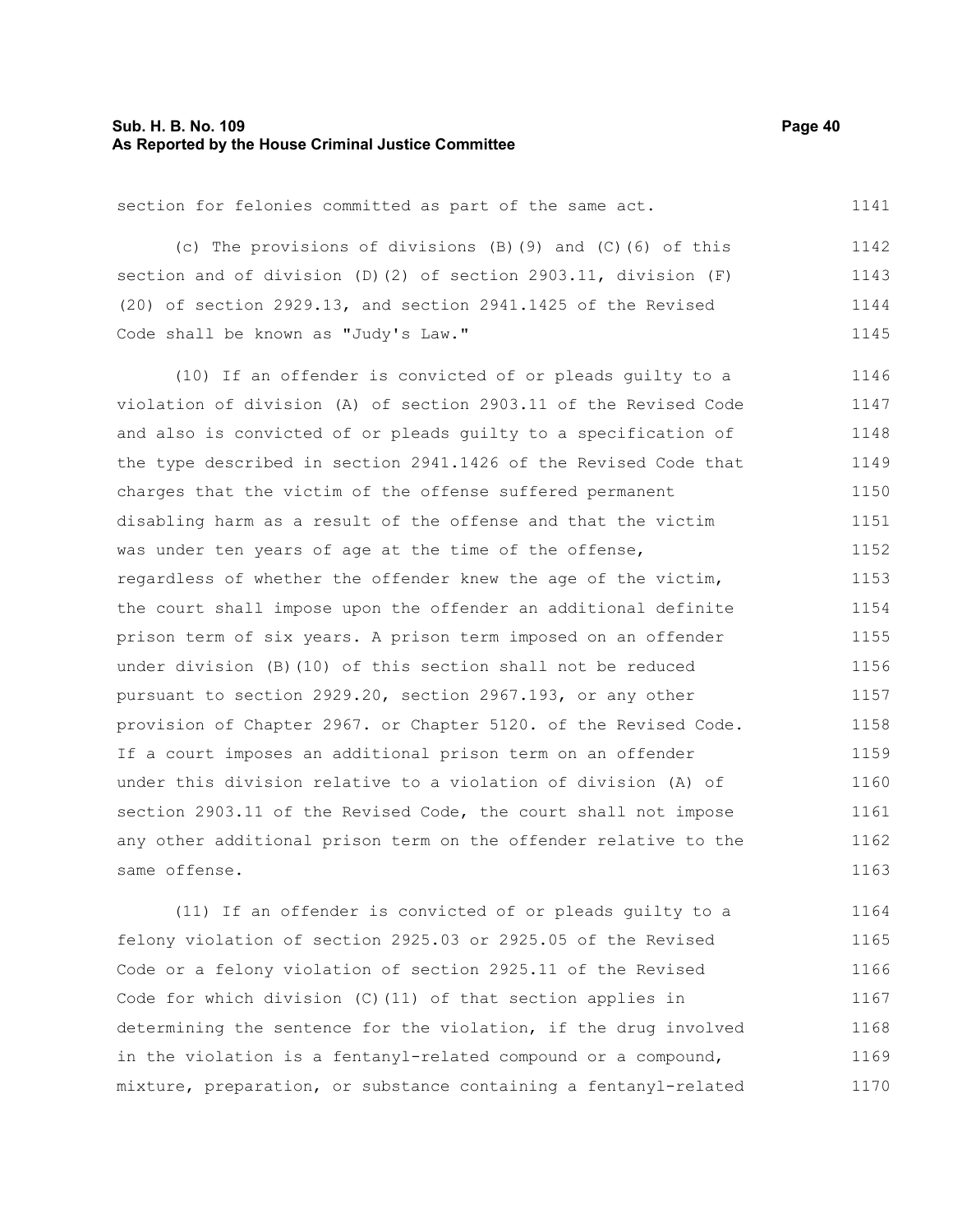#### **Sub. H. B. No. 109 Page 41 As Reported by the House Criminal Justice Committee**

compound, and if the offender also is convicted of or pleads guilty to a specification of the type described in division (B) of section 2941.1410 of the Revised Code that charges that the offender is a major drug offender, in addition to any other penalty imposed for the violation, the court shall impose on the offender a mandatory prison term of three, four, five, six, seven, or eight years. If a court imposes a prison term on an offender under division (B)(11) of this section, the prison term, subject to divisions (C) to (I) of section 2967.19 of the Revised Code, shall not be reduced pursuant to section 2929.20, 2967.19, or 2967.193, or any other provision of Chapter 2967. or 5120. of the Revised Code. A court shall not impose more than one prison term on an offender under division (B)(11) of this section for felonies committed as part of the same act. 1171 1172 1173 1174 1175 1176 1177 1178 1179 1180 1181 1182 1183 1184

(C)(1)(a) Subject to division (C)(1)(b) of this section, if a mandatory prison term is imposed upon an offender pursuant to division (B)(1)(a) of this section for having a firearm on or about the offender's person or under the offender's control while committing a felony, if a mandatory prison term is imposed upon an offender pursuant to division (B)(1)(c) of this section for committing a felony specified in that division by discharging a firearm from a motor vehicle, or if both types of mandatory prison terms are imposed, the offender shall serve any mandatory prison term imposed under either division consecutively to any other mandatory prison term imposed under either division or under division (B)(1)(d) of this section, consecutively to and prior to any prison term imposed for the underlying felony pursuant to division (A), (B)(2), or (B)(3) of this section or any other section of the Revised Code, and consecutively to any other prison term or mandatory prison term previously or subsequently imposed upon the offender. 1185 1186 1187 1188 1189 1190 1191 1192 1193 1194 1195 1196 1197 1198 1199 1200 1201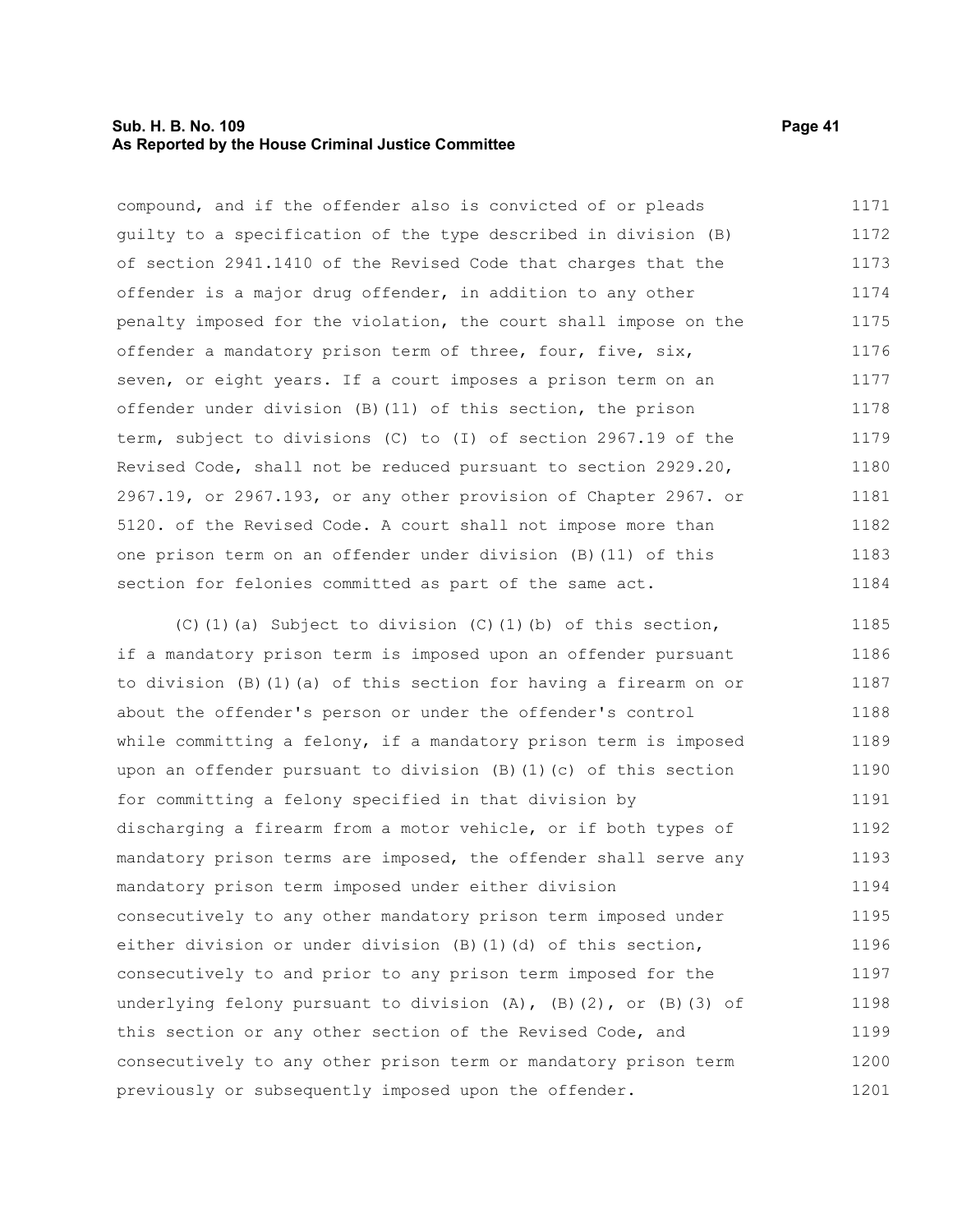### **Sub. H. B. No. 109 Page 42 As Reported by the House Criminal Justice Committee**

(b) If a mandatory prison term is imposed upon an offender pursuant to division (B)(1)(d) of this section for wearing or carrying body armor while committing an offense of violence that is a felony, the offender shall serve the mandatory term so imposed consecutively to any other mandatory prison term imposed under that division or under division (B)(1)(a) or (c) of this section, consecutively to and prior to any prison term imposed for the underlying felony under division  $(A)$ ,  $(B)$   $(2)$ , or  $(B)$   $(3)$ of this section or any other section of the Revised Code, and consecutively to any other prison term or mandatory prison term previously or subsequently imposed upon the offender. 1202 1203 1204 1205 1206 1207 1208 1209 1210 1211 1212

(c) If a mandatory prison term is imposed upon an offender pursuant to division  $(B)$  (1)(f) of this section, the offender shall serve the mandatory prison term so imposed consecutively to and prior to any prison term imposed for the underlying felony under division  $(A)$ ,  $(B)$   $(2)$ , or  $(B)$   $(3)$  of this section or any other section of the Revised Code, and consecutively to any other prison term or mandatory prison term previously or subsequently imposed upon the offender. 1213 1214 1215 1216 1217 1218 1219 1220

(d) If a mandatory prison term is imposed upon an offender pursuant to division (B)(7) or (8) of this section, the offender shall serve the mandatory prison term so imposed consecutively to any other mandatory prison term imposed under that division or under any other provision of law and consecutively to any other prison term or mandatory prison term previously or subsequently imposed upon the offender. 1221 1222 1223 1224 1225 1226 1227

(e) If a mandatory prison term is imposed upon an offender pursuant to division (B)(11) of this section, the offender shall serve the mandatory prison term consecutively to any other mandatory prison term imposed under that division, consecutively 1228 1229 1230 1231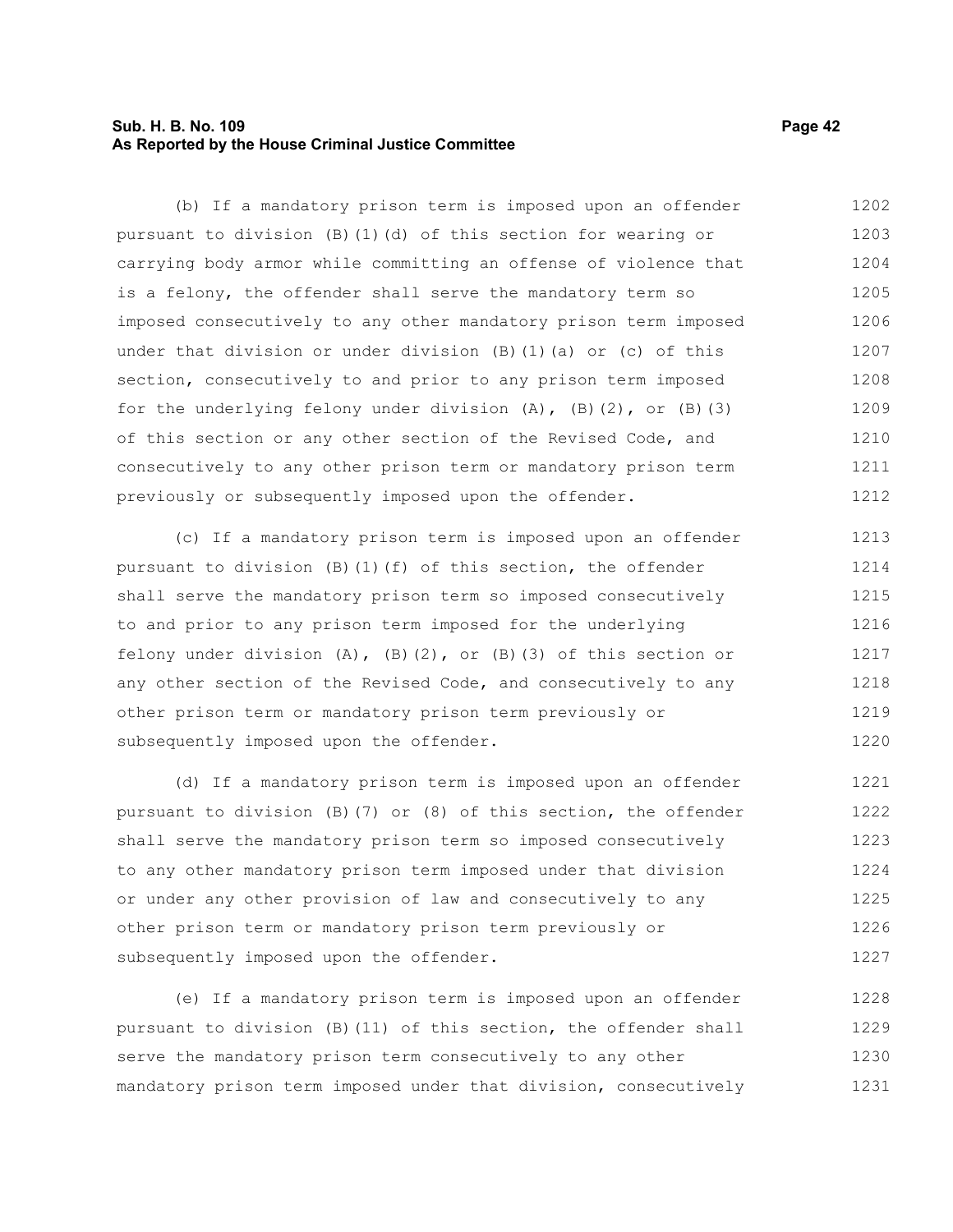#### **Sub. H. B. No. 109 Page 43 As Reported by the House Criminal Justice Committee**

to and prior to any prison term imposed for the underlying felony, and consecutively to any other prison term or mandatory prison term previously or subsequently imposed upon the offender. 1232 1233 1234 1235

(2) If an offender who is an inmate in a jail, prison, or other residential detention facility violates section 2917.02, 2917.03, or 2921.35 of the Revised Code or division (A)(1) or (2) of section 2921.34 of the Revised Code, if an offender who is under detention at a detention facility commits a felony violation of section 2923.131 of the Revised Code, or if an offender who is an inmate in a jail, prison, or other residential detention facility or is under detention at a detention facility commits another felony while the offender is an escapee in violation of division (A)(1) or (2) of section 2921.34 of the Revised Code, any prison term imposed upon the offender for one of those violations shall be served by the offender consecutively to the prison term or term of imprisonment the offender was serving when the offender committed that offense and to any other prison term previously or subsequently imposed upon the offender. 1236 1237 1238 1239 1240 1241 1242 1243 1244 1245 1246 1247 1248 1249 1250 1251

(3) If a prison term is imposed for a violation of division (B) of section 2911.01 of the Revised Code, a violation of division (A) of section 2913.02 of the Revised Code in which the stolen property is a firearm or dangerous ordnance, or a felony violation of division (B) of section 2921.331 of the Revised Code, the offender shall serve that prison term consecutively to any other prison term or mandatory prison term previously or subsequently imposed upon the offender. 1252 1253 1254 1255 1256 1257 1258 1259

(4) If multiple prison terms are imposed on an offender for convictions of multiple offenses, the court may require the 1260 1261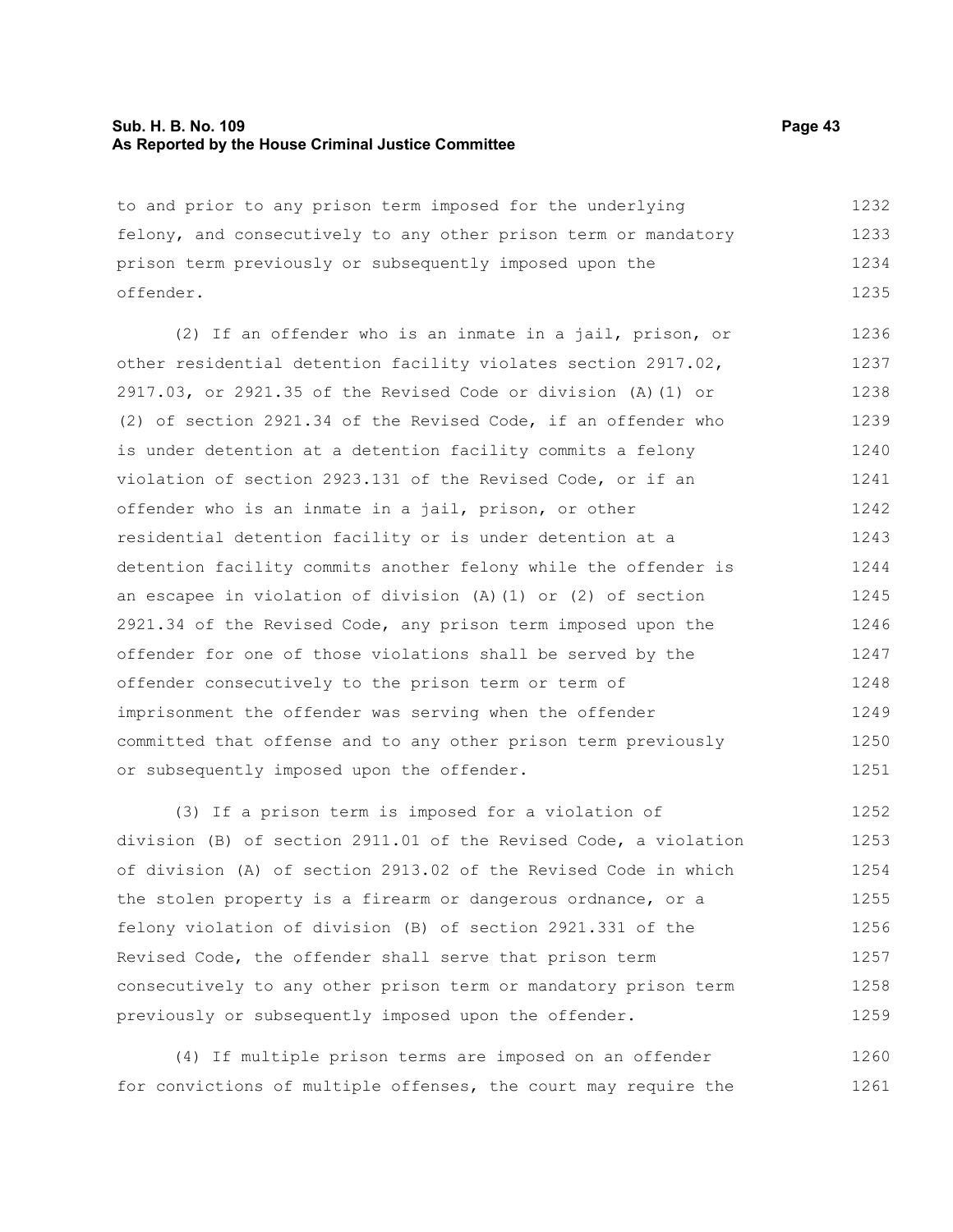#### **Sub. H. B. No. 109 Page 44 As Reported by the House Criminal Justice Committee**

offender to serve the prison terms consecutively if the court finds that the consecutive service is necessary to protect the public from future crime or to punish the offender and that consecutive sentences are not disproportionate to the seriousness of the offender's conduct and to the danger the offender poses to the public, and if the court also finds any of the following: 1262 1263 1264 1265 1266 1267 1268

(a) The offender committed one or more of the multiple offenses while the offender was awaiting trial or sentencing, was under a sanction imposed pursuant to section 2929.16, 2929.17, or 2929.18 of the Revised Code, or was under postrelease control for a prior offense. 1269 1270 1271 1272 1273

(b) At least two of the multiple offenses were committed as part of one or more courses of conduct, and the harm caused by two or more of the multiple offenses so committed was so great or unusual that no single prison term for any of the offenses committed as part of any of the courses of conduct adequately reflects the seriousness of the offender's conduct. 1274 1275 1276 1277 1278 1279

(c) The offender's history of criminal conduct demonstrates that consecutive sentences are necessary to protect the public from future crime by the offender. 1280 1281 1282

(5) If a mandatory prison term is imposed upon an offender pursuant to division (B)(5) or (6) of this section, the offender shall serve the mandatory prison term consecutively to and prior to any prison term imposed for the underlying violation of division (A)(1) or (2) of section 2903.06 of the Revised Code pursuant to division (A) of this section or section 2929.142 of the Revised Code. If a mandatory prison term is imposed upon an offender pursuant to division (B)(5) of this section, and if a mandatory prison term also is imposed upon the offender pursuant 1283 1284 1285 1286 1287 1288 1289 1290 1291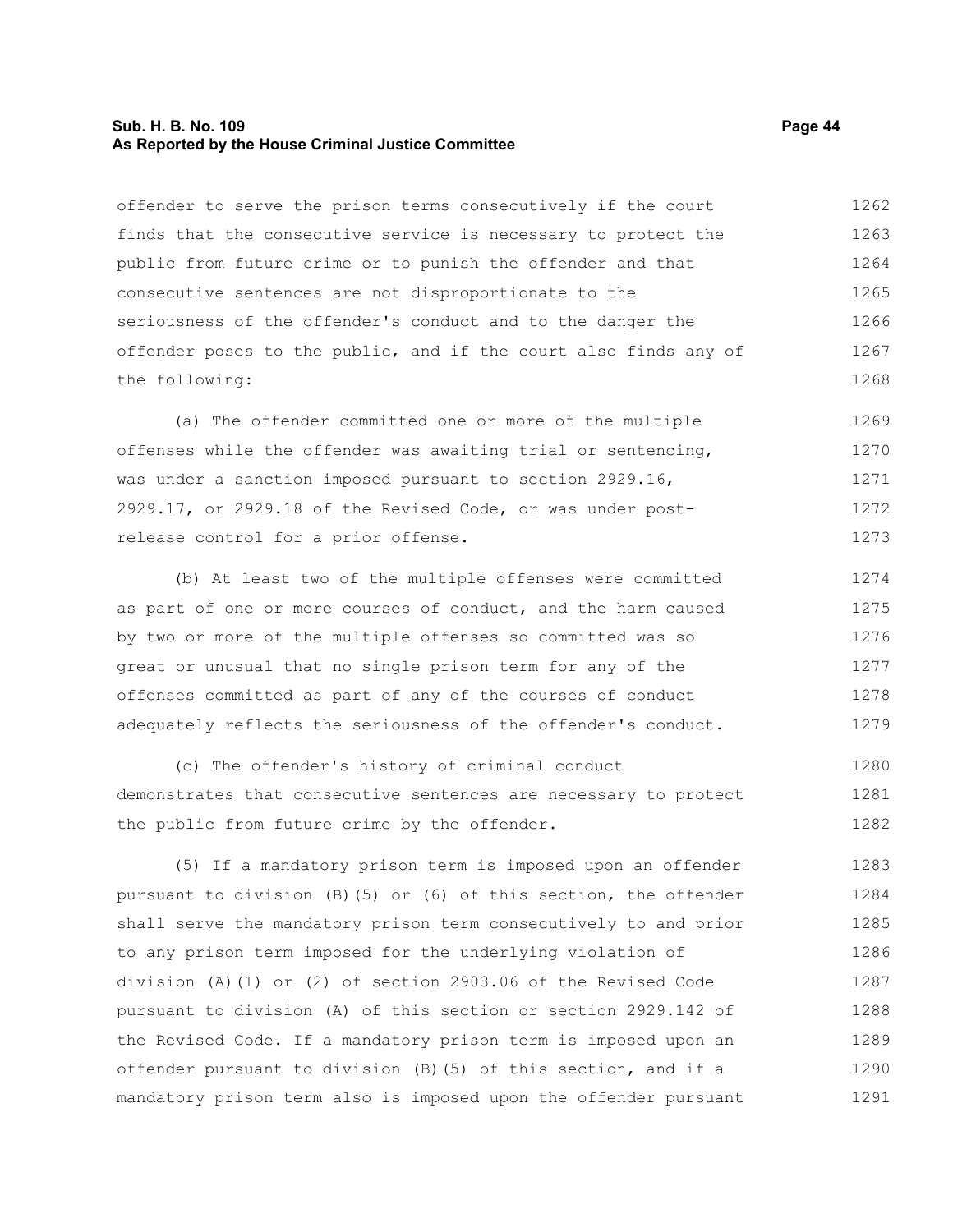#### **Sub. H. B. No. 109 Page 45 As Reported by the House Criminal Justice Committee**

to division (B)(6) of this section in relation to the same violation, the offender shall serve the mandatory prison term imposed pursuant to division (B)(5) of this section consecutively to and prior to the mandatory prison term imposed pursuant to division (B)(6) of this section and consecutively to and prior to any prison term imposed for the underlying violation of division (A)(1) or (2) of section 2903.06 of the Revised Code pursuant to division (A) of this section or section 2929.142 of the Revised Code. 1292 1293 1294 1295 1296 1297 1298 1299 1300

(6) If a mandatory prison term is imposed on an offender pursuant to division (B)(9) of this section, the offender shall serve the mandatory prison term consecutively to and prior to any prison term imposed for the underlying violation of division (A)(1) or (2) of section 2903.11 of the Revised Code and consecutively to and prior to any other prison term or mandatory prison term previously or subsequently imposed on the offender. 1301 1302 1303 1304 1305 1306 1307

(7) If a mandatory prison term is imposed on an offender pursuant to division (B)(10) of this section, the offender shall serve that mandatory prison term consecutively to and prior to any prison term imposed for the underlying felonious assault. Except as otherwise provided in division (C) of this section, any other prison term or mandatory prison term previously or subsequently imposed upon the offender may be served concurrently with, or consecutively to, the prison term imposed pursuant to division (B)(10) of this section. 1308 1309 1310 1311 1312 1313 1314 1315 1316

(8) Any prison term imposed for a violation of section 2903.04 of the Revised Code that is based on a violation of section 2925.03 or 2925.11 of the Revised Code or on a violation of section 2925.05 of the Revised Code that is not funding of marihuana trafficking shall run consecutively to any prison term 1317 1318 1319 1320 1321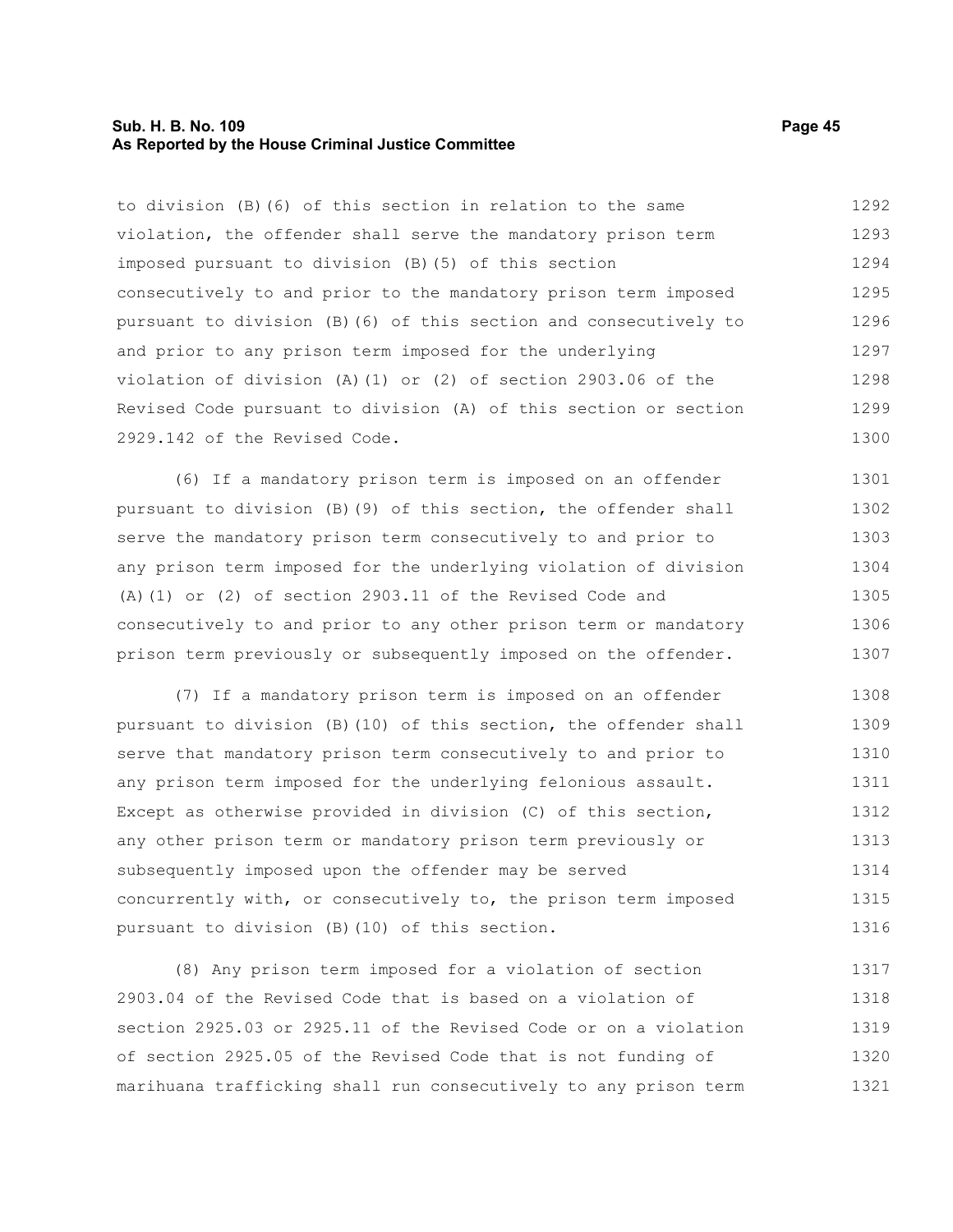#### **Sub. H. B. No. 109 Page 46 As Reported by the House Criminal Justice Committee**

imposed for the violation of section 2925.03 or 2925.11 of the Revised Code or for the violation of section 2925.05 of the Revised Code that is not funding of marihuana trafficking. 1322 1323 1324

(9) When consecutive prison terms are imposed pursuant to division (C)(1), (2), (3), (4), (5), (6), (7), or (8) or division (H)(1) or (2) of this section, subject to division (C) (10) of this section, the term to be served is the aggregate of all of the terms so imposed. 1325 1326 1327 1328 1329

(10) When a court sentences an offender to a non-life felony indefinite prison term, any definite prison term or mandatory definite prison term previously or subsequently imposed on the offender in addition to that indefinite sentence that is required to be served consecutively to that indefinite sentence shall be served prior to the indefinite sentence. 1330 1331 1332 1333 1334 1335

(11) If a court is sentencing an offender for a felony of the first or second degree, if division  $(A)$   $(1)$   $(a)$  or  $(2)$   $(a)$  of this section applies with respect to the sentencing for the offense, and if the court is required under the Revised Code section that sets forth the offense or any other Revised Code provision to impose a mandatory prison term for the offense, the court shall impose the required mandatory prison term as the minimum term imposed under division  $(A)$   $(1)$   $(a)$  or  $(2)$   $(a)$  of this section, whichever is applicable. 1336 1337 1338 1339 1340 1341 1342 1343 1344

(D)(1) If a court imposes a prison term, other than a term of life imprisonment, for a felony of the first degree, for a felony of the second degree, for a felony sex offense, or for a felony of the third degree that is an offense of violence and that is not a felony sex offense, it shall include in the sentence a requirement that the offender be subject to a period of post-release control after the offender's release from 1345 1346 1347 1348 1349 1350 1351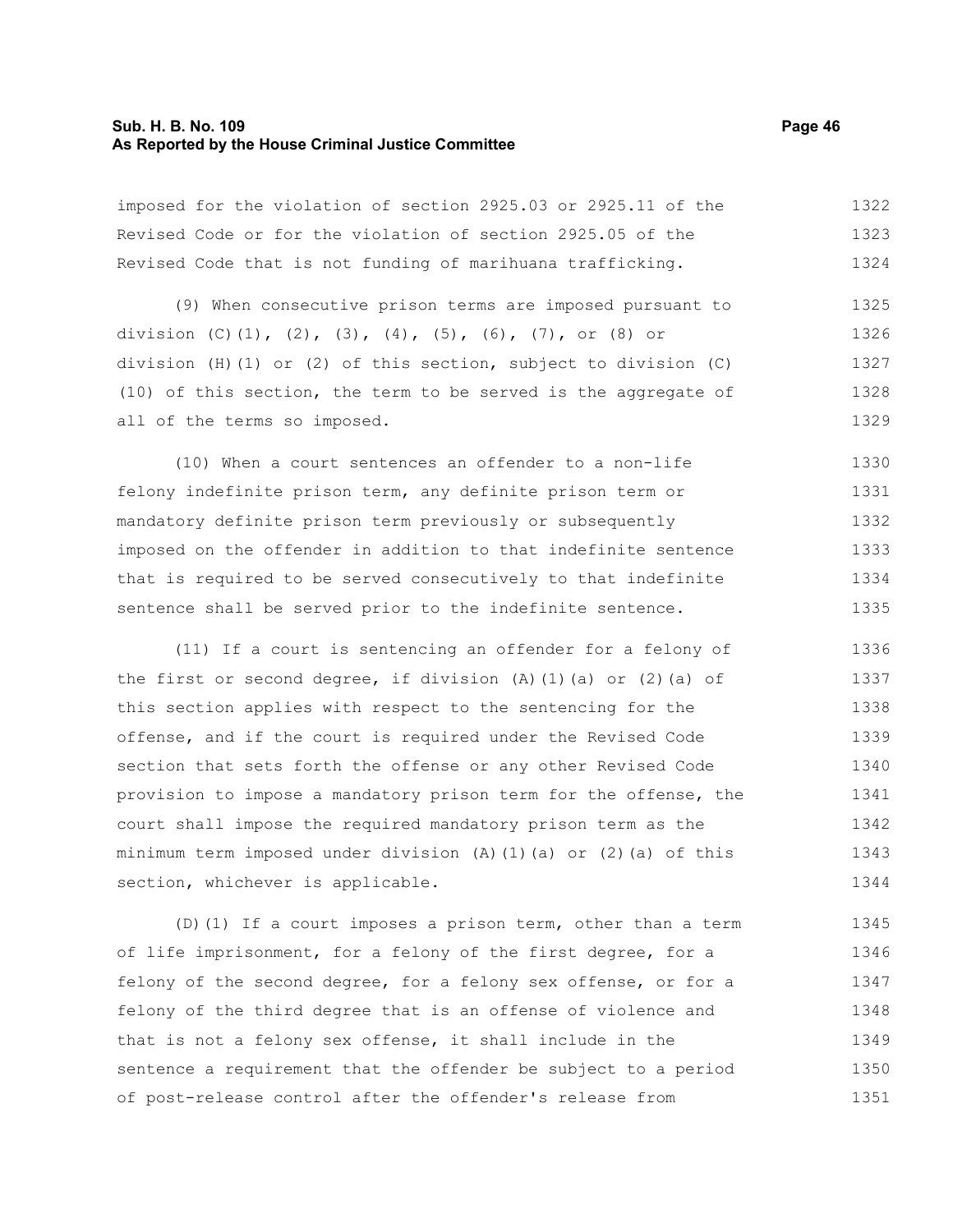#### **Sub. H. B. No. 109 Page 47 As Reported by the House Criminal Justice Committee**

imprisonment, in accordance with section 2967.28 of the Revised Code. If a court imposes a sentence including a prison term of a type described in this division on or after July 11, 2006, the failure of a court to include a post-release control requirement in the sentence pursuant to this division does not negate, limit, or otherwise affect the mandatory period of post-release control that is required for the offender under division (B) of section 2967.28 of the Revised Code. Section 2929.191 of the Revised Code applies if, prior to July 11, 2006, a court imposed a sentence including a prison term of a type described in this division and failed to include in the sentence pursuant to this division a statement regarding post-release control. 1352 1353 1354 1355 1356 1357 1358 1359 1360 1361 1362 1363

(2) If a court imposes a prison term for a felony of the third, fourth, or fifth degree that is not subject to division (D)(1) of this section, it shall include in the sentence a requirement that the offender be subject to a period of postrelease control after the offender's release from imprisonment, in accordance with that division, if the parole board determines that a period of post-release control is necessary. Section 2929.191 of the Revised Code applies if, prior to July 11, 2006, a court imposed a sentence including a prison term of a type described in this division and failed to include in the sentence pursuant to this division a statement regarding post-release control. 1364 1365 1366 1367 1368 1369 1370 1371 1372 1373 1374 1375

(E) The court shall impose sentence upon the offender in accordance with section 2971.03 of the Revised Code, and Chapter 2971. of the Revised Code applies regarding the prison term or term of life imprisonment without parole imposed upon the offender and the service of that term of imprisonment if any of the following apply: 1376 1377 1378 1379 1380 1381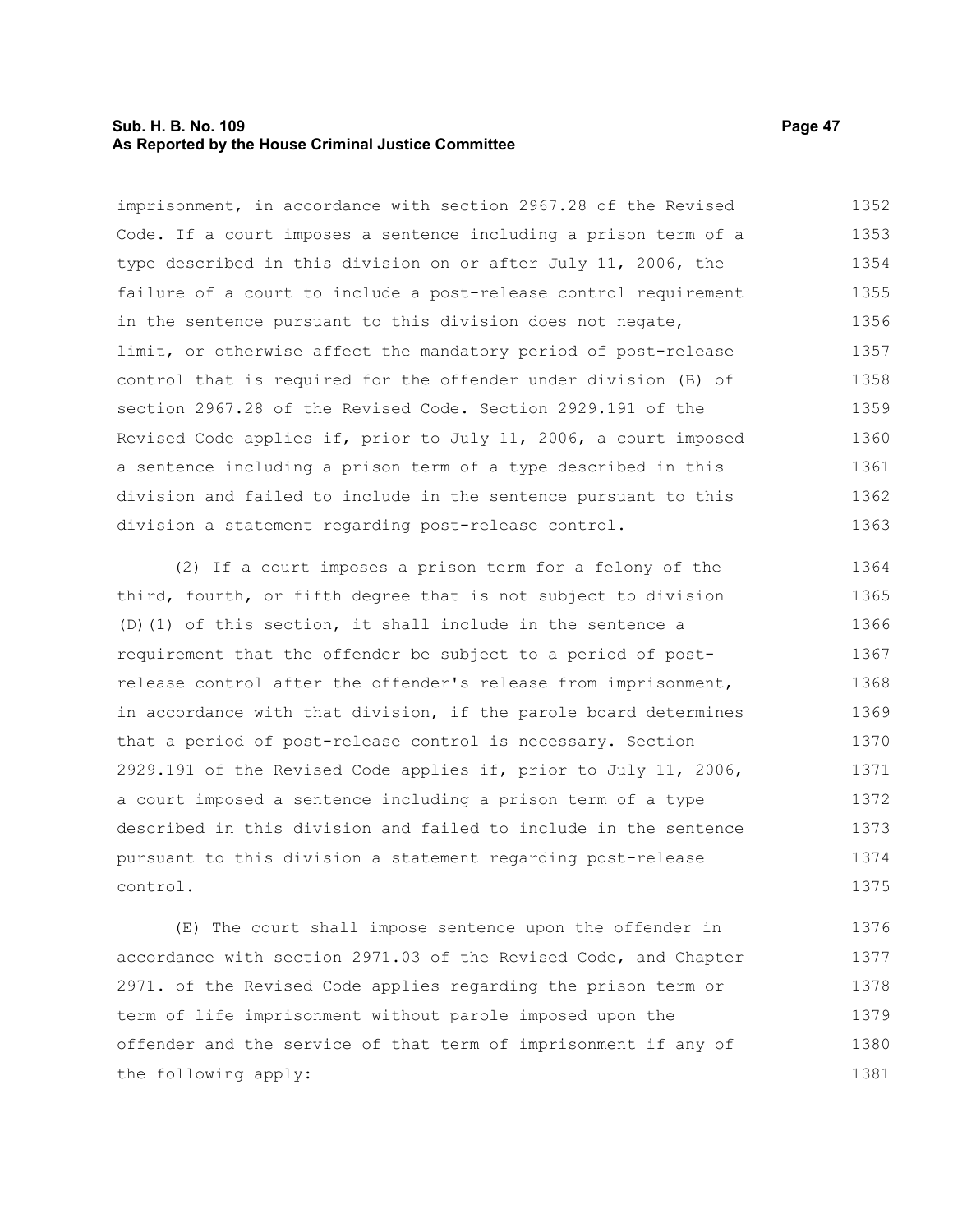#### **Sub. H. B. No. 109 Page 48 As Reported by the House Criminal Justice Committee**

(1) A person is convicted of or pleads guilty to a violent sex offense or a designated homicide, assault, or kidnapping offense, and, in relation to that offense, the offender is adjudicated a sexually violent predator. 1382 1383 1384 1385

(2) A person is convicted of or pleads guilty to a violation of division (A)(1)(b) of section 2907.02 of the Revised Code committed on or after January 2, 2007, and either the court does not impose a sentence of life without parole when authorized pursuant to division (B) of section 2907.02 of the Revised Code, or division (B) of section 2907.02 of the Revised Code provides that the court shall not sentence the offender pursuant to section 2971.03 of the Revised Code. 1386 1387 1388 1389 1390 1391 1392 1393

(3) A person is convicted of or pleads guilty to attempted rape committed on or after January 2, 2007, and a specification of the type described in section 2941.1418, 2941.1419, or 2941.1420 of the Revised Code. 1394 1395 1396 1397

(4) A person is convicted of or pleads guilty to a violation of section 2905.01 of the Revised Code committed on or after January 1, 2008, and that section requires the court to sentence the offender pursuant to section 2971.03 of the Revised Code. 1398 1399 1400 1401 1402

(5) A person is convicted of or pleads guilty to aggravated murder committed on or after January 1, 2008, and division (A)(2)(b)(ii) of section 2929.022, division (A)(1)(e), (C)(1)(a)(v), (C)(2)(a)(ii), (D)(2)(b), (D)(3)(a)(iv), or (E)(1) (d) of section 2929.03, or division (A) or (B) of section 2929.06 of the Revised Code requires the court to sentence the offender pursuant to division (B)(3) of section 2971.03 of the Revised Code. 1403 1404 1405 1406 1407 1408 1409 1410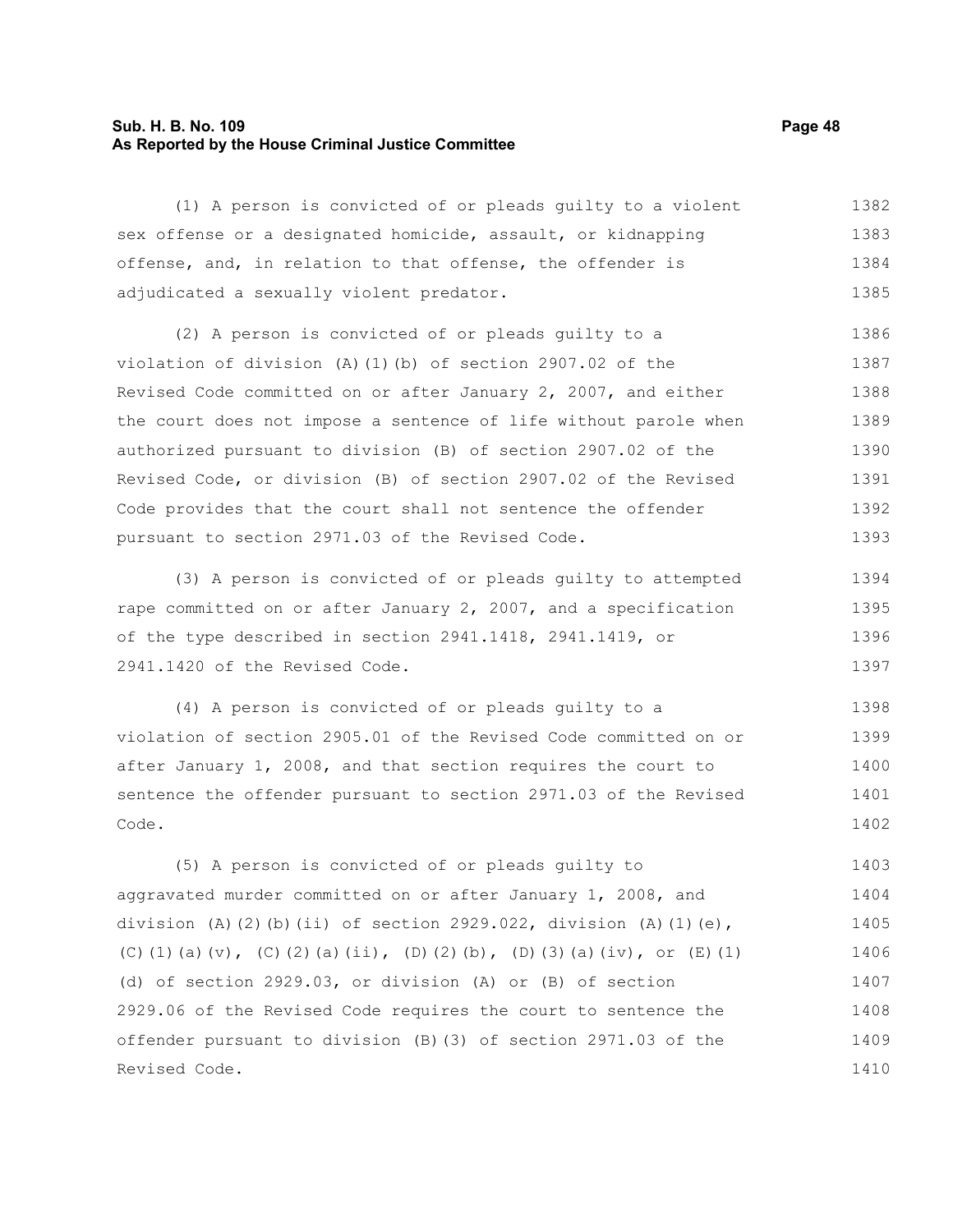#### **Sub. H. B. No. 109 Page 49 As Reported by the House Criminal Justice Committee**

(6) A person is convicted of or pleads guilty to murder committed on or after January 1, 2008, and division (B)(2) of section 2929.02 of the Revised Code requires the court to sentence the offender pursuant to section 2971.03 of the Revised Code. 1411 1412 1413 1414 1415

(F) If a person who has been convicted of or pleaded guilty to a felony is sentenced to a prison term or term of imprisonment under this section, sections 2929.02 to 2929.06 of the Revised Code, section 2929.142 of the Revised Code, section 2971.03 of the Revised Code, or any other provision of law, section 5120.163 of the Revised Code applies regarding the person while the person is confined in a state correctional institution. 1416 1417 1418 1419 1420 1421 1422 1423

(G) If an offender who is convicted of or pleads guilty to a felony that is an offense of violence also is convicted of or pleads guilty to a specification of the type described in section 2941.142 of the Revised Code that charges the offender with having committed the felony while participating in a criminal gang, the court shall impose upon the offender an additional prison term of one, two, or three years. 1424 1425 1426 1427 1428 1429 1430

(H)(1) If an offender who is convicted of or pleads guilty to aggravated murder, murder, or a felony of the first, second, or third degree that is an offense of violence also is convicted of or pleads guilty to a specification of the type described in section 2941.143 of the Revised Code that charges the offender with having committed the offense in a school safety zone or towards a person in a school safety zone, the court shall impose upon the offender an additional prison term of two years. The offender shall serve the additional two years consecutively to and prior to the prison term imposed for the underlying offense. 1431 1432 1433 1434 1435 1436 1437 1438 1439 1440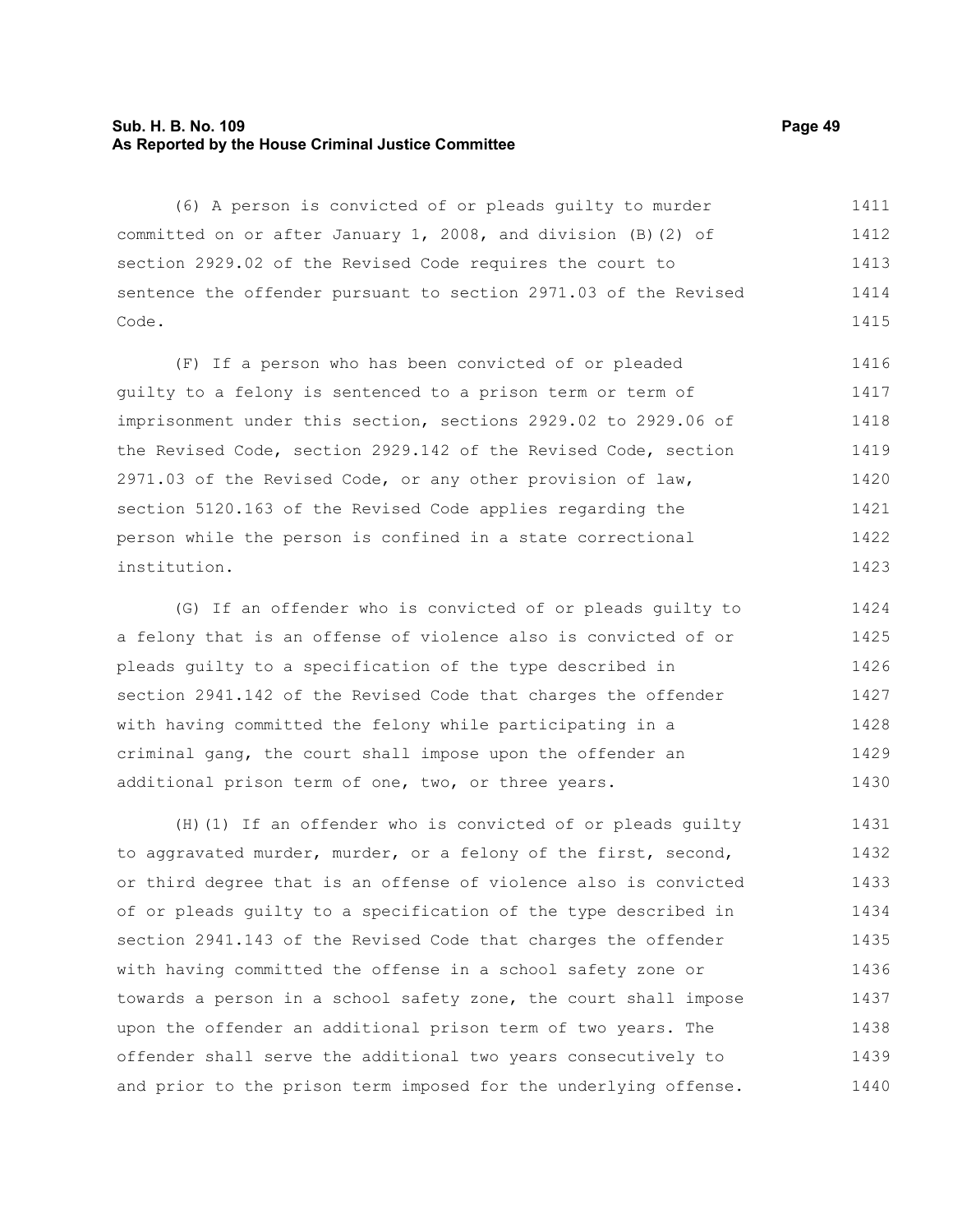#### **Sub. H. B. No. 109 Page 50 As Reported by the House Criminal Justice Committee**

(2)(a) If an offender is convicted of or pleads guilty to a felony violation of section 2907.22, 2907.24, 2907.241, or 2907.25 of the Revised Code and to a specification of the type described in section 2941.1421 of the Revised Code and if the court imposes a prison term on the offender for the felony violation, the court may impose upon the offender an additional prison term as follows: 1441 1442 1443 1444 1445 1446 1447

(i) Subject to division (H)(2)(a)(ii) of this section, an additional prison term of one, two, three, four, five, or six months; 1448 1449 1450

(ii) If the offender previously has been convicted of or pleaded guilty to one or more felony or misdemeanor violations of section 2907.22, 2907.23, 2907.24, 2907.241, or 2907.25 of the Revised Code and also was convicted of or pleaded guilty to a specification of the type described in section 2941.1421 of the Revised Code regarding one or more of those violations, an additional prison term of one, two, three, four, five, six, seven, eight, nine, ten, eleven, or twelve months. 1451 1452 1453 1454 1455 1456 1457 1458

(b) In lieu of imposing an additional prison term under division (H)(2)(a) of this section, the court may directly impose on the offender a sanction that requires the offender to wear a real-time processing, continual tracking electronic monitoring device during the period of time specified by the court. The period of time specified by the court shall equal the duration of an additional prison term that the court could have imposed upon the offender under division (H)(2)(a) of this section. A sanction imposed under this division shall commence on the date specified by the court, provided that the sanction shall not commence until after the offender has served the prison term imposed for the felony violation of section 2907.22, 1459 1460 1461 1462 1463 1464 1465 1466 1467 1468 1469 1470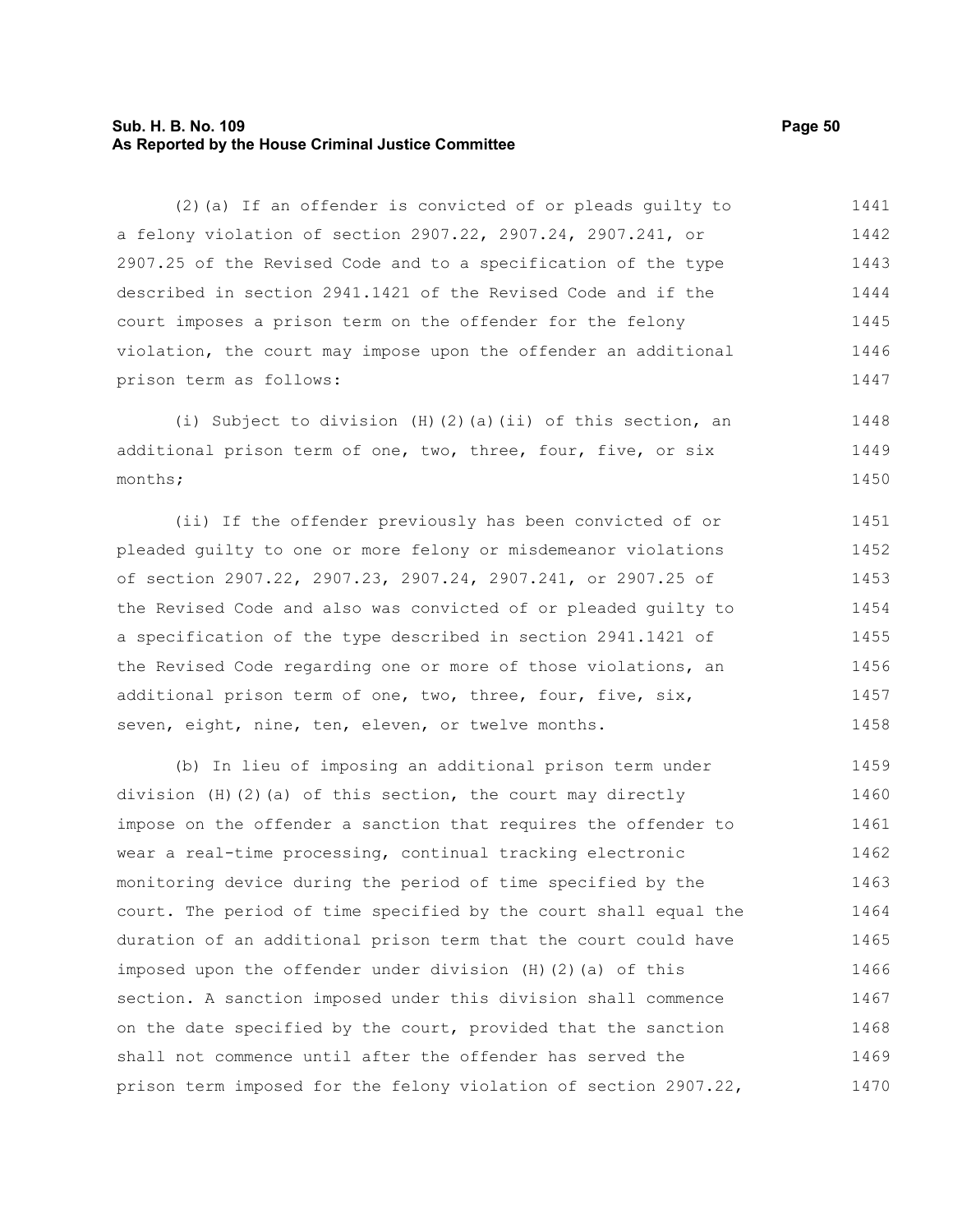#### **Sub. H. B. No. 109 Page 51 As Reported by the House Criminal Justice Committee**

2907.24, 2907.241, or 2907.25 of the Revised Code and any residential sanction imposed for the violation under section 2929.16 of the Revised Code. A sanction imposed under this division shall be considered to be a community control sanction for purposes of section 2929.15 of the Revised Code, and all provisions of the Revised Code that pertain to community control sanctions shall apply to a sanction imposed under this division, except to the extent that they would by their nature be clearly inapplicable. The offender shall pay all costs associated with a sanction imposed under this division, including the cost of the use of the monitoring device. 1471 1472 1473 1474 1475 1476 1477 1478 1479 1480 1481

(I) At the time of sentencing, the court may recommend the offender for placement in a program of shock incarceration under section 5120.031 of the Revised Code or for placement in an intensive program prison under section 5120.032 of the Revised Code, disapprove placement of the offender in a program of shock incarceration or an intensive program prison of that nature, or make no recommendation on placement of the offender. In no case shall the department of rehabilitation and correction place the offender in a program or prison of that nature unless the department determines as specified in section 5120.031 or 5120.032 of the Revised Code, whichever is applicable, that the offender is eligible for the placement. 1482 1483 1484 1485 1486 1487 1488 1489 1490 1491 1492 1493

If the court disapproves placement of the offender in a program or prison of that nature, the department of rehabilitation and correction shall not place the offender in any program of shock incarceration or intensive program prison. 1494 1495 1496 1497

If the court recommends placement of the offender in a program of shock incarceration or in an intensive program prison, and if the offender is subsequently placed in the 1498 1499 1500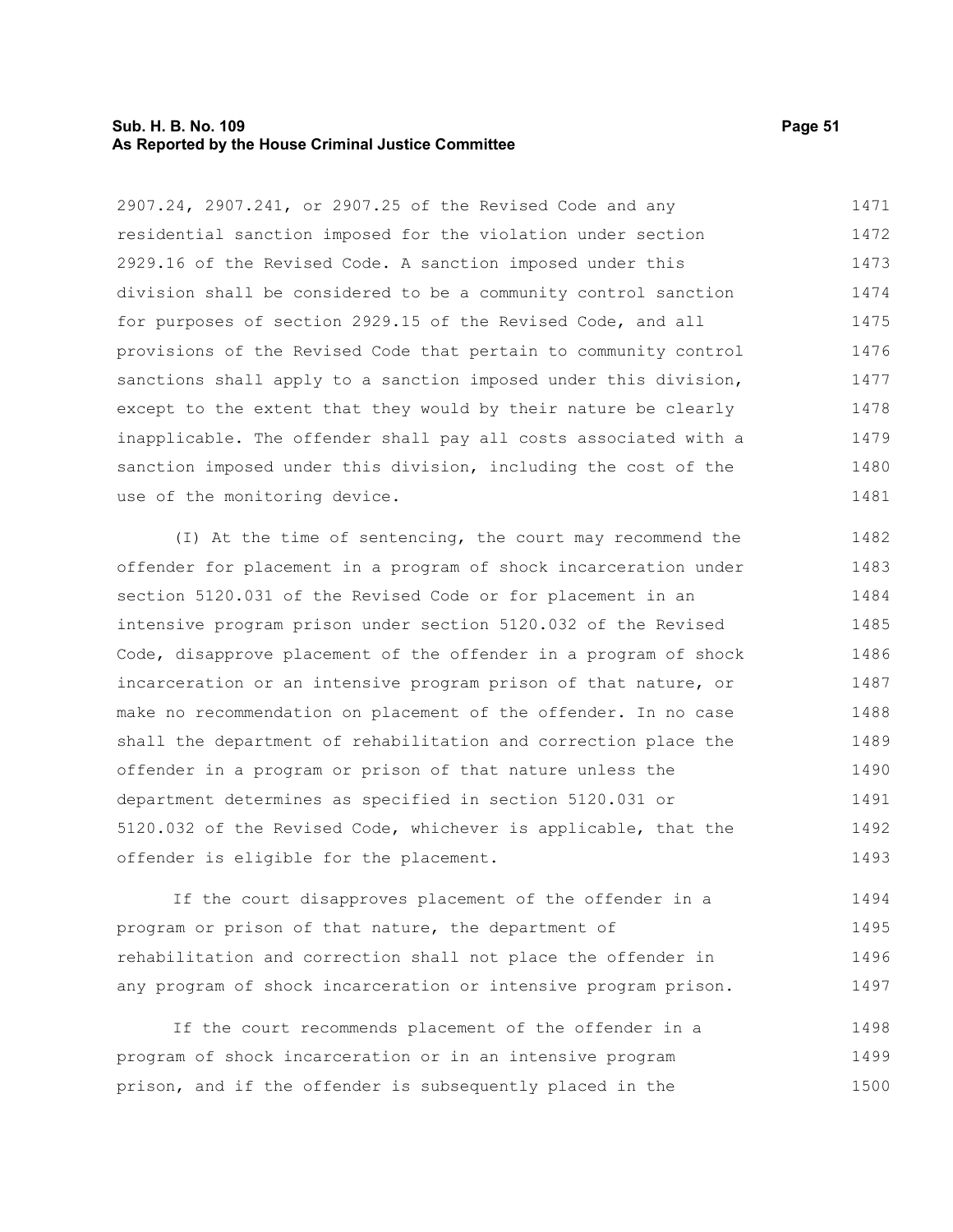#### **Sub. H. B. No. 109 Page 52 As Reported by the House Criminal Justice Committee**

recommended program or prison, the department shall notify the court of the placement and shall include with the notice a brief description of the placement. 1501 1502 1503

If the court recommends placement of the offender in a program of shock incarceration or in an intensive program prison and the department does not subsequently place the offender in the recommended program or prison, the department shall send a notice to the court indicating why the offender was not placed in the recommended program or prison. 1504 1505 1506 1507 1508 1509

If the court does not make a recommendation under this division with respect to an offender and if the department determines as specified in section 5120.031 or 5120.032 of the Revised Code, whichever is applicable, that the offender is eligible for placement in a program or prison of that nature, the department shall screen the offender and determine if there is an available program of shock incarceration or an intensive program prison for which the offender is suited. If there is an available program of shock incarceration or an intensive program prison for which the offender is suited, the department shall notify the court of the proposed placement of the offender as specified in section 5120.031 or 5120.032 of the Revised Code and shall include with the notice a brief description of the placement. The court shall have ten days from receipt of the notice to disapprove the placement. 1510 1511 1512 1513 1514 1515 1516 1517 1518 1519 1520 1521 1522 1523 1524

(J) If a person is convicted of or pleads guilty to aggravated vehicular homicide in violation of division (A)(1) of section 2903.06 of the Revised Code and division (B)(2)(c) of that section applies, the person shall be sentenced pursuant to section 2929.142 of the Revised Code. 1525 1526 1527 1528 1529

(K)(1) The court shall impose an additional mandatory

1530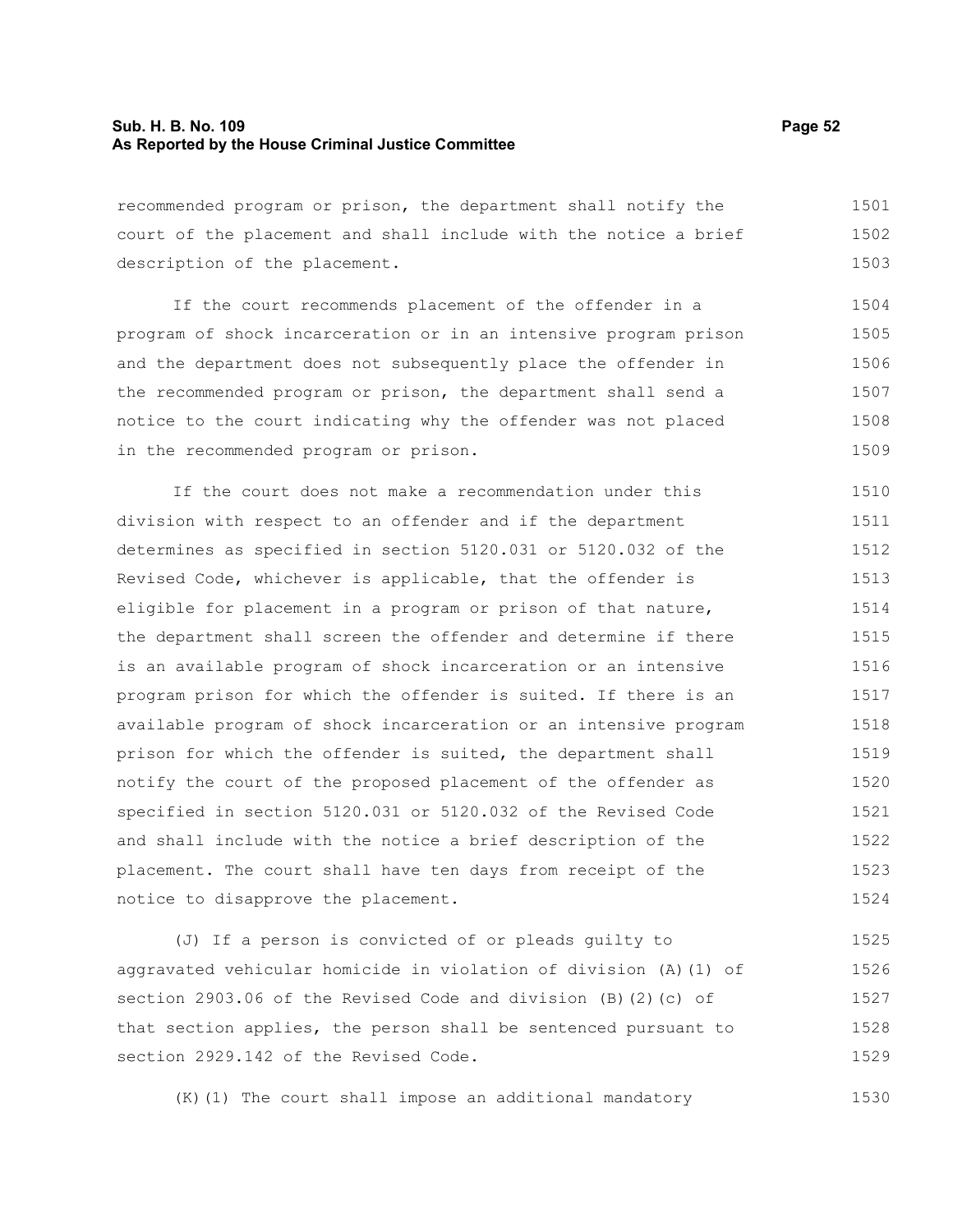#### **Sub. H. B. No. 109 Page 53 As Reported by the House Criminal Justice Committee**

prison term of two, three, four, five, six, seven, eight, nine, ten, or eleven years on an offender who is convicted of or pleads guilty to a violent felony offense if the offender also is convicted of or pleads guilty to a specification of the type described in section 2941.1424 of the Revised Code that charges that the offender is a violent career criminal and had a firearm on or about the offender's person or under the offender's control while committing the presently charged violent felony offense and displayed or brandished the firearm, indicated that the offender possessed a firearm, or used the firearm to facilitate the offense. The offender shall serve the prison term imposed under this division consecutively to and prior to the prison term imposed for the underlying offense. The prison term shall not be reduced pursuant to section 2929.20 or 2967.19 or any other provision of Chapter 2967. or 5120. of the Revised Code. A court may not impose more than one sentence under division (B)(2)(a) of this section and this division for acts committed as part of the same act or transaction. 1531 1532 1533 1534 1535 1536 1537 1538 1539 1540 1541 1542 1543 1544 1545 1546 1547 1548

(2) As used in division (K)(1) of this section, "violent career criminal" and "violent felony offense" have the same meanings as in section 2923.132 of the Revised Code. 1549 1550 1551

**Section 2.** That existing sections 2909.05, 2917.02, 2917.03, 2917.11, 2923.31, and 2929.14 of the Revised Code are hereby repealed. 1552 1553 1554

**Section 3.** The General Assembly, applying the principle stated in division (B) of section 1.52 of the Revised Code that amendments are to be harmonized if reasonably capable of simultaneous operation, finds that the following sections, presented in this act as composites of the sections as amended by the acts indicated, are the resulting versions of the 1555 1556 1557 1558 1559 1560